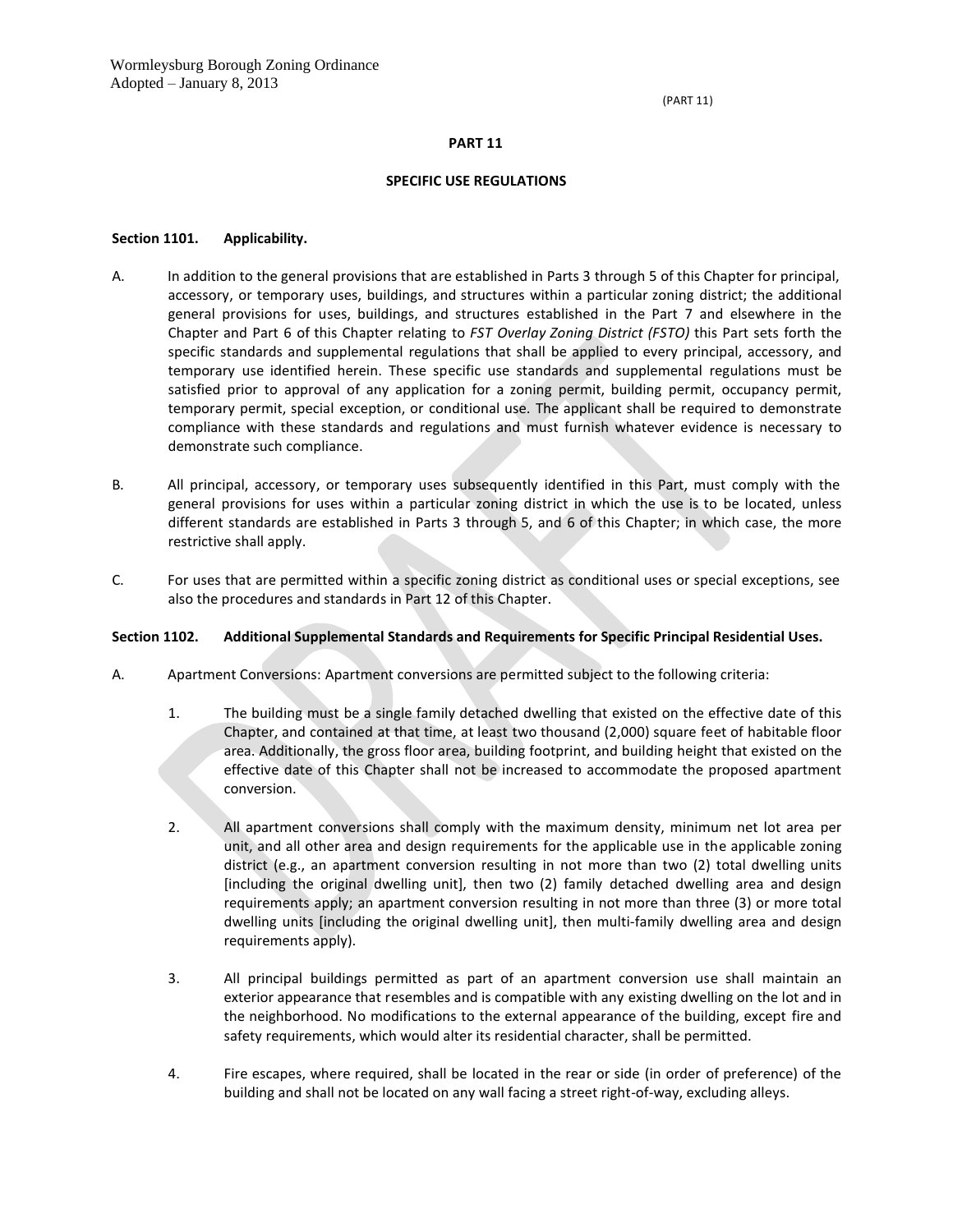Specific Use Regulations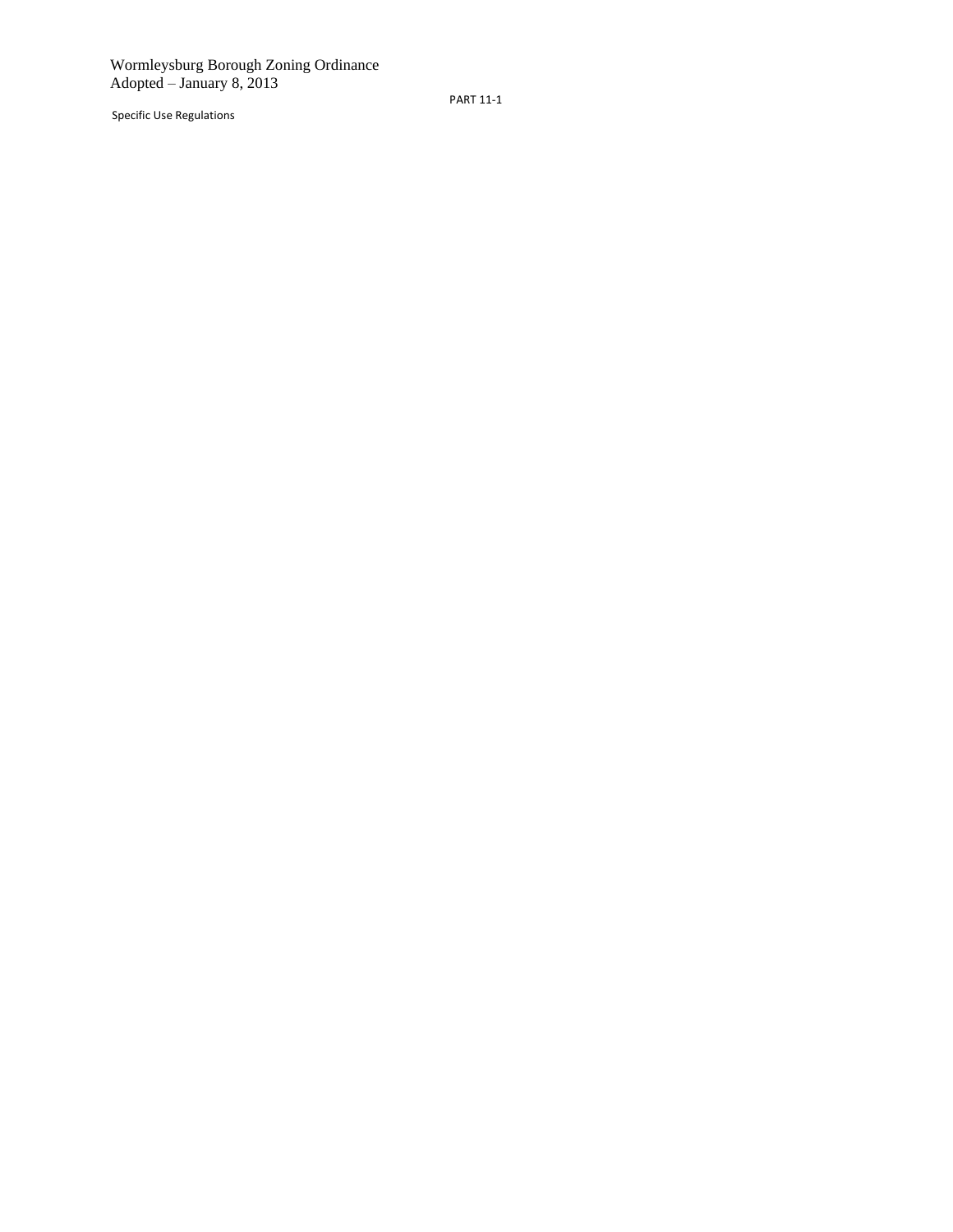- 5. All units contained on floors above or below grade shall have a direct means of escape to ground level.
- 6. No dwelling unit shall be less than eight hundred (800) square feet.
- 7. All dwelling units shall be located within the principal building.
- 8. All dwelling units must have separate kitchen and bathroom facilities as well as living/sleeping spaces.
- B. Mobile / Manufactured Home Park: Mobile / manufactured home parks are permitted subject to the following criteria:
	- 1. Mobile / manufactured home parks and individual mobile / manufactured homes shall comply with the provisions set forth in Chapter 5 relating to code enforcement and Chapter 22 relating to subdivision and land development, as well as the following:
		- a. Each individual mobile / manufactured home within a mobile / manufactured home park shall comply with the following density, area, and design requirements as if said mobile / manufactured home was located on an individual lot. In addition the standards set forth in Table 11-1 Mobile / Manufactured Home Area and Design Standards, each individual mobile / manufactured home shall comply with all other area, and design requirements of applicable zoning district:





- b. In no case shall the distance between any two (2) mobile / manufactured homes be less than twenty (20) feet, these setbacks shall also apply to the mobile / manufactured home park office, service, utility, or other buildings.
- c. No mobile / manufactured home lot shall be within twenty-five (25) feet of the mobile/ manufactured home park boundary, nor within thirty-five (35) feet of an outside street right-of-way.
- d. Each mobile / manufactured home lot shall contain no more than one (1) mobile / manufactured home, nor shall it contain more than one (1) family.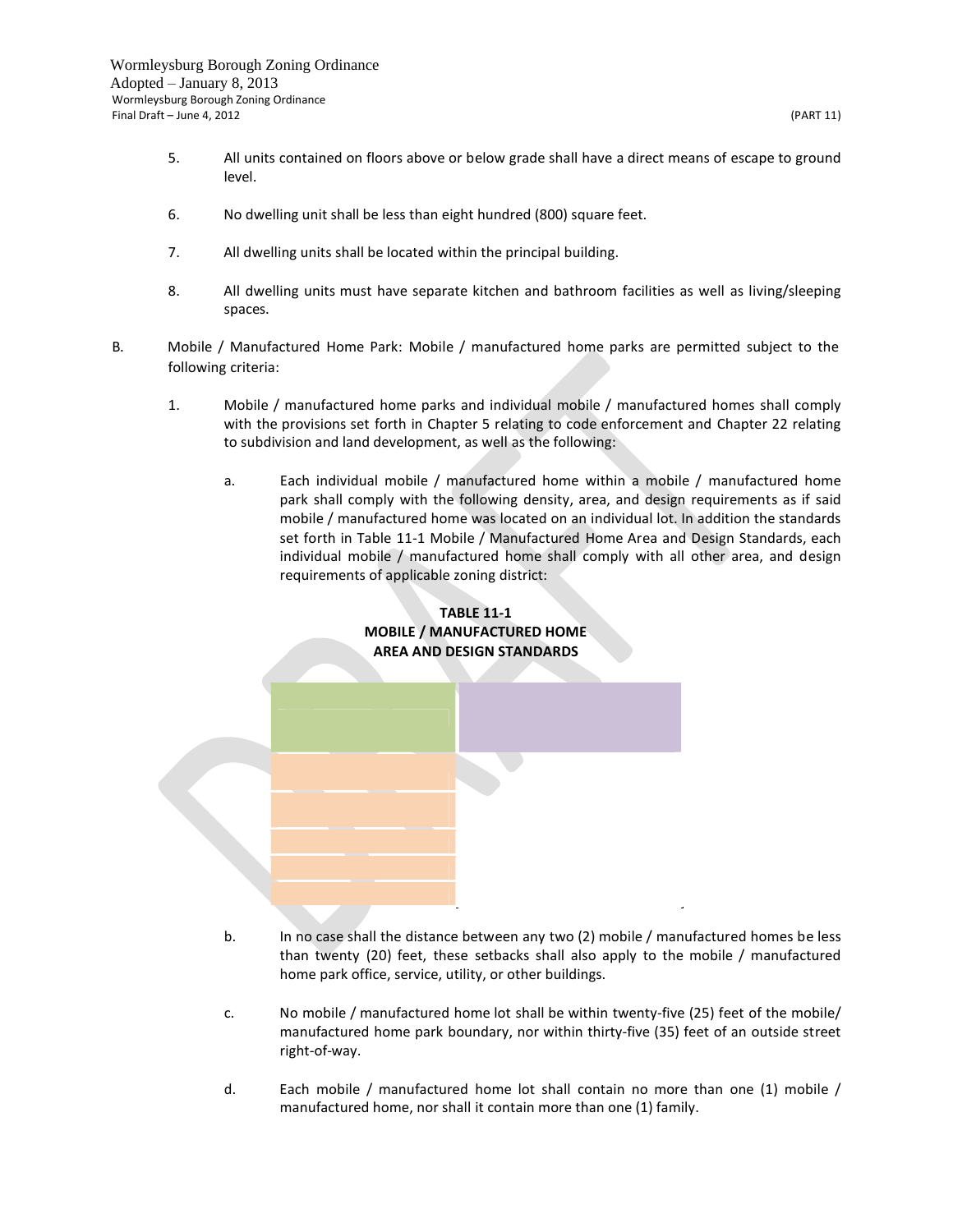Specific Use Regulations

| <b>AREA / DESIGN FEATURES</b>  | <b>MOBILE / MANUFACTURED HOME</b><br><b>PER DWELLING UNIT</b> |
|--------------------------------|---------------------------------------------------------------|
| Lot Width at Lot Frontage -    |                                                               |
| Minimum, Interior Lot          | 45 ft.                                                        |
| Lot Width at Lot Frontage -    |                                                               |
| Minimum, Corner Lot            | 60 ft.                                                        |
| <b>Front Setback - Minimum</b> | 15 ft.                                                        |
| Side Setback - Minimum         | $10$ ft.                                                      |
| <b>Rear Setback - Minimum</b>  | 15 ft.                                                        |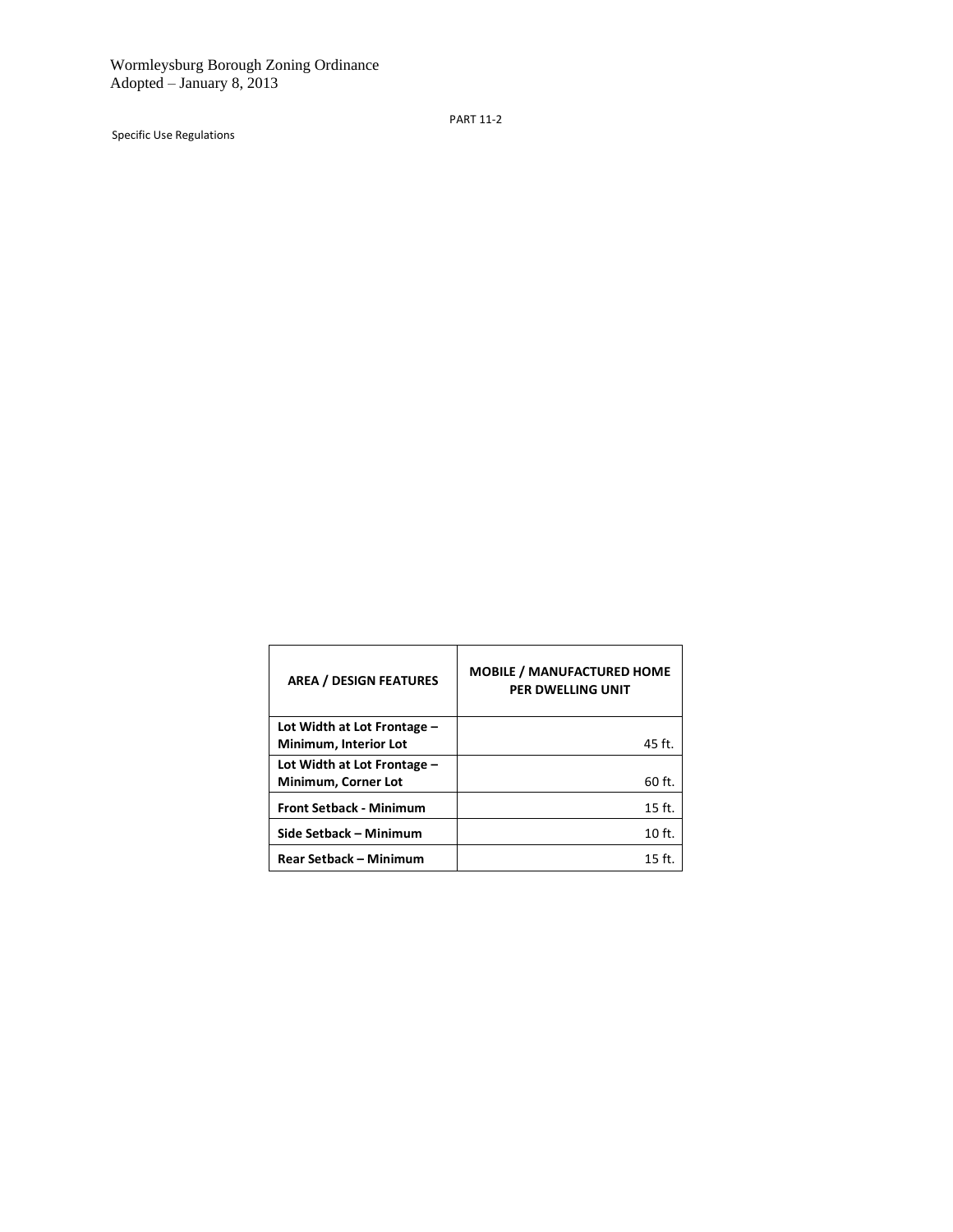- e. Individual mobile / manufactured homes shall have pitched roofs instead of a flat roof, in accordance with Part 6 of this Chapter relating to *FST Overlay Zoning District (FSTO)*.
- f. Protective skirting shall be placed around the area between the stand surface and the floor level of each mobile / manufactured home so as to prevent that area from forming a harborage for rodents, creating a fire hazard, or exposing unsightly conditions.
- g. Individual mobile / manufactured home owners may install accessory or storage sheds, exterior patio areas, and other similar outdoor structures as long as they are not attached to the mobile / manufactured home structure. Any such facilities so installed shall not intrude into any required front, side, or rear setback, and, in every case, shall substantially conform in style, quality, and color to the existing mobile / manufactured homes.
- h. Parking shall be provided in accordance with Part 9 of this Chapter.
- i. Buffering and screening shall be provided in accordance with Part 7 of this Chapter relating to *Buffering and Screening Regulations*.
- j. All on-site, outdoor lighting shall be provided in accordance with Part 7 of this Chapter relating to *Performance Standards for All Uses* and Chapter 22 relating to subdivision and land development.
- k. Each mobile / manufactured home shall be erected and connected to utilities in accordance with Chapter 5 relating to code enforcement, Chapter 22 relating to subdivision and land development, and all applicable Borough, state, and federal requirements.
- l. The location, orientation, and lot circulation shall be coordinated with the Borough in order to minimize the disturbance of adjacent land uses and neighborhoods.
- m. All mobile / manufactured homes shall abut a street right-of-way or approved access easement of the mobile / manufactured home park's internal private street system. In no case shall access to such mobile / manufactured homes and mobile / manufactured home lots be provided directly onto, have frontage, or otherwise abut an external public street right-of-way.
- n. All internal streets shall, as a minimum, comply with local street standards of Chapter 22 relating to subdivision and land development and Chapter 21 relating to street and sidewalks.
- o. Curbs, gutters, and sidewalks shall be constructed and installed on both sides of each street within the mobile / manufactured home park (whether public or private) in accordance with Chapter 21 relating to street and sidewalks and Chapter 22 relating to subdivision and land development, in addition to the installation of shade trees, in accordance with the Chapter 22 relating to subdivision and land development and Chapter 25 relating to trees.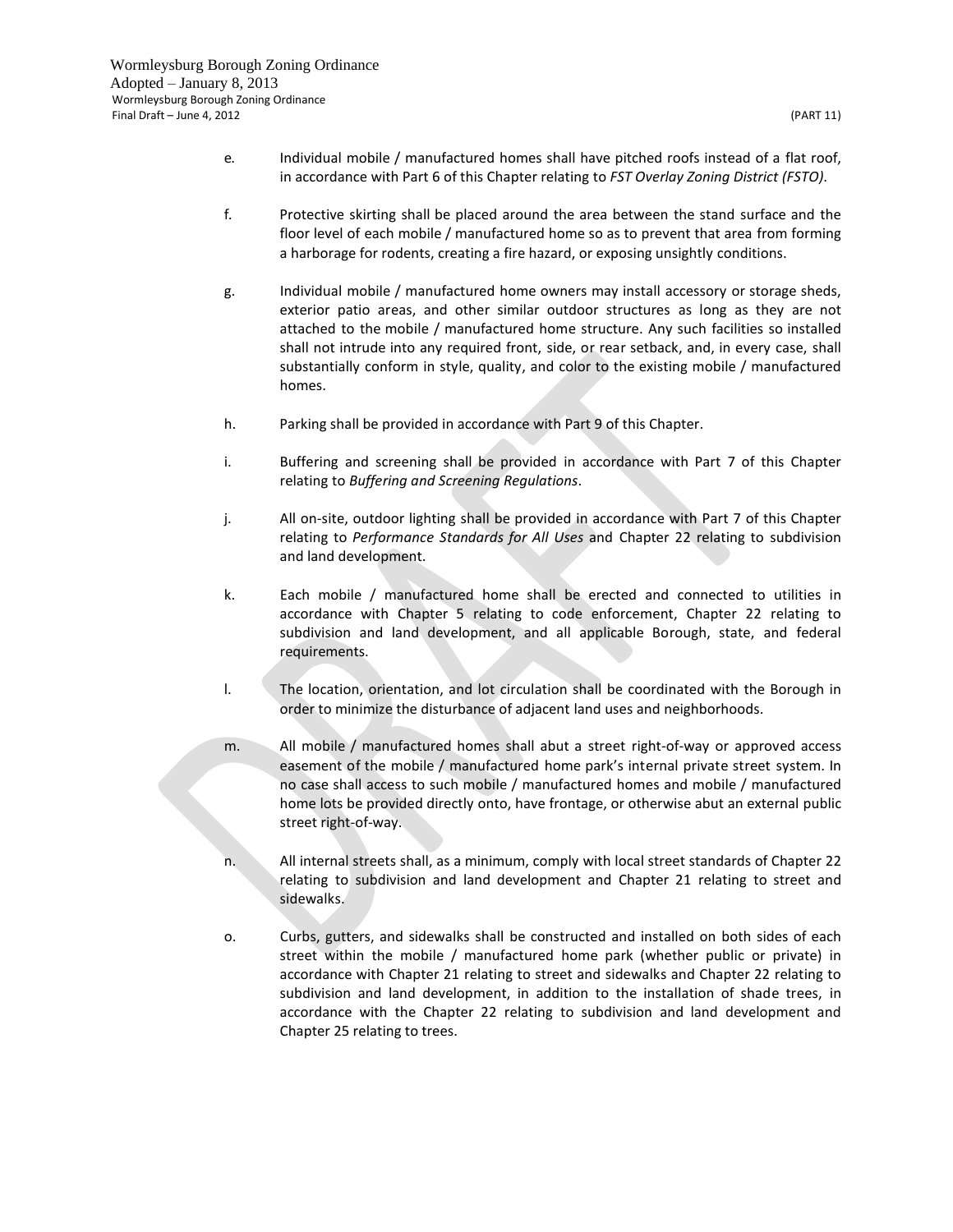Specific Use Regulations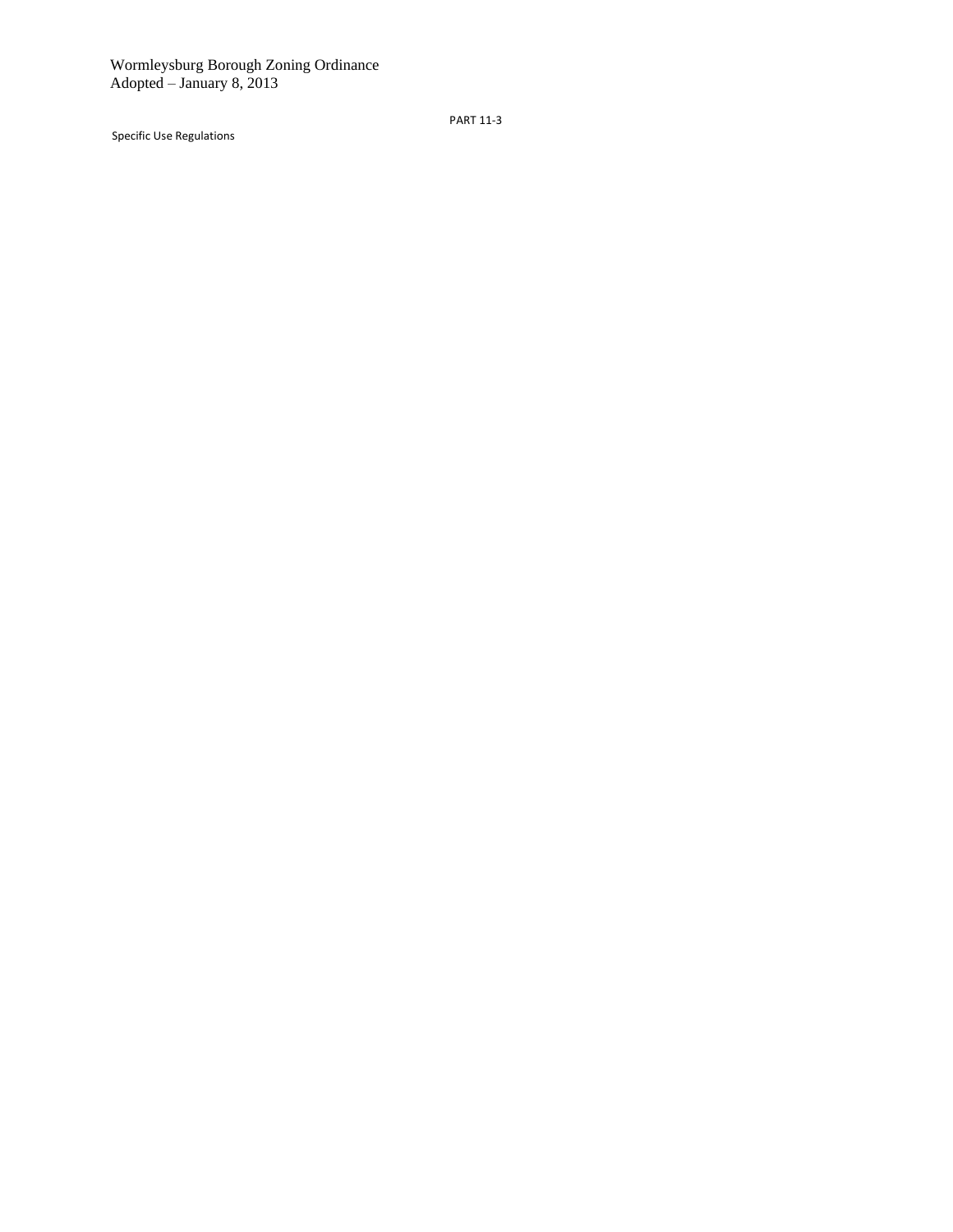- C. Multi-Family Dwelling: Multi-family dwellings are permitted subject to the following criteria:
	- 1. Dwelling units shall be limited to the following:
		- a. In the VMU-2 Zoning District, the maximum density shall be six (6) dwelling units per net acre.
		- b. In the WF Zoning District, the maximum density shall be eight (8) dwelling units per net acre.
		- c. In the MFR Zoning District, the maximum density shall be eight (8) dwelling units per net acre.
	- 2. Multi-family dwellings shall comply with the area and design features set forth in Table 11-2 Multi-Family Attached Dwelling Area and Design Standards, otherwise they shall comply with the standards of the applicable zoning district:



**TABLE 11-2 MULTI-FAMILY DWELLING AREA AND DESIGN STANDARDS**

- 3. In those instances where more than one (1) multi-family dwelling building is located on the same lot, the following separation distances will be provided between each building:
	- a. Front-to-front or rear-to-rear parallel buildings shall have at least forty five (45) feet between faces of the building. If the front or rear faces are obliquely aligned, the above distances may be decreased by as much as ten (10) feet at one (1) end if increased by similar or greater distance to the other end.
	- b. A minimum distance of twenty-five (25) feet is required between end walls of buildings. If the buildings are at right angles to each other, the distance between the corners of the end walls of the building may be reduced to a minimum of fifteen (15) feet.
	- c. A minimum distance of twenty five (25) feet is required between end walls and front or rear faces of buildings.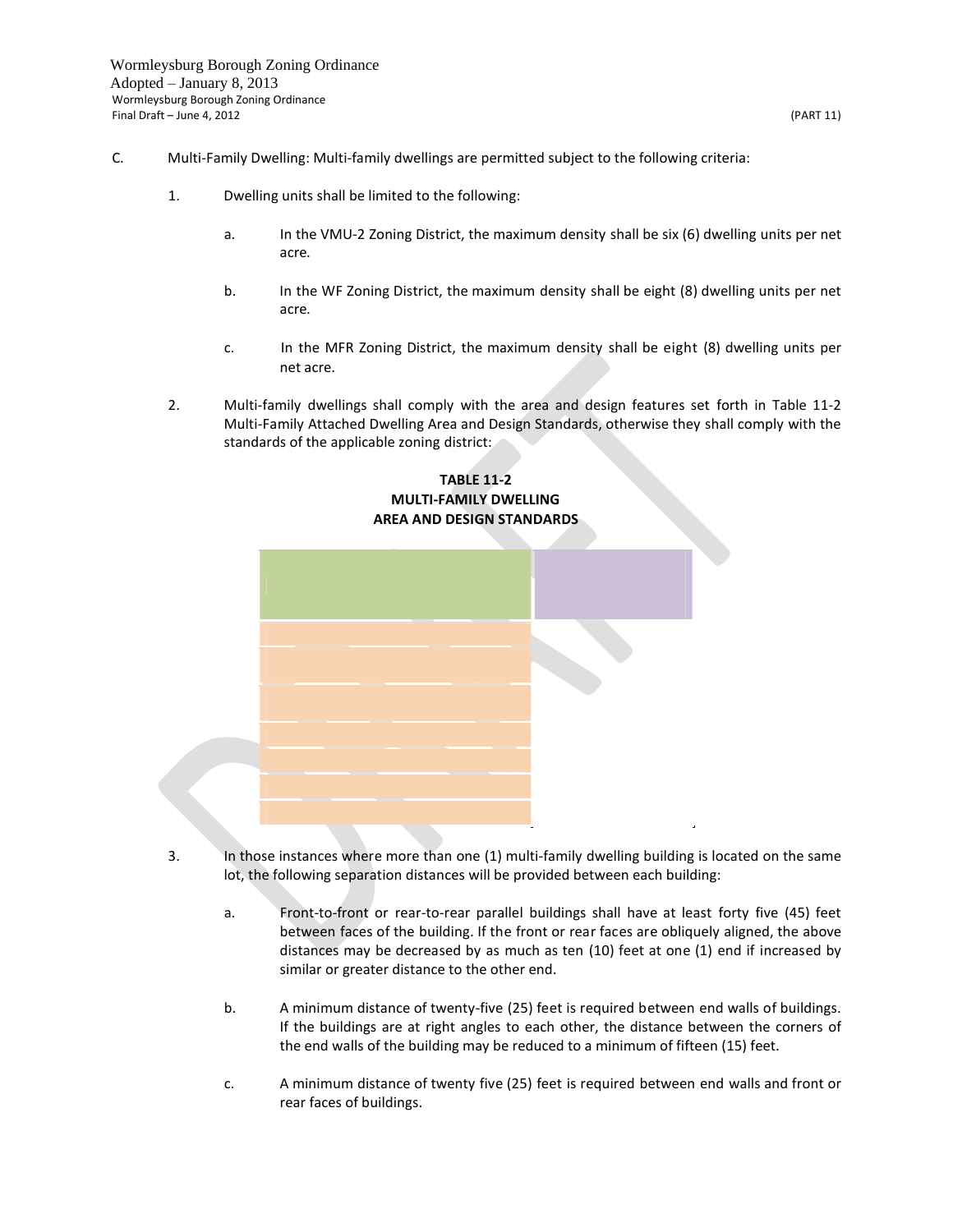Specific Use Regulations

| <b>AREA / DESIGN FEATURES</b>                               | <b>MULTI-FAMILY</b><br><b>DWELLING</b> |
|-------------------------------------------------------------|----------------------------------------|
| <b>Net Lot Area - Minimum</b>                               | $2,000$ sq. ft. per DU                 |
| Lot Width at Lot Frontage – Minimum,<br><b>Interior Lot</b> | $85$ ft.                               |
| Lot Width at Lot Frontage - Minimum,                        |                                        |
| <b>Corner Lot</b>                                           | $100$ ft.                              |
| <b>Front Setback - Minimum</b>                              | $25$ ft.                               |
| Side Setback - Minimum                                      | 15 ft.                                 |
| <b>Impervious Lot Coverage - Maximum</b>                    | 60%                                    |
| Vegetative Coverage - Minimum                               | 20%                                    |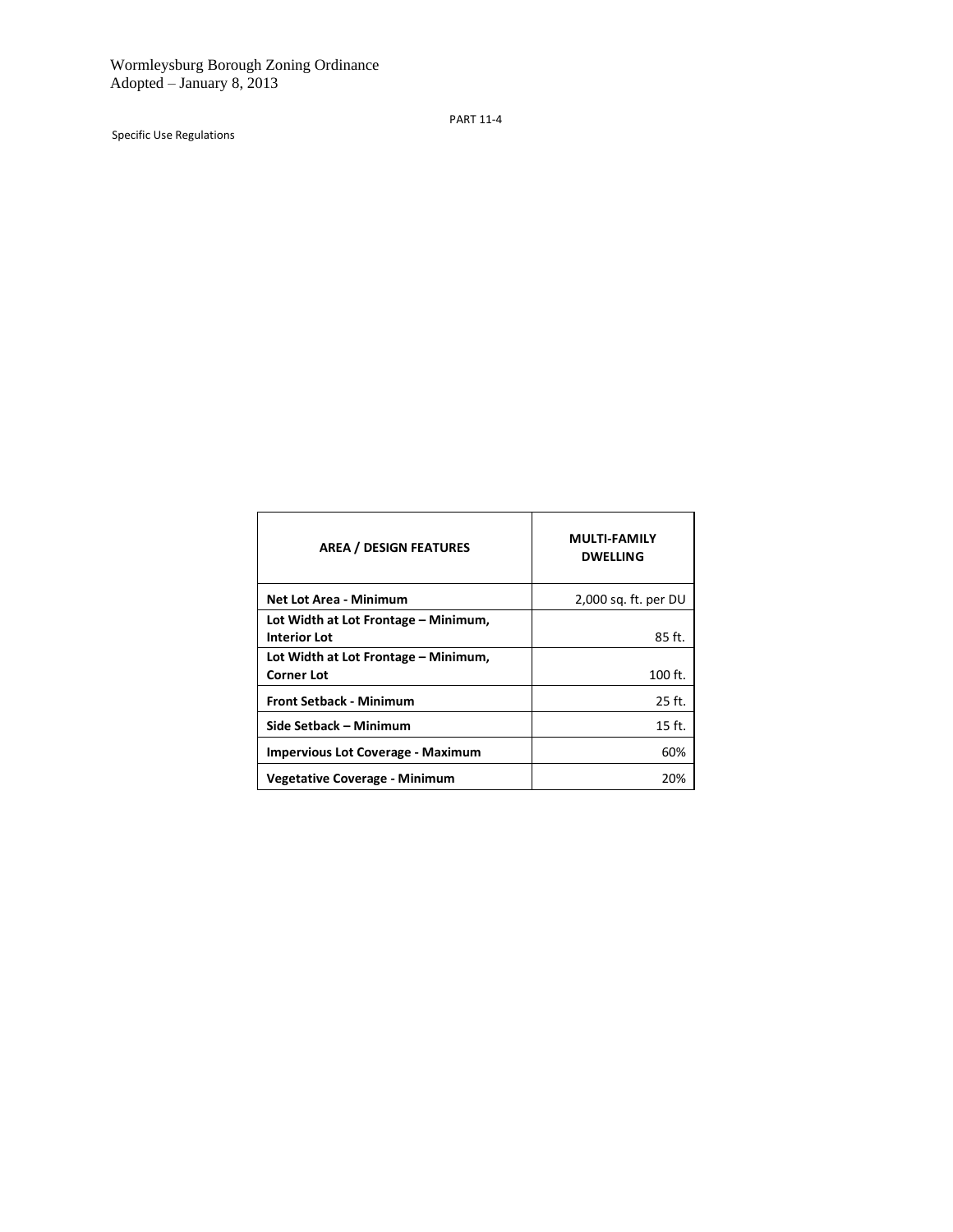- d. All multi-family dwellings shall be set back a minimum of fifteen (15) feet from any interior access drives or parking facilities contained on commonly held lands.
- D. Single Family Attached Dwelling: Single-family attached dwellings are permitted subject to the following criteria:
	- 1. Single family attached dwellings shall comply with the area and design features set forth in Table 11-3 Single Family Attached Dwelling Area and Design Standards, otherwise they shall comply with the standards of the applicable zoning district:



# **TABLE 11-3 SINGLE FAMILY ATTACHED DWELLING AREA AND DESIGN STANDARDS**

- 2. The maximum number of single family attached dwelling units in a row shall be six (6).
- 3. No more than two (2) abutting single family attached dwelling units shall have the same front building setbacks, front building lines, and rooflines.
- 4. In addition, each single family attached dwelling unit shall be distinguished from the adjacent single family attached dwelling unit in some appropriate manner including varying unit width, use of different exterior materials, or varying arrangements of entrances or windows.
- 5. The minimum variation of the front building setback and front building line between single family attached dwelling units shall be four (4) feet.
- 6. For buildings located on corner lots with single family attached dwelling units, there shall be at least one (1) single family attached dwelling unit with its primary front façade and orientation and/or location of the main or everyday entrance, and its address, on each of the intersecting streets, excluding alleys.
- 7. Single family attached dwelling units shall be designed so that garages or carports are not an overly prominent part of the view from public street right-of-way. For purposes of this Section, the term garage door shall also include a carport's front entry opening, unless otherwise specified in this Chapter: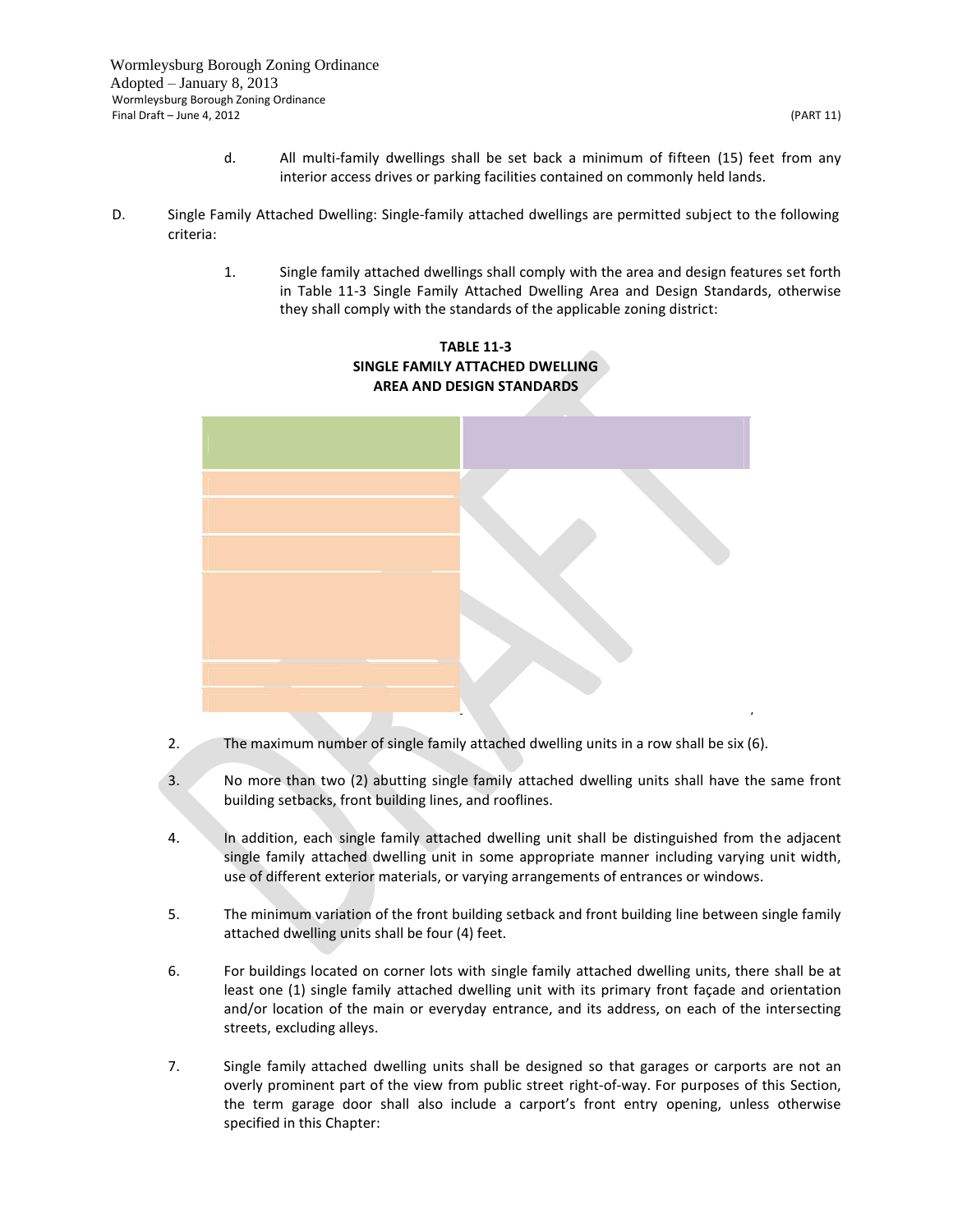Specific Use Regulations

| <b>AREA / DESIGN FEATURES</b>                               | SINGLE FAMILY ATTACHED DWELLING                                                                                                                                                                                     |
|-------------------------------------------------------------|---------------------------------------------------------------------------------------------------------------------------------------------------------------------------------------------------------------------|
| <b>Net Lot Area - Minimum</b>                               | $2,400$ sq. ft. per DU                                                                                                                                                                                              |
| Lot Width at Lot Frontage – Minimum,<br><b>Interior Lot</b> | 24 ft.                                                                                                                                                                                                              |
| Lot Width at Lot Frontage - Minimum,<br><b>Corner Lot</b>   | 39 ft.                                                                                                                                                                                                              |
| Side Setback - Minimum                                      | 10 ft. except 0 ft. at the shared lot line of<br>lawfully attached dwellings constructed with a<br>shared common party wall and the notarized,<br>written consent of the owner of the abutting<br>lot and building. |
| <b>Impervious Lot Coverage - Maximum</b>                    | 60%                                                                                                                                                                                                                 |

**Vegetative Coverage - Minimum** 20%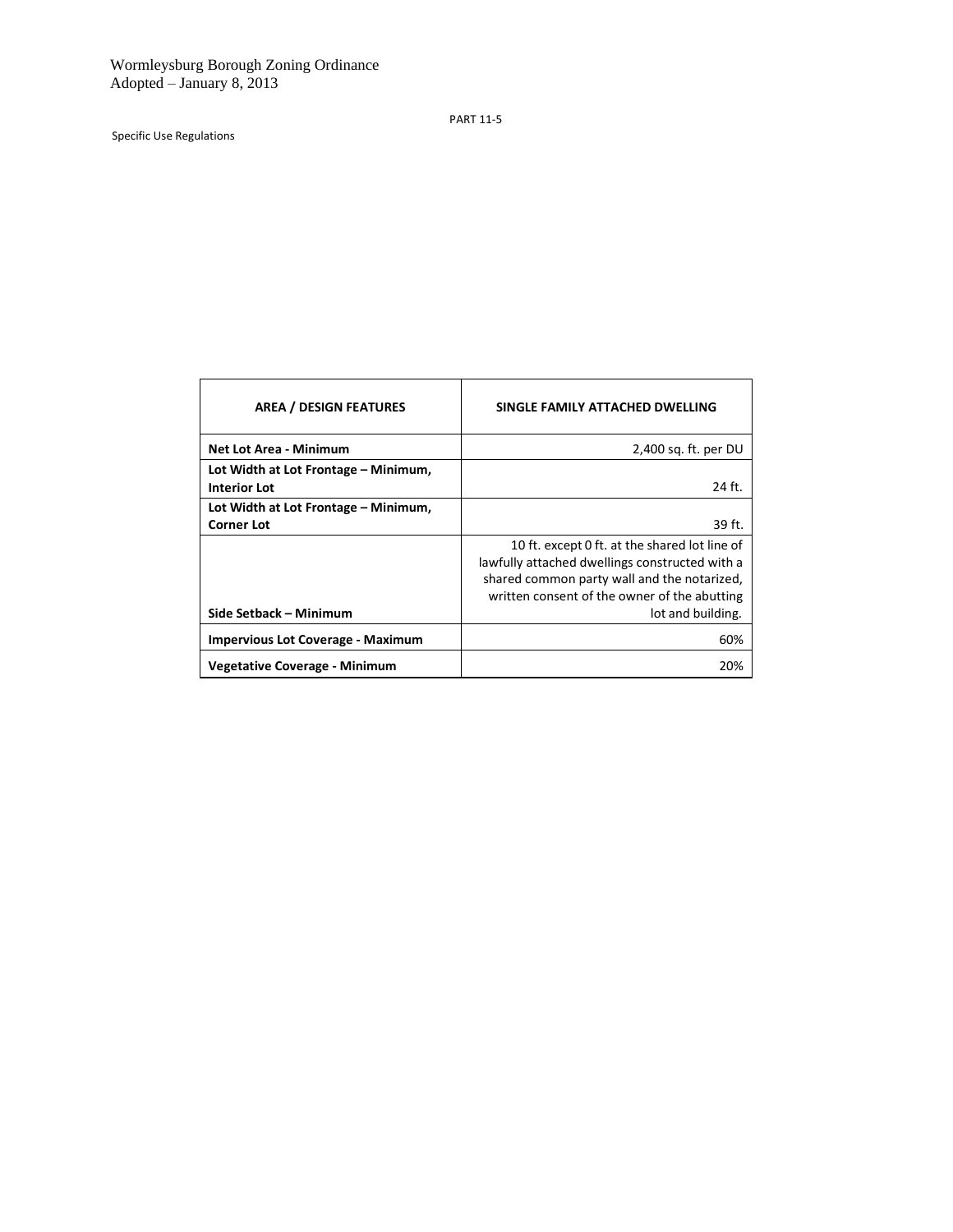- a. Front-loaded garages shall be limited as follows:
	- (1). A garage door with a width of greater than fifty (50) percent of the width of the principal building's front façade shall be prohibited.
	- (2). A garage door with a width greater than or equal to twenty-five (25) percent but less than fifty (50) percent of the width of the principal building's front façade shall be set back at least sixteen (16) feet behind the front building line.
	- (3). A garage door with a width less than twenty-five (25) percent of the width of the principal building's front façade may be parallel with (incorporated as part of) or behind the principal building's front façade.
	- (4). In no case shall a front loaded garage or carport extend closer toward the front lot line than any part of the principal building's front façade.
- b. Rear-loaded, side-loaded, or detached garages or carports located behind the rear building line shall not be limited other than through the lot and dimension standards contained in the applicable zoning district and Part 7 and 9 of this Chapter.
- c. Garages and carports shall be architecturally designed to be compatible and harmonize with the residential use or dwelling to which it they are appurtenant. Garages shall be located so that the swing of the opening door shall not in any case extend beyond any lot line.
- E. Two-Family Detached Dwelling: Two-family detached dwellings are permitted subject to the following criteria:
	- 1. For two family detached dwelling buildings containing side-by-side dwelling units and located on corner lots, there shall be at least one (1) dwelling unit with its primary front façade and orientation and/or location of the main or everyday entrance, and its address, on each of the intersecting streets, excluding alleys.

## **Section 1103. Additional Supplemental Standards and Requirements for Specific Principal Commercial Uses.**

- A. Animal Hospital: Animal hospitals are permitted subject to the following criteria:
	- 1. All structures where animals are kept that are not completely enclosed, and also including any outdoor animal pens, stalls, and runways and within all zoning districts shall be a minimum of:
		- a. One hundred (100) feet from all lot lines; and
		- b. One hundred fifty (150) feet from any adjacent property in the Residential Zoning Districts or existing residential use in the Mixed Use Zoning Districts.

Otherwise, the setback requirements of the applicable zoning district shall apply.

- 2. All areas used for outdoor grazing or exercise of animals shall be enclosed or securely fenced to prevent the escape of animals.
- 3. Where outdoor animal pens, stalls, or runways are permitted, animals shall be permitted to exercise outside daily between the hours of 8:00 a.m. to 8:00 p.m.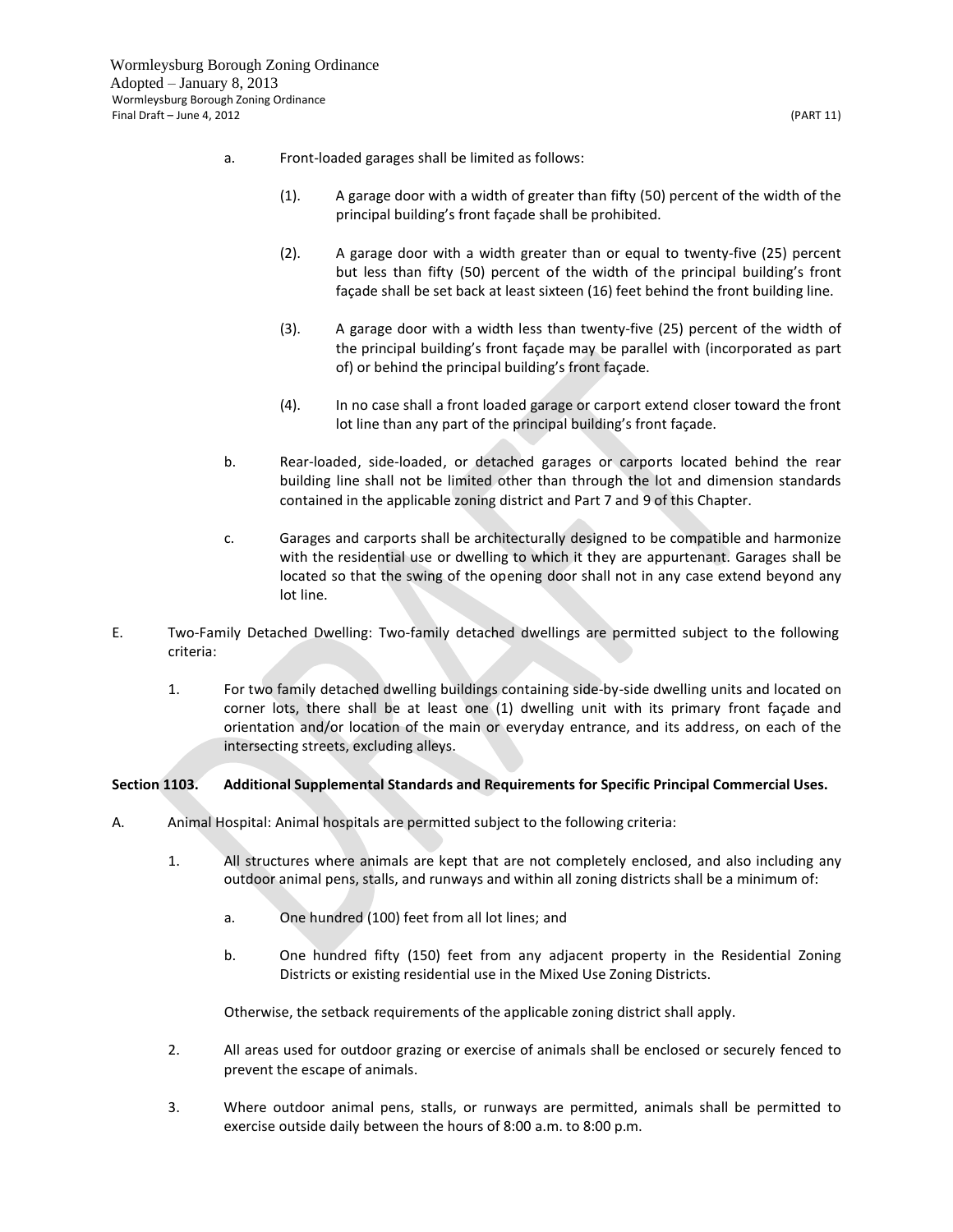Specific Use Regulations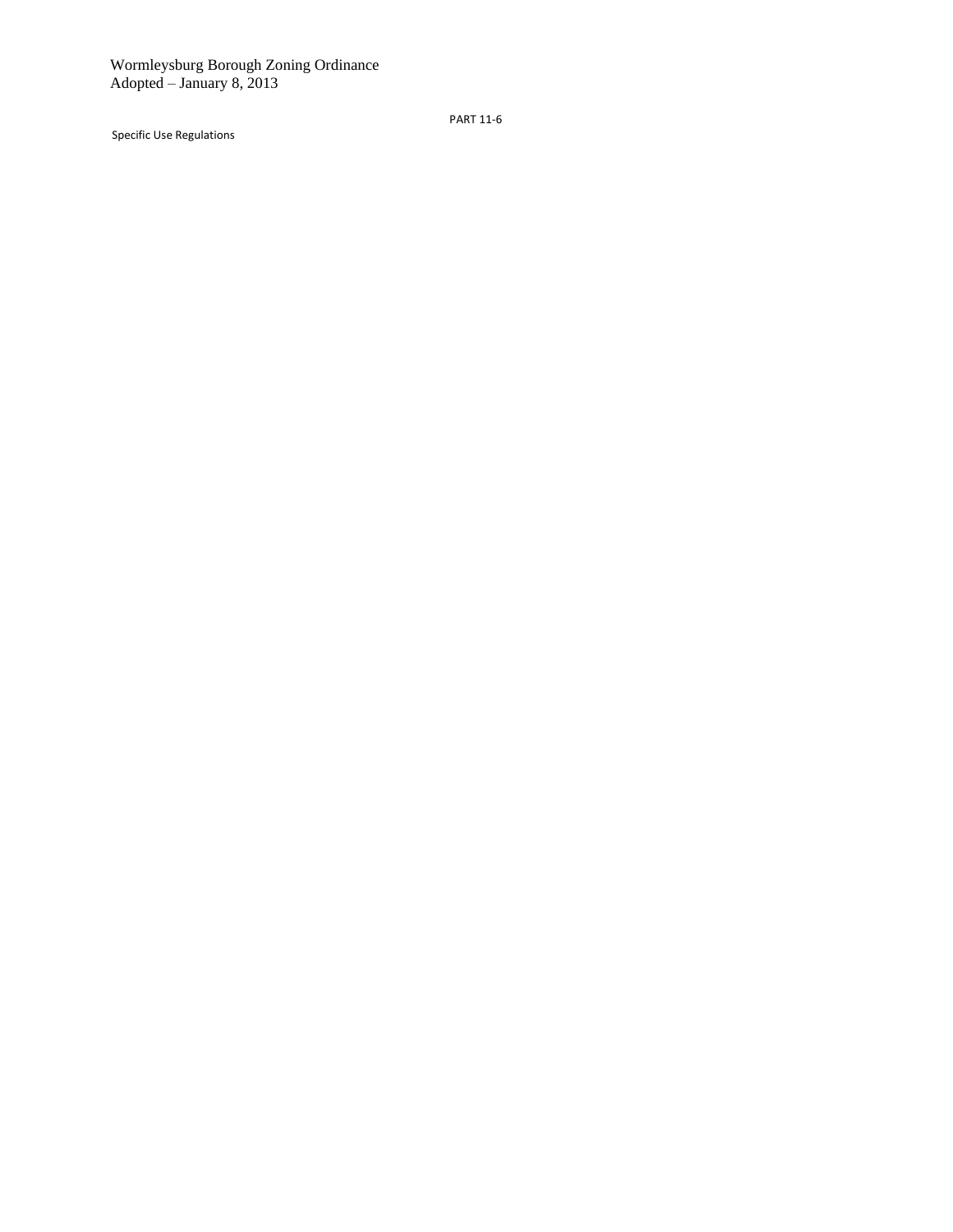- B. Automobile, Boat, Heavy Equipment, Mobile / Manufactured Home, Recreational Vehicle, and Other
	- Similar Motor Vehicle Rental / Sales, Repair / Service, Washing, and/or Fuel / Gas Sales. Automobile, boat, heavy equipment, mobile / manufactured home, recreational vehicle, and other similar motor vehicle rental / sales, repair / service, washing, and/or fuel / gas sales are permitted subject to the following criteria:
		- 1. Automobiles, boats, heavy equipment, mobile / manufactured homes, recreational vehicles or other similar motor vehicles offered for rent or for sale, in any state of being fixed/serviced, or washed/dried, or otherwise stored, displayed, or serviced shall not occupy any part of the existing or future street right-of-way (including sidewalks and alleys) or required off-street parking areas.
		- 2. All storage, inventory display/sales, parking areas, and servicing of automobiles, boats, heavy equipment, mobile / manufactured homes, recreational vehicles or other similar motor vehicles shall be kept in an orderly fashion to maintain circulation for emergency response.
		- 3. All buildings and structures (including fuel/gasoline pumps, but excluding permitted signs unless otherwise prohibited or regulated in Part 8 of this Chapter) shall be set back at least twenty five (25) feet from any street right-of-way or lot line.
		- 4. All permitted activities except for the inventory display/sales, parking, and those activities normally required to be performed at the gasoline/fuel pumps, air pumps, or washing and vacuuming areas shall be performed within a completely enclosed building.
		- 5. Where outside automobiles, boats, heavy equipment, mobile / manufactured homes, recreational vehicles or other similar motor vehicles sales or rental inventory display areas abut a street right-of-way, a perimeter landscape strip, a minimum of five (5) feet in width planted with a hedge, masonry wall, and/or other desirable planting of at least two (2) feet in height, along with grass or other living ground cover shall be planted, mulched and maintained on all portions of the perimeter landscape strip, and shall be provided and protected by permanent curbing, or otherwise comply with Part 9 this Chapter.
		- 6. No more than three (3) vehicles may be stored per repair/service bay.
		- 7. The demolition or junking of automobiles, boats, heavy equipment, mobile / manufactured homes, recreational vehicles or other similar motor vehicles is prohibited.
		- 8. The storage of inoperable automobiles, boats, heavy equipment, mobile / manufactured homes, recreational vehicles or other similar motor vehicles and related parts shall be within a completely enclosed building.
		- 9. The outdoor storage of automobiles, boats, heavy equipment, mobile / manufactured homes, recreational vehicles or other similar motor vehicles on the property without current registration is prohibited.
		- 10. No automobiles, boats, heavy equipment, mobile / manufactured homes, recreational vehicles or other similar motor vehicles, except those with current registration and offered for sales / rental, shall be stored upon the site for more than thirty (30) days.
		- 11. Automobiles, boats, heavy equipment, mobile / manufactured homes, recreational vehicles or other similar motor vehicles washing facilities are permitted, subject to the following additional criteria: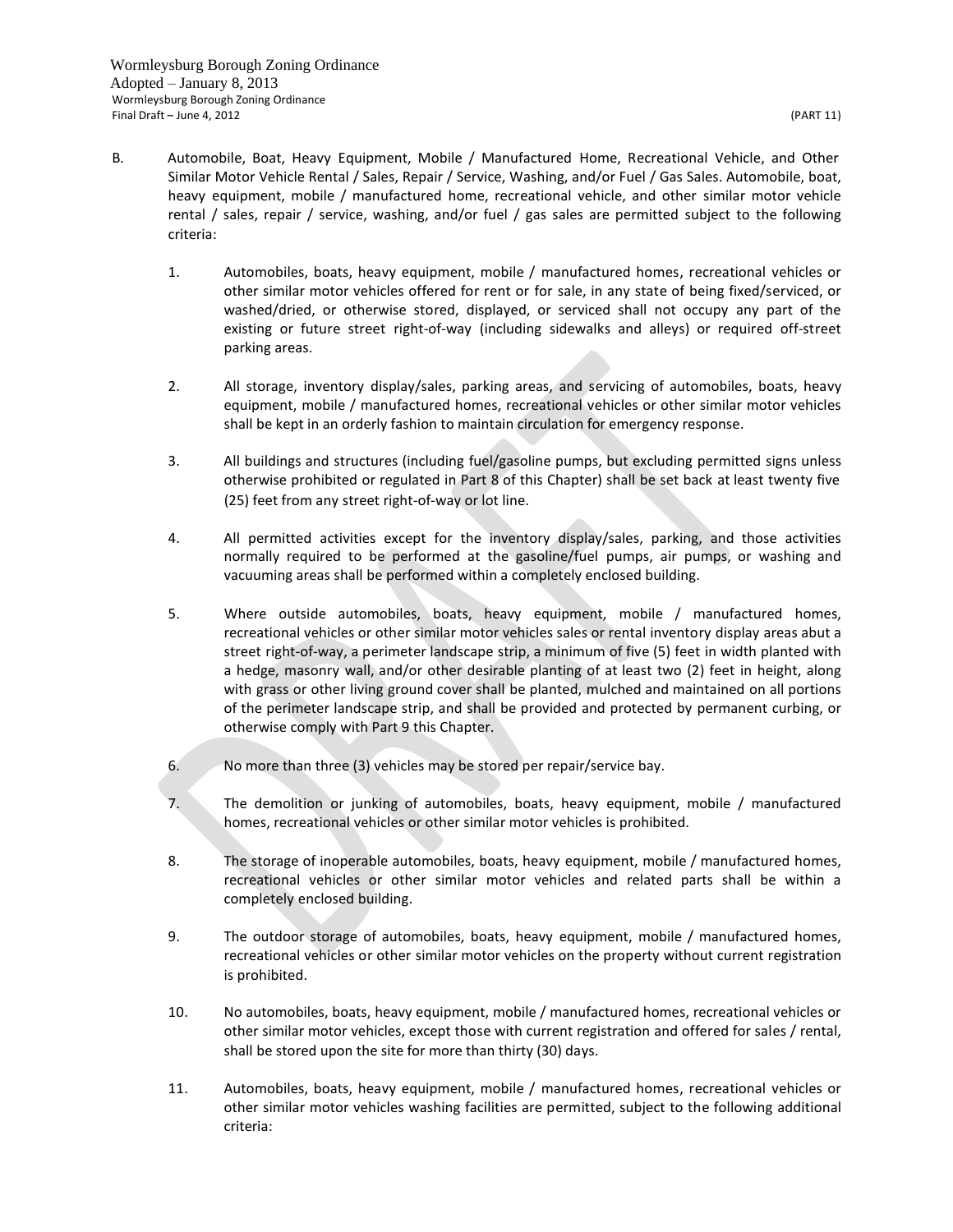Specific Use Regulations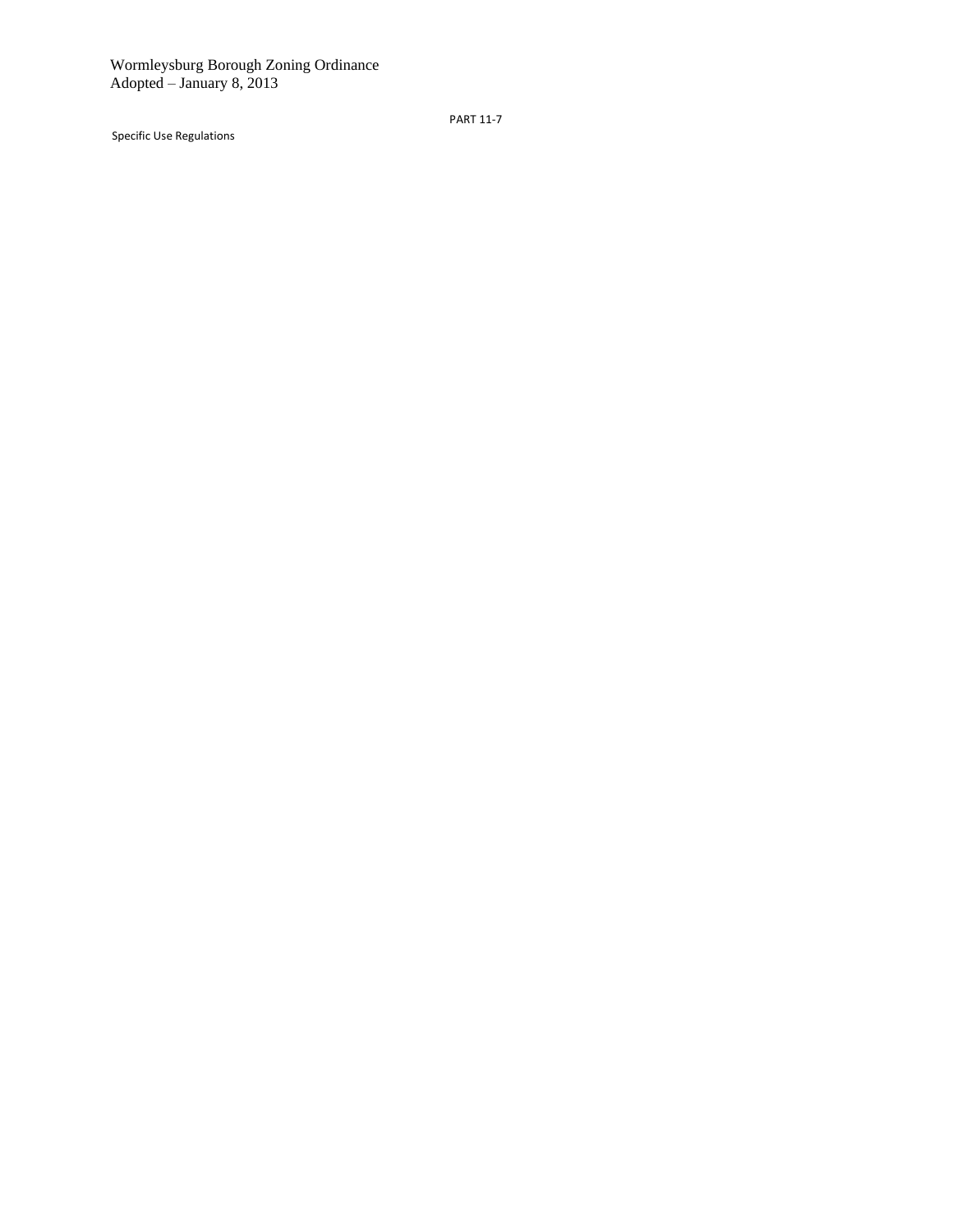- a. The applicant shall provide evidence that adequate measures will be in place to prevent pollutants from being washed into the groundwater or waterways. Any chemicals that may be hazardous to aquatic life shall be stored within an area that will completely contain any leaks or spills.
- b. Gray water recycling is mandatory.
- c. Water from the vehicle wash operation shall not flow onto sidewalks or streets.
- C. Bed and Breakfast: Bed and breakfasts are permitted subject to the following criteria:
	- 1. The lot proposed for development must contain a single family detached dwelling.
	- 2. In no case shall more than five (5) guest bedrooms for rent be permitted in any one (1) structure, and no more than ten (10) total guest bedrooms for rent shall be permitted per lot.
	- 3. The owner of the facility or resident manager must reside upon the premises. Proof of residency shall be provided.
	- 4. Overnight guests shall not occupy the facility for more than fourteen (14) consecutive nights in a thirty (30) day period.
	- 5. No cooking facilities shall be provided or permitted in individual guest bedrooms.
	- 6. Accessory uses, customarily incidental to the use of a bed and breakfast, shall be permitted as long as they are permitted accessory and/or principal uses in the applicable zoning district, complement the bed and breakfast use, and do not encumber activities of surrounding lots.
- D. Boarding House: Boarding houses are permitted subject to the following criteria:
	- 1. Accommodations shall be limited to the following:
		- a. In the VMU-2 Zoning District, the maximum number of tenant/guest rooms for rent shall be six (6).
		- b. In the WF Zoning District, the maximum number of tenant/guest rooms for rent shall be eight (8).
		- c. In the MFR Zoning District, the maximum number of tenant/guest rooms for rent shall be twelve (12).
	- 2. All tenant/guest rooms shall be limited to two (2) tenants/guests each.
	- 3. The owner of the facility or resident manager must reside in the boarding house. Proof of residency shall be provided.
	- 4. All tenant/guest rooms available for boarding shall be located within the principal building.
	- 5. Ingress and egress to the boarding house for the public and any tenants/guests shall be through one common exterior entrance.
	- 6. Access to all boarding rooms shall be through the interior of the building. No exit doors from individual boarding rooms shall lead directly to the exterior of the building.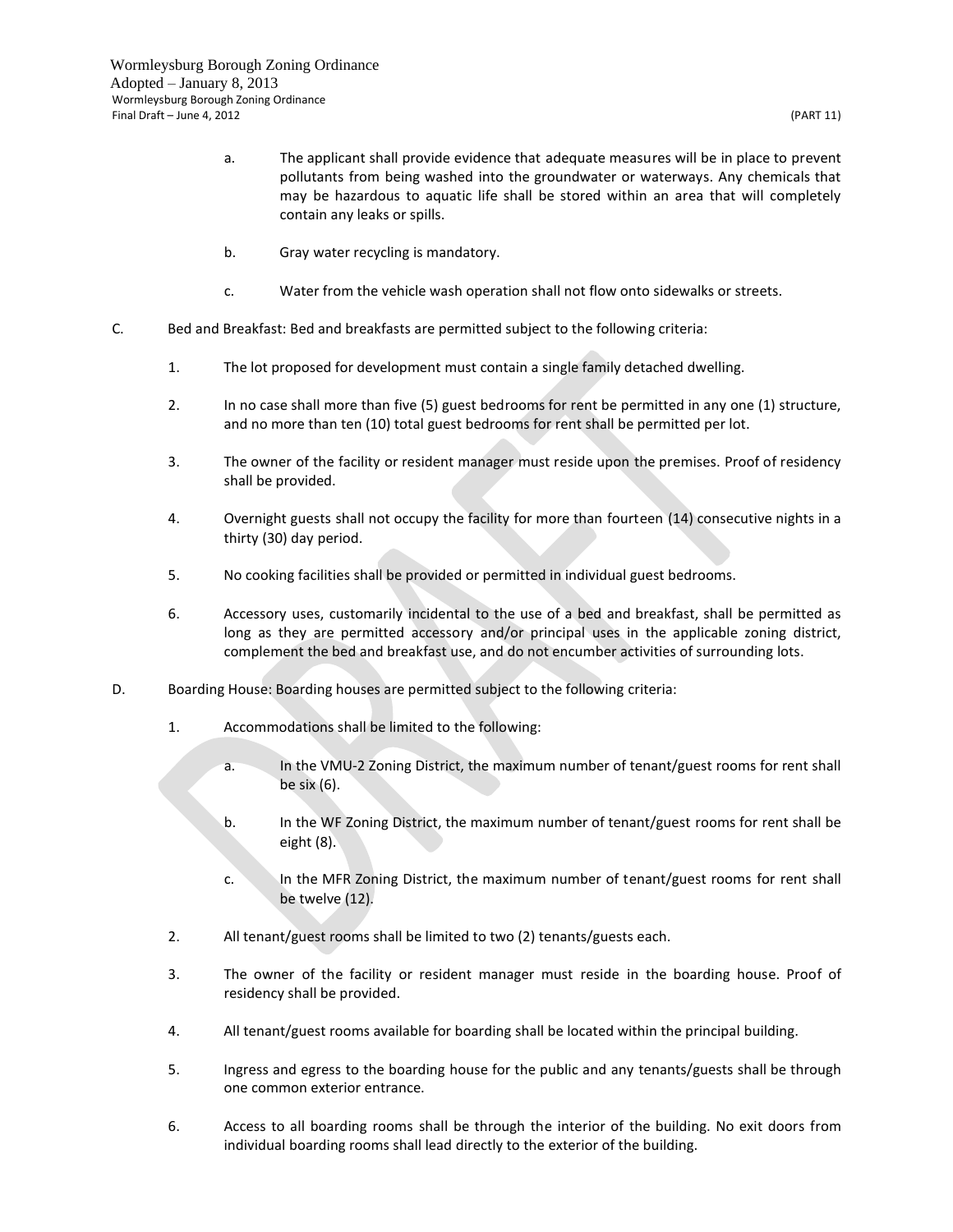Specific VSE Use Contract Use Regulations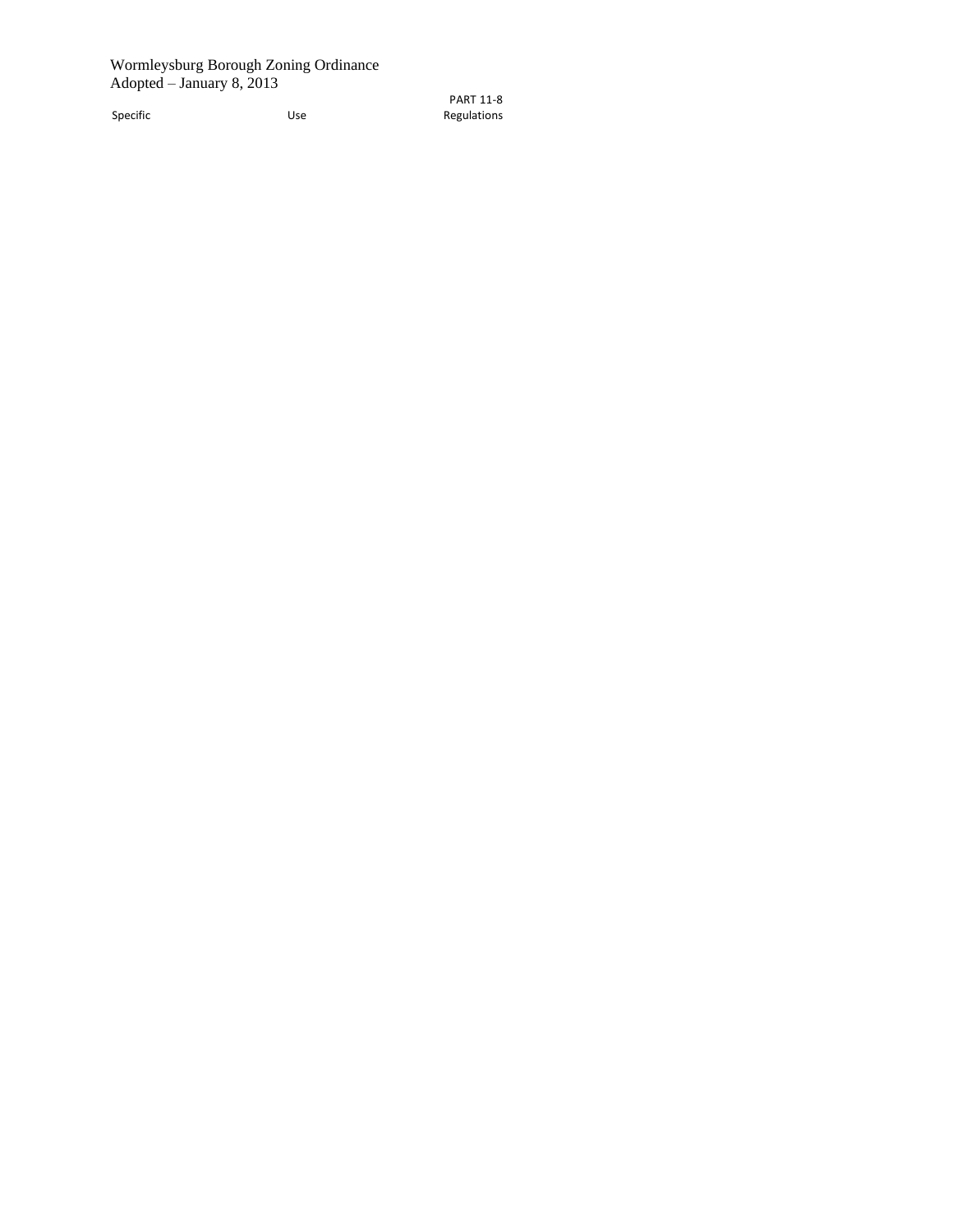- 7. Each tenant/guest room size shall have a minimum habitable floor area of seventy (70) square feet for one tenant/guest and one hundred twenty (120) square feet for two (2) tenant/guests, exclusive of common areas.
- 8. Residents must have on-site access to shared common areas for cooking and eating. A common kitchen facility equipped for cooking meals located on site must be available to the residents, or daily meals must be provided on site for the residents of the boarding house.
- 9. Meals for compensation shall be provided only to registered tenants/guests of the boarding house. No cooking facilities shall be provided or permitted in the individual tenant/guest rooms.
- 10. Each floor must contain at least one fully–equipped bathroom for every five (5) tenants/guests that is accessible from a common hallway.
- 11. All tenants/guests must execute a lease before occupancy.
- 12. Tenants/guest rooms must be leased to the same tenant/guest for at least seven (7) consecutive days.
- F. Commercial Recreation, Outdoor: Outdoor commercial recreation facilities are permitted subject to the following criteria:
	- 1. The required setbacks shall be as follows:
		- a. All outdoor recreation and activity areas shall be set back at least one hundred fifty (150) feet from the street right-of-way and any adjacent property in the Residential Zoning Districts or existing residential use in the Mixed Use Zoning Districts.
		- b. Any structures exceeding the maximum permitted height may be permitted as long as they are set back from all lot lines at least the horizontal distance equal to their height, plus an additional twenty-five (25) feet.
		- c. Otherwise, all structures shall comply with the applicable zoning district setback requirements.
- G. Convenience Store: Convenience stores are permitted, subject to the following criteria:
	- 1. If motor vehicle washing and/or fuel/gasoline sales are provided as part of the convenience store, then such use shall comply with all applicable provisions of automobile, heavy equipment and similar motor vehicle washing, or fuel/gasoline sales contained in this Part, except that no sale, rental, repair, or servicing of motor vehicles shall occur.
	- 2. All activities except parking and those normally required to be performed at the fuel pumps, air pumps, washing, and vacuuming areas shall be performed within a completely enclosed building.
	- 3. If restaurant and food service facilities are provided as part of the convenience store, then such use shall comply with all applicable provisions of restaurants and food services.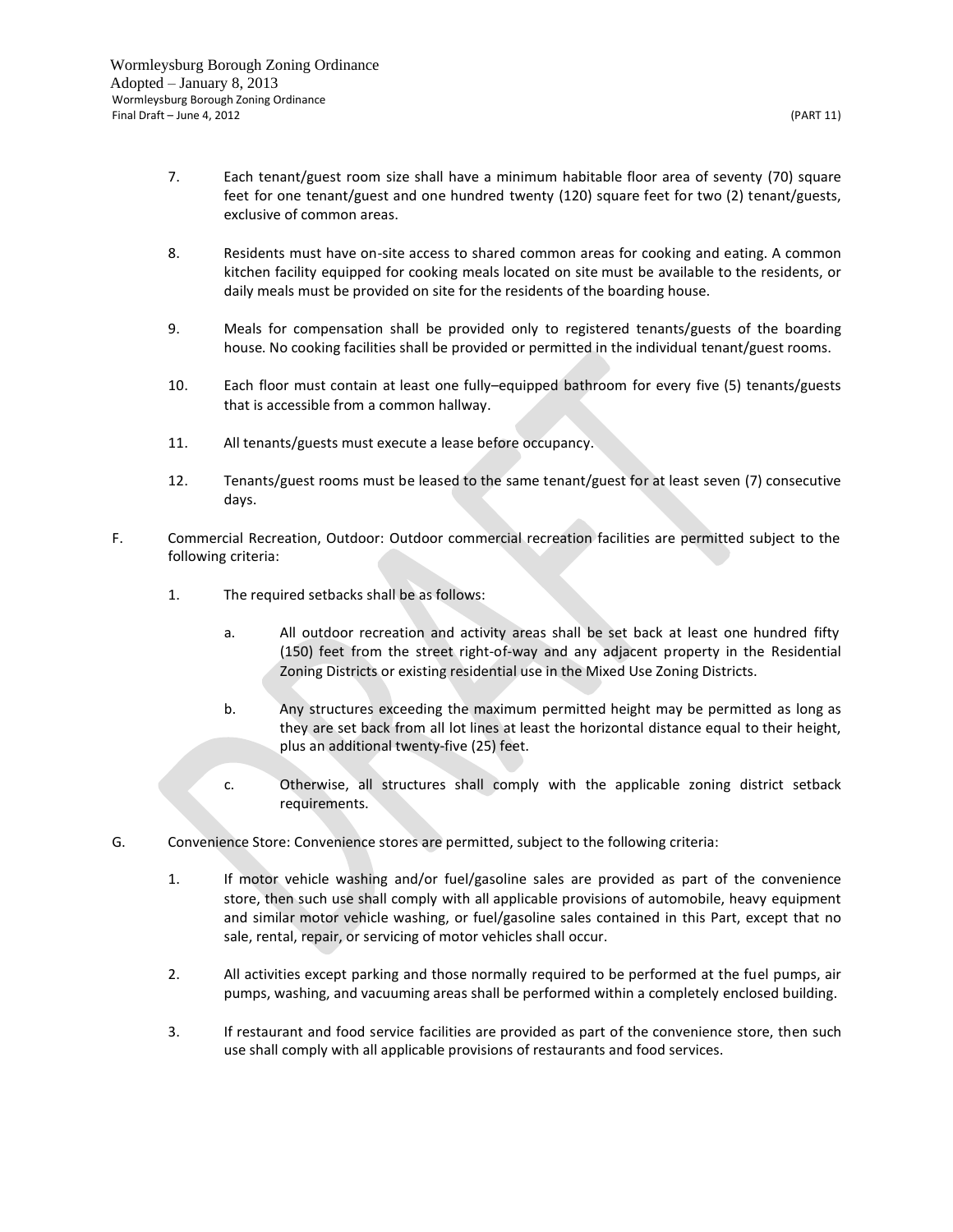Specific Use Regulations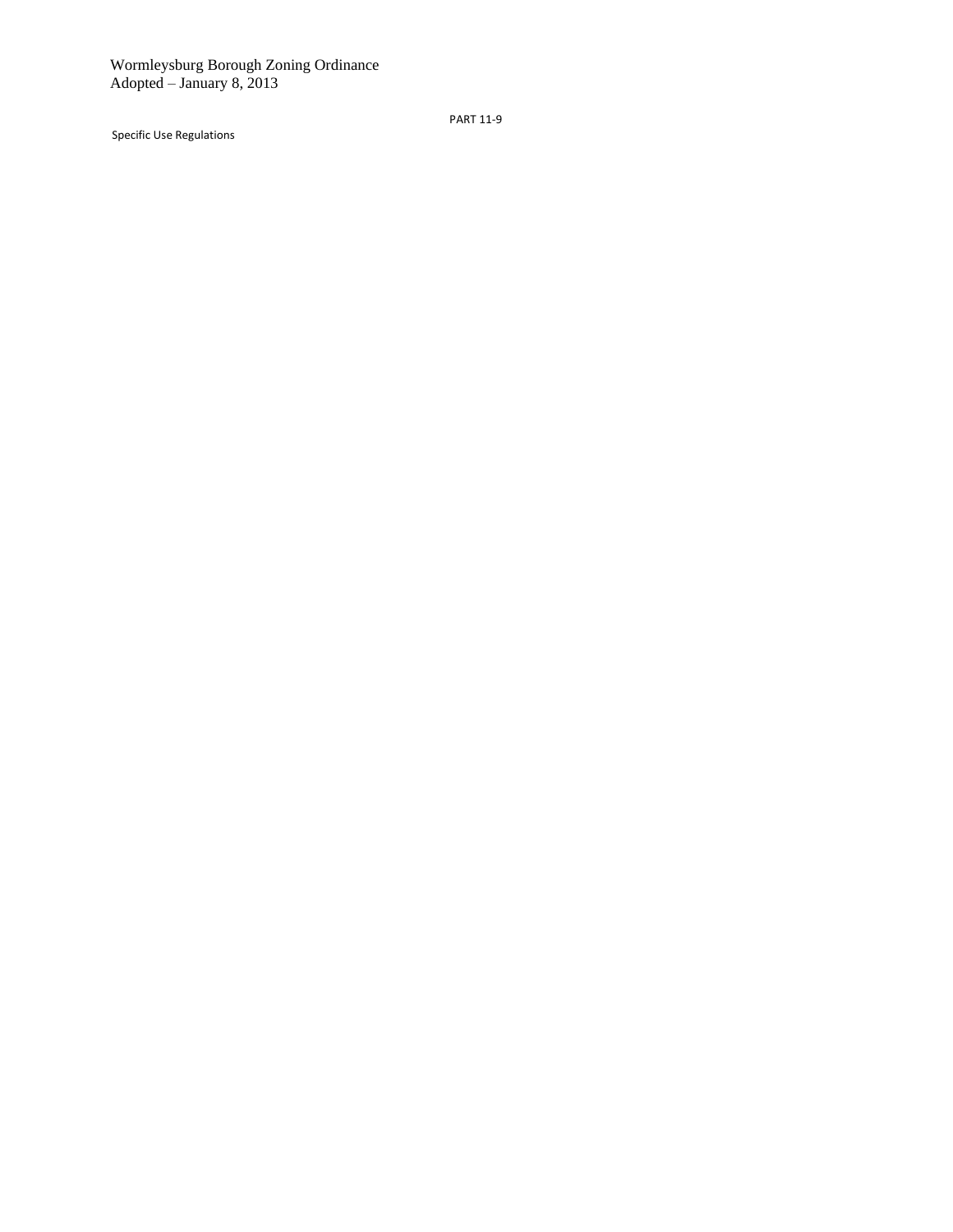- H. Farmer's / Flea Market, Outdoor: Outdoor farmer's markets or flea markets are permitted subject to the following criteria:
	- 1. All outdoor display and sales areas shall comply with this Part 11 of this Chapter, relating to *Outside Display and Sales*.
	- 2. All outdoor display and sales of merchandise shall begin no earlier than one hour before official sunrise, and must be completed no later than one hour after official sunset.
- I. Funeral Home: Funeral homes are permitted subject to the following criteria:
	- 1. All rooms available for funerals and viewing shall be located within the principal building.
	- 2. There shall be no receiving vault, preparation room, or display of merchandise visible from outside of any building.
- J. Home Improvement Center, Lumber Sales, and Building Materials Sales: Home improvement centers, lumber sales facilities, and building materials sales facilities are permitted, subject to the following criteria:
	- 1. All outdoor display and sales areas shall comply with this Part 11 of this Chapter relating to *Outside Display and Sales*.
	- 2. All permitted activities, including drilling, cutting, sawing, mixing, crushing, or some other preparation of building materials, plus any testing or repair of motorized equipment, except for inventory display/sales and parking, shall be conducted within a completely-enclosed building.
- K. Kennel, Commercial: Commercial kennels are permitted subject to the following criteria:
	- 1. All structures where animals are kept that are not completely enclosed, including any outdoor animal pens, stalls, and runways, shall be a minimum of:
		- a. One hundred (100) feet from all lot lines; and
		- b. One hundred fifty (150) feet from any adjacent property in the Residential Zoning Districts or existing residential use in the Mixed Use Zoning Districts.

Otherwise, the setback requirements of the applicable zoning district shall apply.

- 2. All areas used for outdoor exercise of animals shall be enclosed or securely fenced to prevent the escape of animals.
- 3. Where outdoor animal pens, stalls, or runways are permitted, animals shall be permitted to exercise outside daily between the hours of 8:00 a.m. to 8:00 p.m.
- 4. The kennel shall be operated in full compliance with the State Animal Welfare Act and applicable state kennel regulations.
- L. Mini-Storage Warehouse: Mini-storage warehouses are permitted subject to the following criteria:
	- 1. Parking may be provided along interior traffic aisles adjacent to the buildings. These aisles shall be at least twenty-six (26) feet wide when storage units open onto one side of the aisle only and at least thirty (30) feet wide when storage units open onto both sides of the aisle.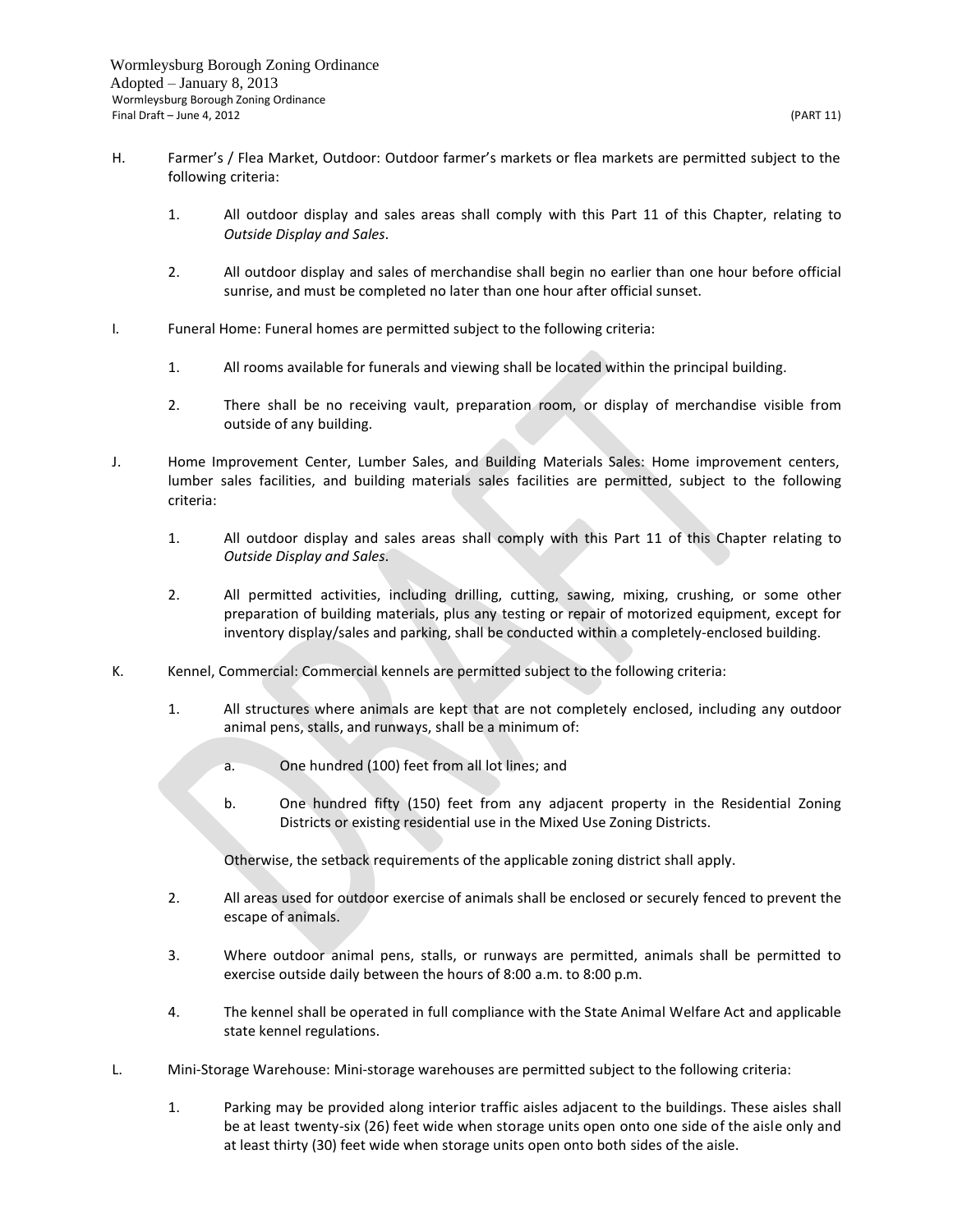Specific VSE Use Contract Use Regulations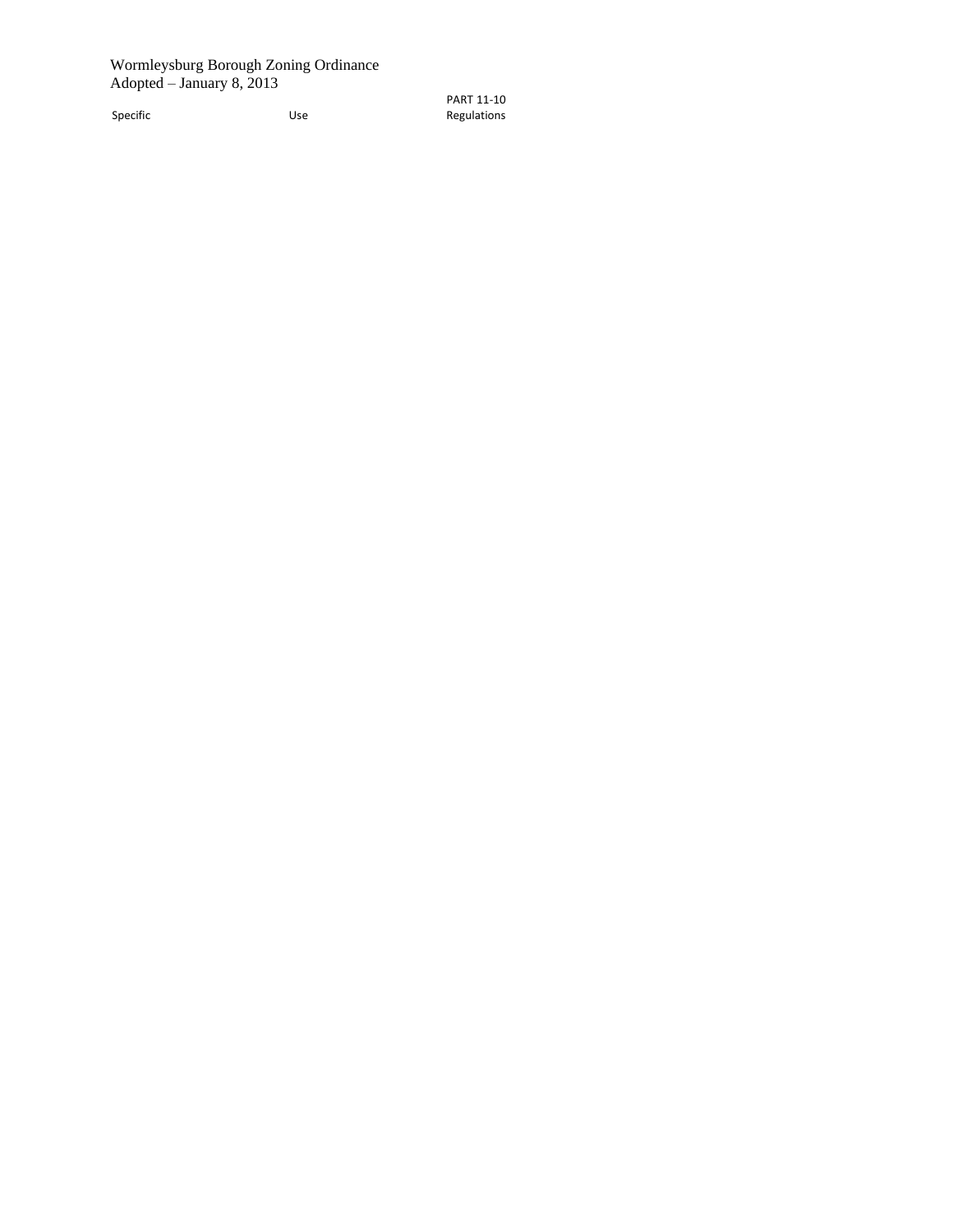- 2. Nothing shall be stored in interior traffic aisles, required off-street parking areas, loading areas, or access ways.
- 3. All recreational vehicles, boats, and trailers stored outside of an enclosed building must:
	- a. Maintain current, valid license plates and inspection stickers (when applicable), and be in operable condition; and
	- b. Be surrounded by a fence or wall at least six (6) feet in height.
- 4. Mini-storage units shall be used solely for the storage of property. The following uses are expressly prohibited upon the site:
	- a. Auctions, commercial wholesale or retail sales, or garage / yard sales.
	- b. Offices or residential dwellings.
	- c. The servicing, repair, or fabrication of motor vehicles, boats, trailers, lawn mowers, appliances, or other similar equipment.
	- d. The operation of power tools, spray-painting equipment, table saws, lathes, compressors, welding equipment, kilns, or other similar equipment.
	- e. The establishment of a warehousing, distribution, and wholesaling business.
	- f. The storage of trash, radioactive or highly toxic substances, garbage, refuse, explosives or flammable materials, hazardous substances, animal carcasses or skins, or similar items that are dangerous, noxious or offensive because of odors, dust, noise, fumes, or vibrations.
	- g. The applicant shall adequately demonstrate that all mini-storage rental or use contracts shall specifically prohibit the uses listed in subsections a. through f.
- 5. All "overhead" or "rollup" doors on mini-storage units or outdoor storage areas shall not be located directly facing toward any abutting property in the Residential Zoning Districts or existing residential use in the Mixed Use Zoning Districts.
- 6. Minimum separation between buildings shall be twenty (20) feet, and shall allow safe passage for emergency vehicles.
- 7. Exterior trash and recycling receptacles shall be provided. Such trash receptacles shall be routinely emptied to prevent the scattering of litter and debris. All applications shall include a description of a working plan for the cleanup of litter.
- M. Nightclub: Nightclubs are permitted subject to the following criteria:
	- 1. A nightclub serving alcohol shall be located in accordance and otherwise comply with the provisions of the Pennsylvania Liquor Control Board.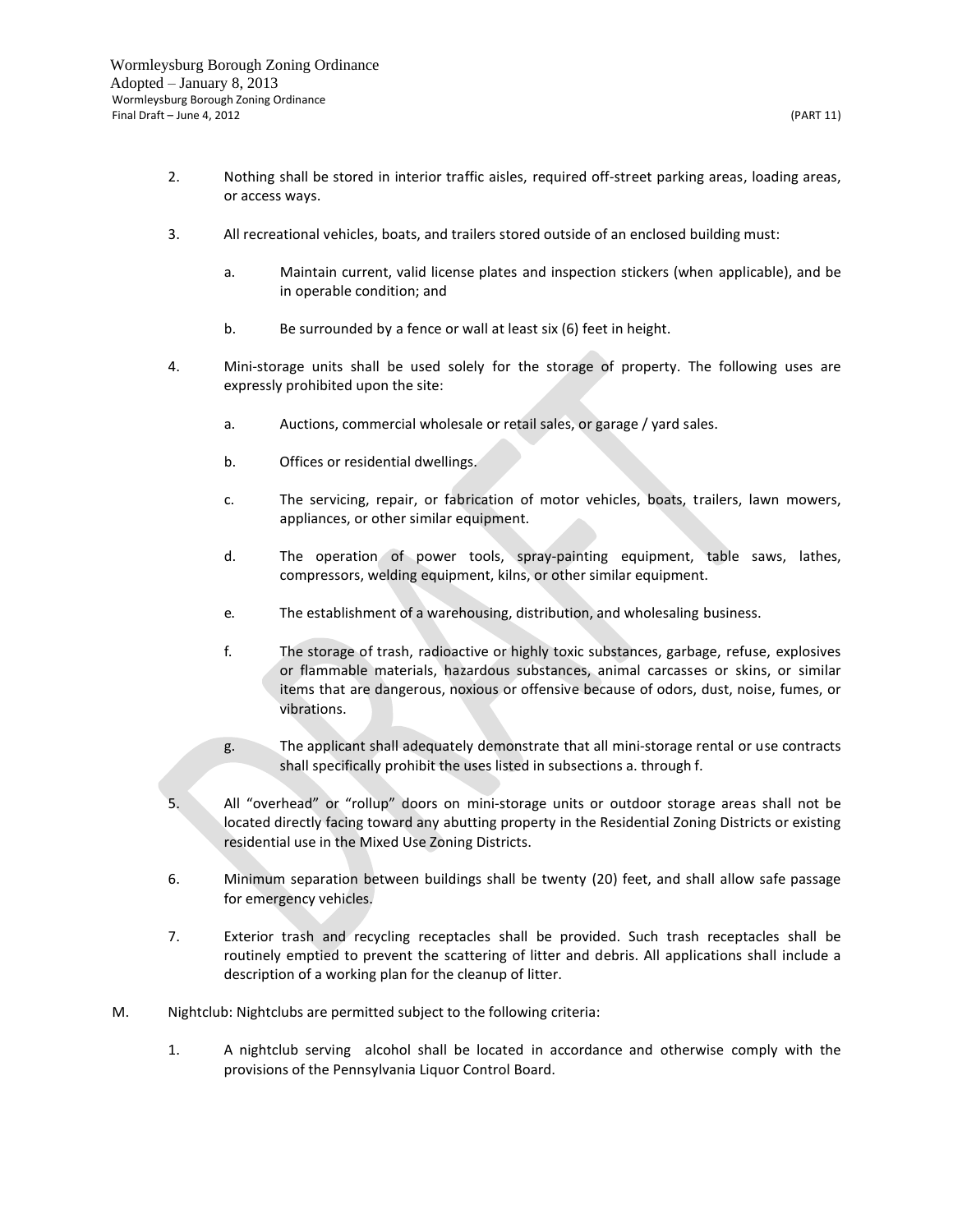Specific Use Regulations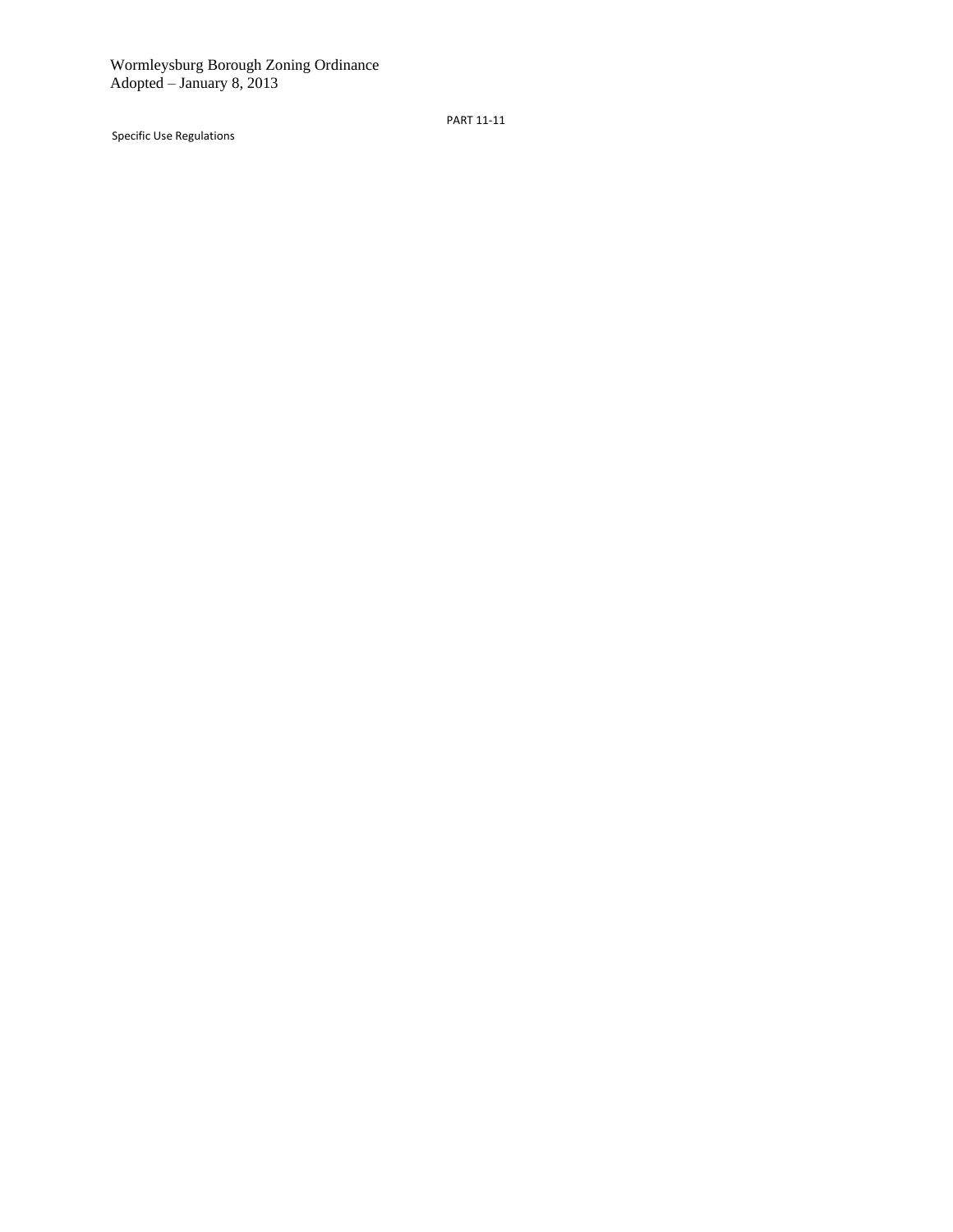- N. Parking Lot / Parking Structure: Parking lots/parking structures are permitted subject to the following criteria
	- 1. Off-street surface parking lots abutting public street right-of-way, shall be provided with a continuous street-fronting fence, wall, or a perimeter planting at least thirty-six (36) inches in height. The perimeter planting shall be at least five (5) feet in depth measured from all sides of the parking area towards the property / street line with a mix of mid and low level screening in accordance with Part 7 of this Chapter relating to *Buffer and Screening Regulations*. Wall breaks for access drives and driveways shall be not more than twenty four (24) feet in width.
	- 2. In no case shall parking lots be permitted as a principal use or as an accessory use on a lot without a permitted principal use on the lot in the Residential Zoning Districts, or in any zoning district where parking lots are not permitted principal uses. In order to provide for additional accessory parking for a permitted principal use, such parking shall be located on the same lot as the permitted principal use.
	- 3. All above ground, off-street parking garages and structures shall comply with all provisions for principal buildings and uses in the zoning district where the parking structures and building is proposed.
	- 4. In the Mixed Use Zoning Districts:
		- a. Driveways, access drives or other points of ingress/egress for motor vehicles shall generally be taken from alleys.
		- b. Off-street surface parking lots shall not be located along, have frontage on, or otherwise abut Front Street.
		- c. Off-street surface parking lots shall not be located on corner lots, or on or adjacent to the intersection of two (2) streets.
		- d. Above ground parking garages and structures located along any street right-of-way line, excluding alleys, shall be provided with continuous, usable, street-fronting, groundlevel, non-residential facades, space, or uses along the entire length of the structure, except for ingress and egress points necessary for retail store entrances and pedestrian entrances to stairs and elevator lobbies into the garage or structure.
- O. Sexually Oriented Business and/or Related Uses. Sexually oriented businesses and related uses are permitted subject to the following criteria:
	- 1. No portion of a building occupied by a sexually oriented business and/or related use shall be located within two hundred (200) feet of any:
		- a. Adjacent property in the Residential Zoning Districts or existing residential use in the Mixed Use Zoning Districts; or
		- b. Property which contains any one (1) or more of the following specified land uses where minors may congregate:
			- (1). Indoor or Outdoor commercial Recreation Facility;
			- (2). Daycare facility primarily for children;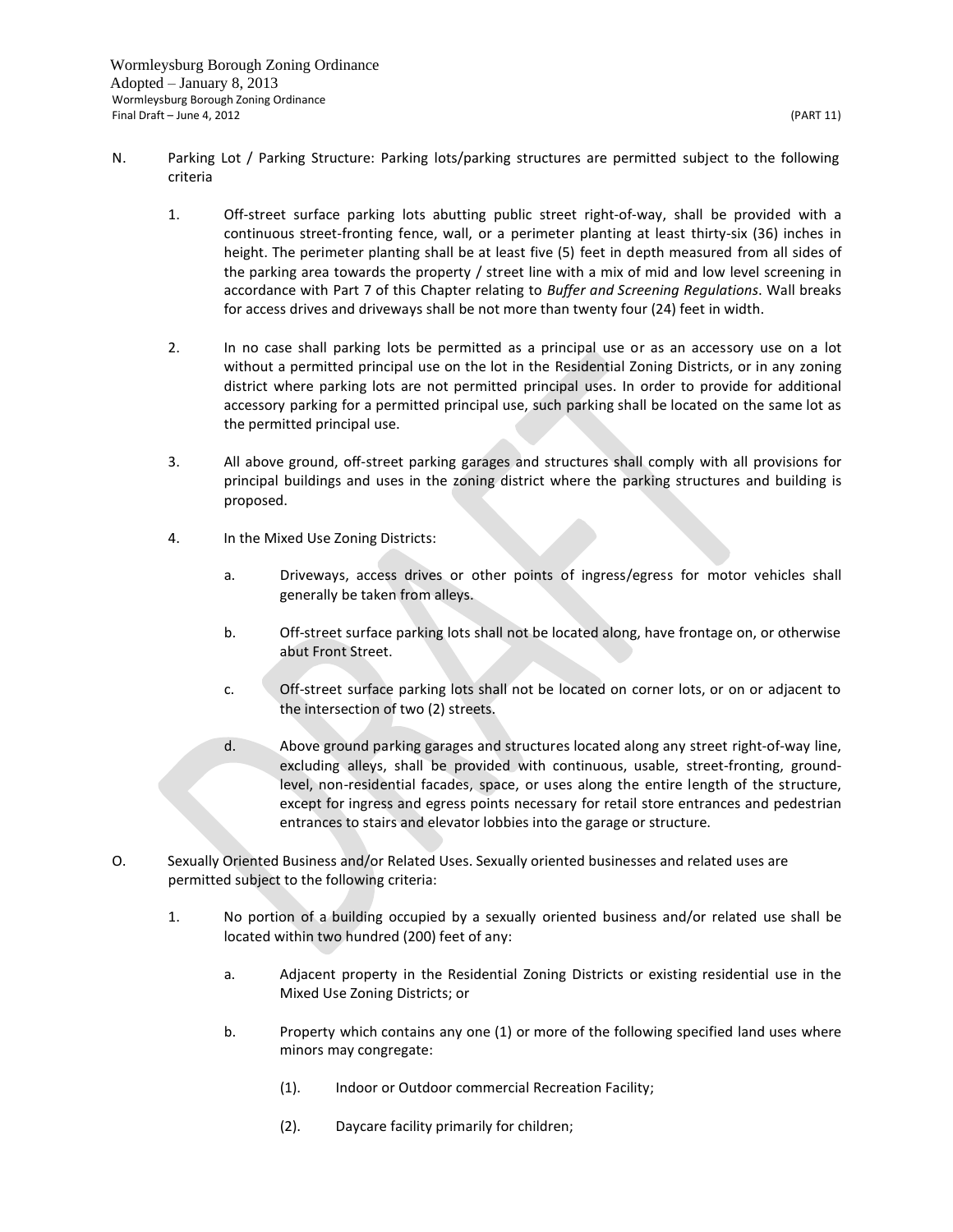Specific Use Regulations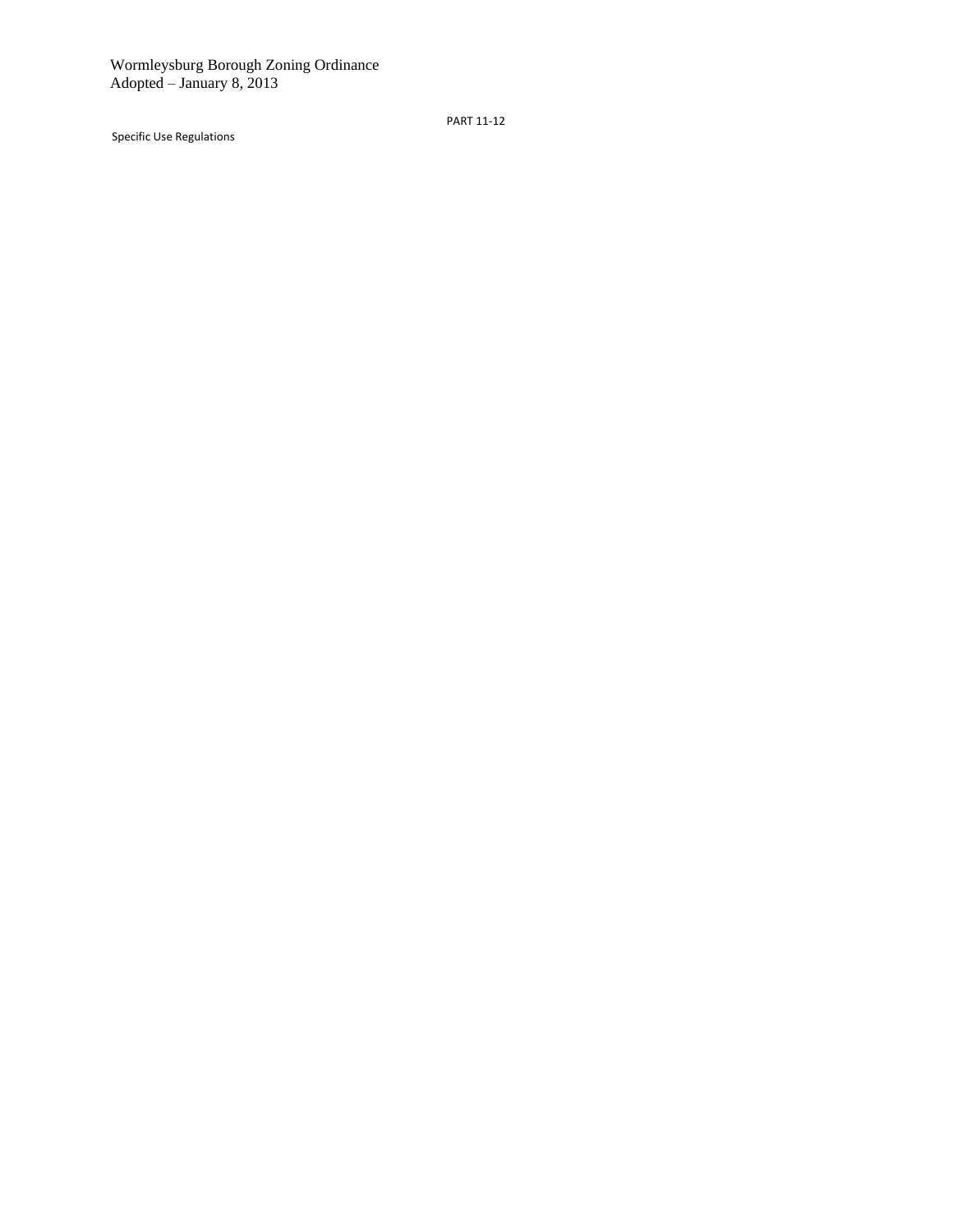- (3). Library;
- (4). Park, Playground, Playfield;
- (5). Place of Worship;
- (6). School, Private/Public;
- (7). Swimming Pool, Public; or
- (8). Other lands, buildings, and uses where minors are permitted to congregate.
- 2. No materials, merchandise, or film offered for sale, rent lease, loan, or for view upon the premises shall be exhibited or displayed outside of a building or structure.
- 3. Any building or structure used and occupied as a sexually oriented business and/or related use shall have an opaque covering over all windows or doors of any area in which materials, merchandise, or film are exhibited or displayed, and no sale materials, merchandise, or film shall be visible from outside of the building or structure.
- 4. All signs shall comply with Part 8 of this Chapter. No sign shall be erected upon the premises pictorially depicting or giving a visual representation of the type of materials, merchandise or film offered therein.
- 5. Each entrance to the premises shall be posted with a notice specifying that persons under the age of eighteen (18) years are not permitted to enter therein and warning all other persons that they may be offended upon entry.
- 6. The use shall not create an enticement for minors because of its proximity to nearby uses where minors may congregate.
- 7. No unlawful sexual activity or conduct shall be permitted.
- P. Tavern / Bar: Taverns / bars are permitted, subject to the following criteria:
	- 1. A tavern / bar shall be located and operated in accordance with the provisions of the Pennsylvania Liquor Control Board.

## **Section 1104. Additional Supplemental Standards and Requirements for Specific Principal Industrial Uses.**

- A. Automobile Wrecking, Junk and Scrap Storage and Sales: Automobile wrecking, junk and scrap storage and sales are permitted subject to the following criteria:
	- 1. All junk, scrap, machinery, or equipment stored outside shall be set back at least:
		- a. Fifty hundred (50) feet from any abutting lot line and/or street right-of-way line; and
		- b. One hundred fifty (150) feet from any adjacent property in the Residential Zoning Districts or existing residential use in the Mixed Use Zoning Districts.
	- 2. All completely enclosed buildings used to store junk, scrap, machinery, and equipment shall be set back at least fifty (50) feet from all lot lines.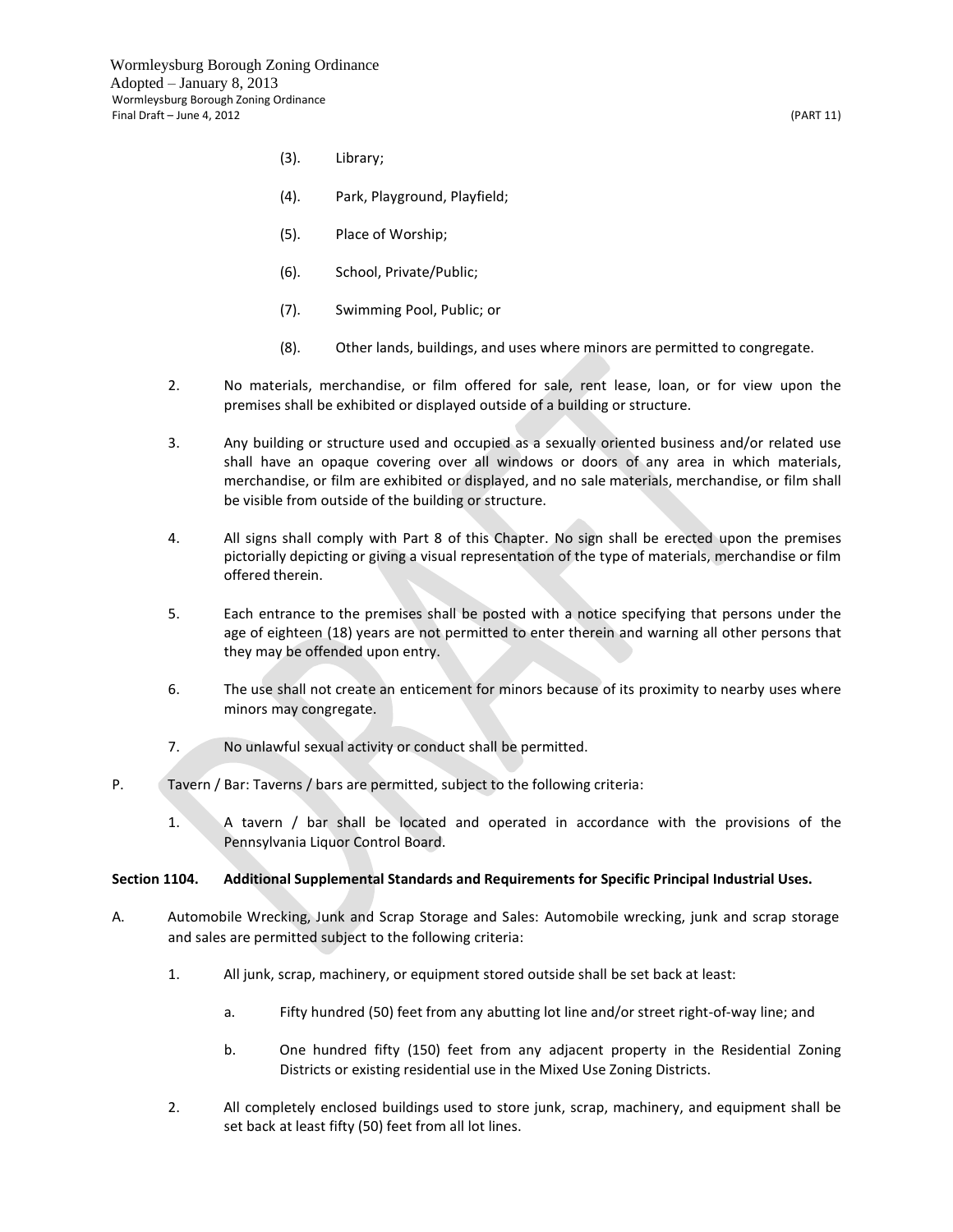Specific Use Regulations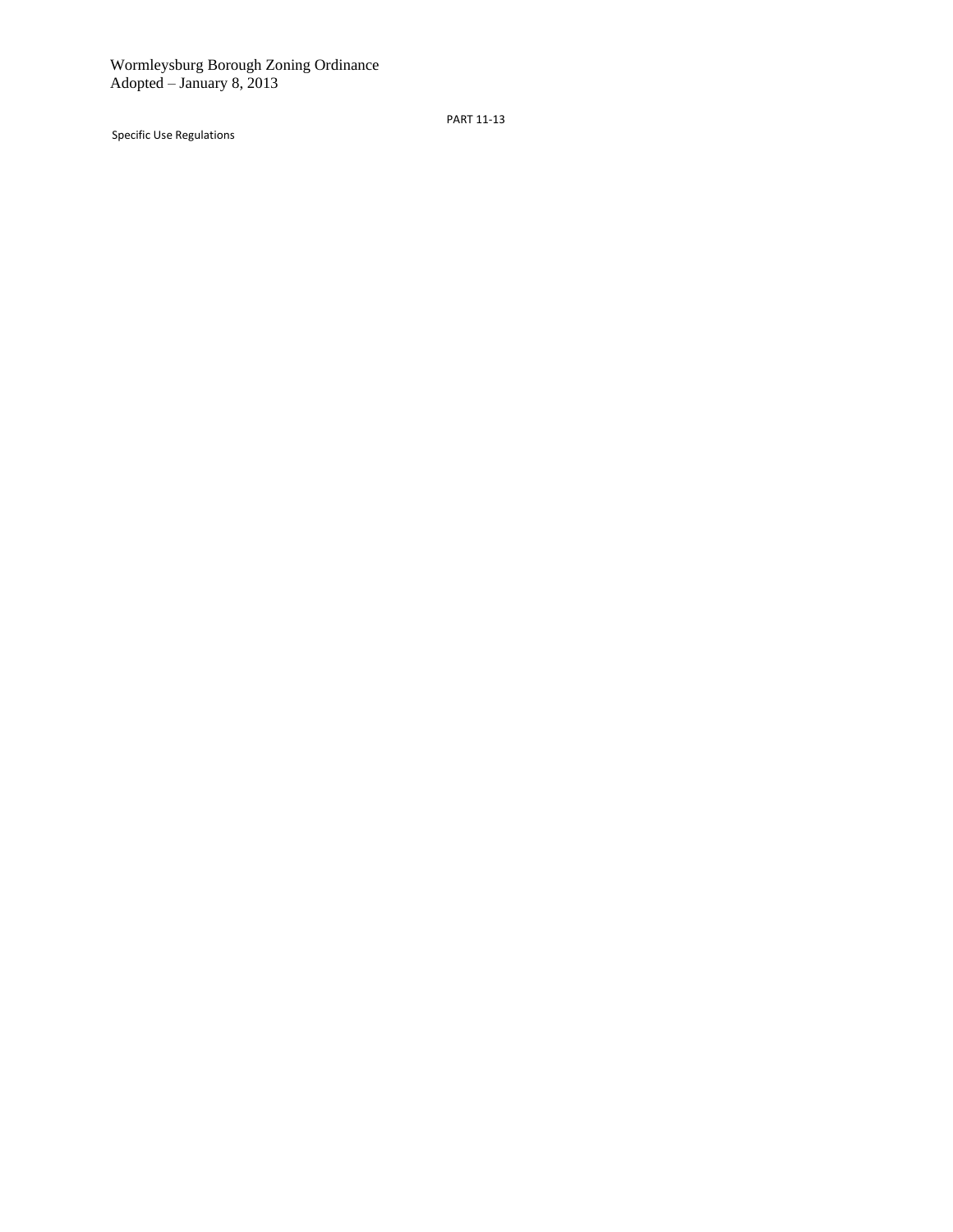- 
- 3. No junk, scrap, machinery or equipment of any kind shall be stored in a required front, side, or rear setback. All unpaved setbacks shall be covered with grass or similar vegetative material and shall at all times be kept clean, vacant, and well maintained.
- 4. In addition to screening and buffering requirements set forth in Part 7 of this Chapter relating to *Buffer and Screening Regulations*, all materials and activities not within completely enclosed buildings shall be surrounded by a fence or wall at least six (6) feet in height with no less than one hundred (100) percent opacity. Any gate in a fence shall be similarly constructed and maintained and shall be kept securely locked at all times when the establishment is not in operation.
- 5. No material shall be placed in any establishment in such a manner that it is capable of being transferred off the premises by wind, water, or other natural causes. All paper, cloth, rags and other fibers, and activities involving the same, other than loading and unloading, shall be within fully enclosed building.
- 6. All junk shall be stored or arranged so as to permit access by emergency responders and to prevent the accumulation of water, and no junk, scrap, machinery or equipment shall be piled to a height greater than ten (10) feet.
- 7. No material may be stored or stacked so that it is visible from abutting properties or adjoining street rights-of-way.
- 8. No material shall be burned or incinerated at any time.
- 9. No automotive wrecking, junk, scrap storage and sales establishments shall be located on land with a slope in excess of five (5) percent.
- 10. All vehicles within the automotive wrecking, junk, scrap storage and sales establishments shall be completely drained of fuel, lubricants, battery fluid, transmission fluid, brake fluids, coolants, and air conditioning fluids.
- B. Mineral Extraction: Mineral extraction is permitted subject to the following criteria:
	- 1. All areas of excavation shall be set back from property that is not owned by the owner or operator of the mineral extraction use at least:
		- a. One hundred (100) feet from existing public street rights-of-way and from all exterior lot lines of the property.
		- b. One hundred fifty (150) feet from commercial or industrial uses, unless the owner of the abutting lot and building has provided notarized, written consent.
		- c. One hundred fifty (150) feet from any abutting lot line of any existing publicly owned recreation area.
		- d. Two hundred fifty (250) feet from any adjacent property in the Residential Zoning Districts or existing residential use in the Mixed Use Zoning Districts.
	- 2. In addition to screening and buffering requirements set forth in Part 7 of this Chapter relating to *Buffer and Screening Regulations*, except as provided herein, the site shall be surrounded by a seventy-five (75) foot buffer yard, and a fence or wall at least six (6) feet in height shall be provided along all exterior lot lines that are within two hundred fifty (250) feet of an area of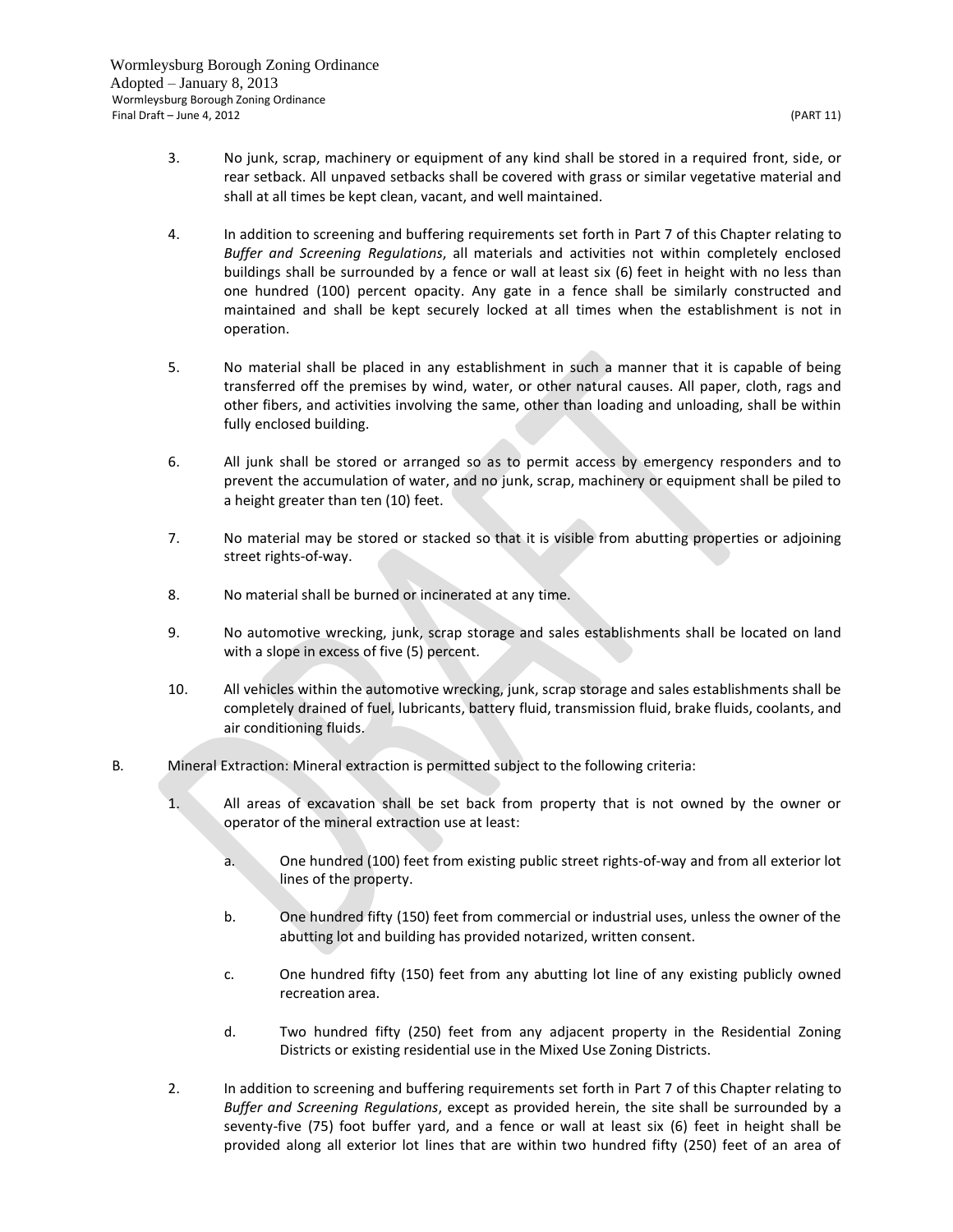Specific VSE Use Contract Use Regulations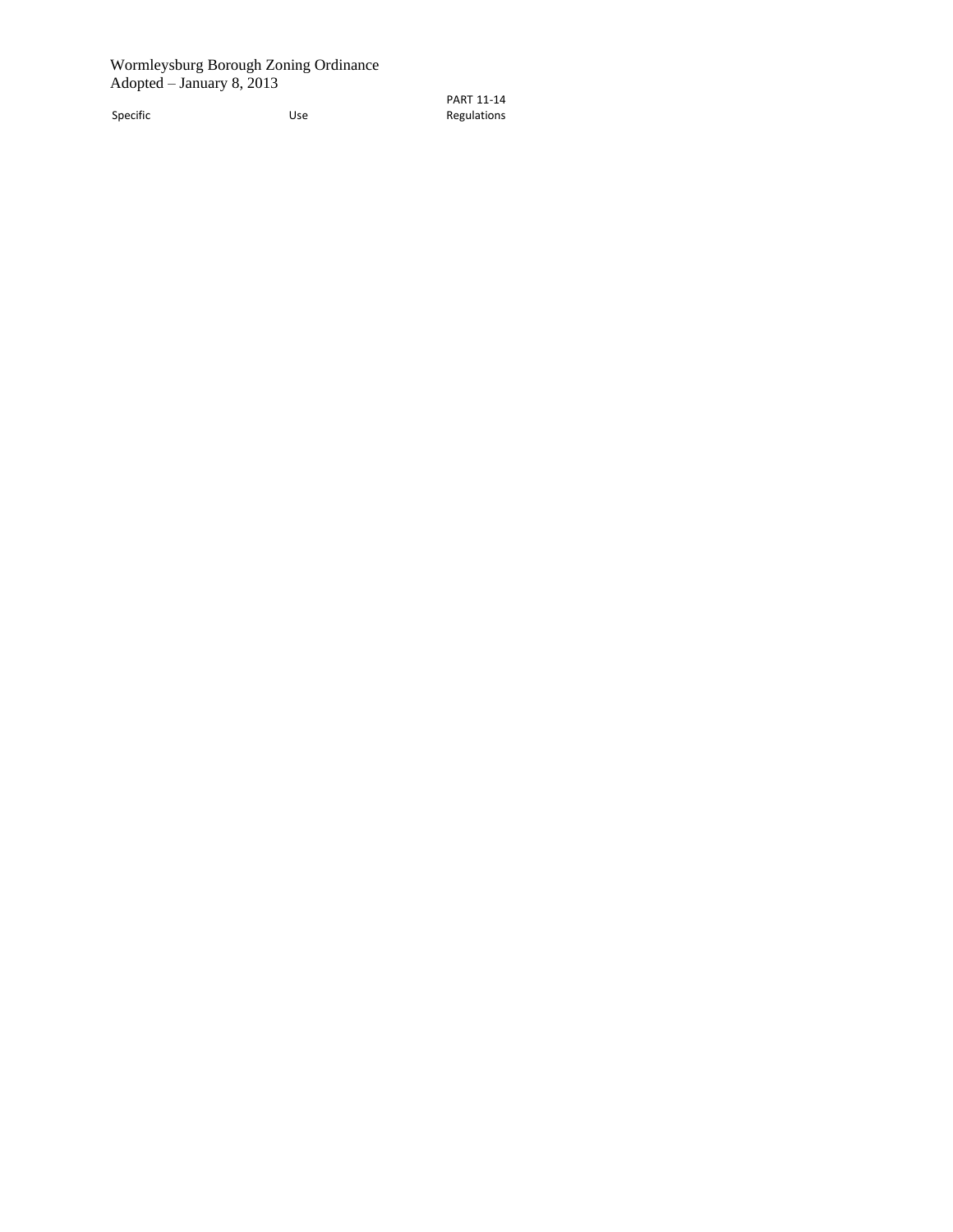excavation and provide with screening of not less than one hundred (100) percent opacity. Any gate in a fence shall be similarly constructed and maintained and shall be kept securely locked at all times when the establishment is not in operation.

- 3. In addition to any requirements in Part 9 of this Chapter and/or Chapter 22 relating to subdivision and land development, all access drives serving the site shall have a paved minimum thirty-five (35) foot wide cartway for a distance of at least two hundred (200) feet from the intersecting street right-of-way line. In addition, a fifty (50) foot-long gravel section of access drive should be placed just beyond the preceding two hundred (200) foot paved section to help collect any mud that may have attached to a vehicle's wheels.
- 4. Warning signs shall be placed at intervals of not less than one hundred (100) feet along all exterior lot lines that are within two hundred fifty (250) feet of an area of excavation.
- 5. Any new operation or expansion of an existing mineral extraction establishment shall not be approved by the Borough until a Soil Erosion and Sedimentation control plan has been prepared, and found to be satisfactory by the County Conservation District.
- 6. A copy of all site plan information required by the state DEP shall also be submitted to the Borough as part of the application.
- 7. A detailed and appropriate land reclamation and reuse plan of the area to be excavated shall be submitted to the Borough.
- 8. After areas are used for mineral extraction, those areas shall be reclaimed in phases to a nonhazardous and environmentally sound state to enable some productive or beneficial future use.

## **Section 1105. Additional Supplemental Standards and Requirements for Specific Principal Institutional / Civic Uses.**

- A. Cemetery: Cemeteries are permitted subject to the following criteria:
	- 1. The total impervious lot coverage shall not exceed ten (10) percent of the lot area.
	- 2. All burial plots and all structures shall be located at least twenty five (25) feet from any lot line or street right-of-way line.
	- 3. No burial plot shall be permitted in any floodway or flood fringe as provided for Part 6 of this Chapter relating to *Floodplain Overlay Zoning District (FPO)*.
	- 4. Where permitted, any materials not within completely enclosed buildings shall in addition to the requirements set forth in Part 7 of this Chapter relating to *Buffer and Screening Regulations*, be surrounded by a fence or wall at least six (6) feet in height, and provided with screening of not less than eighty (80) percent opacity.
	- 5. The owner(s) and operator(s) of a cemetery shall incorporate Best Managements Practices as outlined in the Pennsylvania Handbook of Best Management Practices for Developing Areas to minimize negative impacts of erosion, siltation and surface water and groundwater contamination.
	- 6. At no time shall a corpse be exposed or visible from a public right-of-way or adjacent property.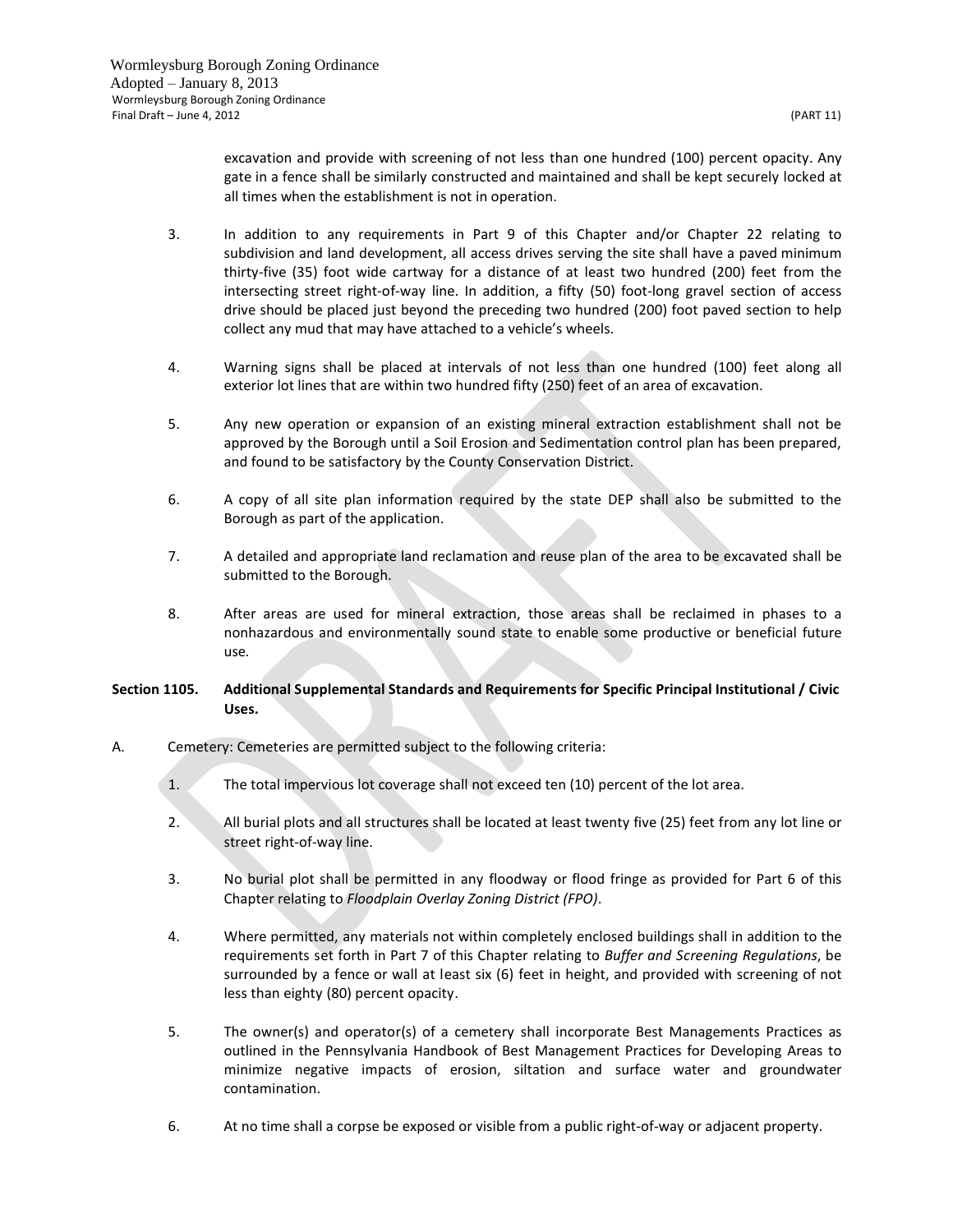Specific Use Regulations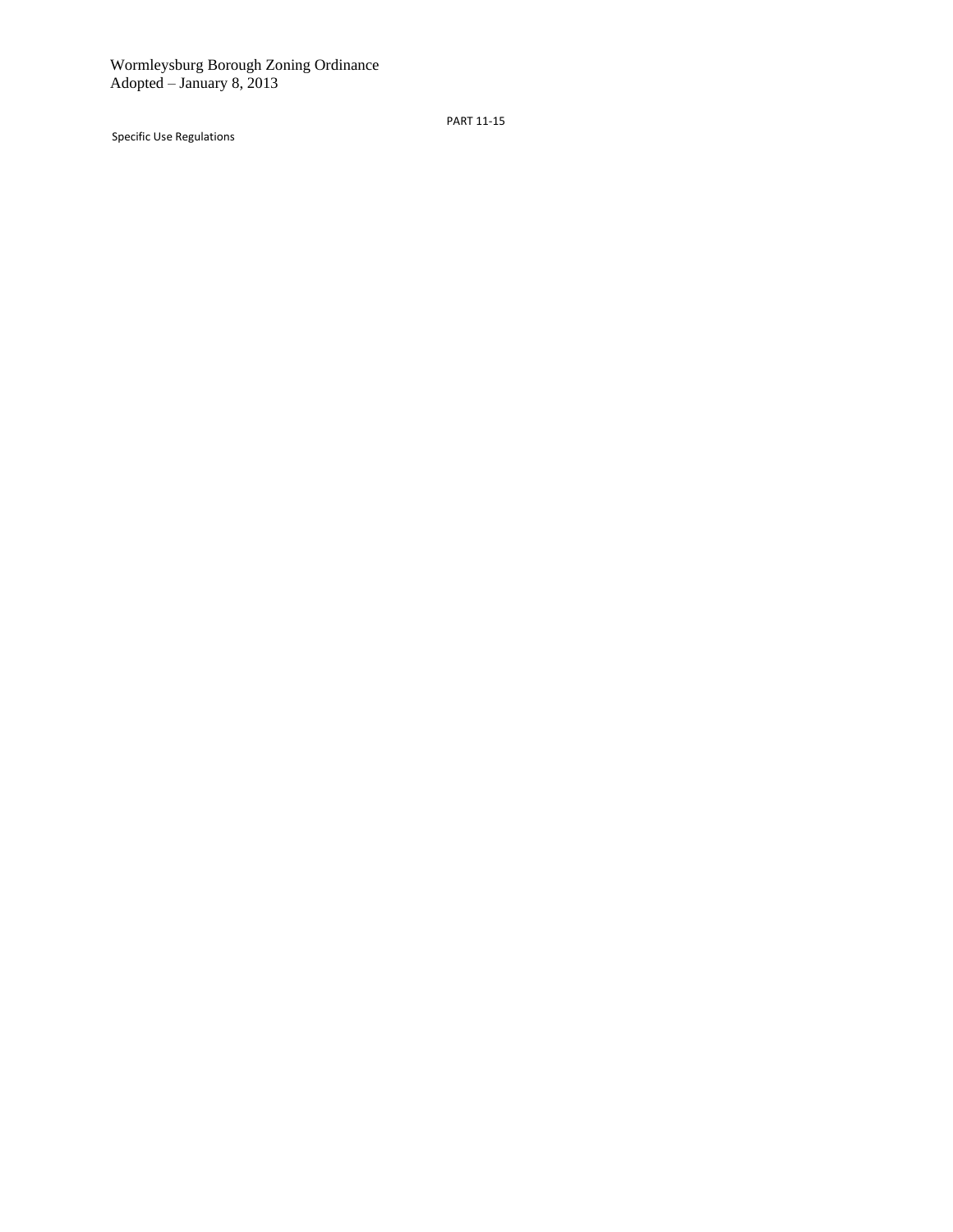- 7. Any escrow account provided for by state or federal law shall be established in favor of the Borough.
- B. Clubhouse or Lodge, Private: Private clubhouses and lodges are permitted subject to the following criteria:
	- 1. Where permitted, all outdoor recreation and activity areas shall be set back at least fifty (50) feet from any lot line.
	- 2. No sign shall advertising the sale of food and/or beverages shall be permitted.
- C. Continuing Care Retirement Community Facility: Continuing care retirement community facilities are permitted subject to the following criteria:
	- 1. Whenever a party or parties seeks to establish a continuing care retirement facility, the party or parties shall file a detailed statement of intent with the Borough describing the proposed use and development of the lot. Such statement shall detail the proposed number and nature of the anticipated occupants and uses. The statement shall identify how said use satisfies a demonstrated need and how it will be conducted in a responsible manner without detriment to surrounding properties and neighborhood.
	- 2. The continuing care retirement community facility is designed primarily for persons aged fifty five (55) and over.
	- 3. The continuing care retirement community facility shall be directly affiliated with a parent institution or organization, which shall provide full-time supervision and administration of the residents of the continuing care retirement community facility.
	- 4. The following uses shall be permitted as principal uses within a continuing care retirement community facility.
		- a. Residential uses:
			- (1). Single family attached dwellings.
			- (2). Single family detached dwellings.
			- (3). Single family semi-detached
			- (4). Two family detached dwellings.
			- (5). Multi-family dwellings.
		- b. Institutional / Civic uses:
			- (1). Parks and other outdoor non-commercial recreational uses.
			- (2). Libraries and community activity buildings.
			- (3). Indoor recreation uses and structures.
			- (4). Post office.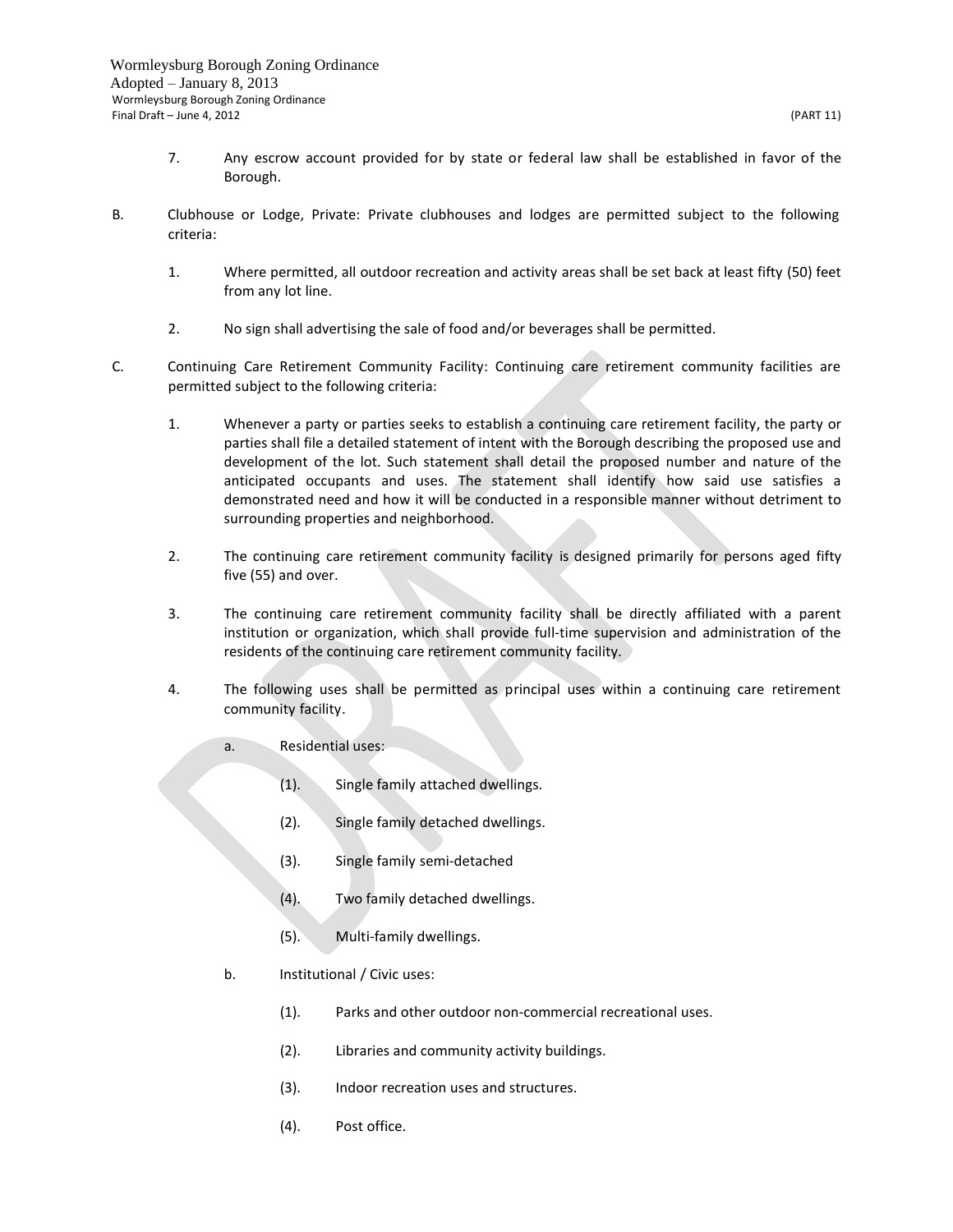Specific Use Regulations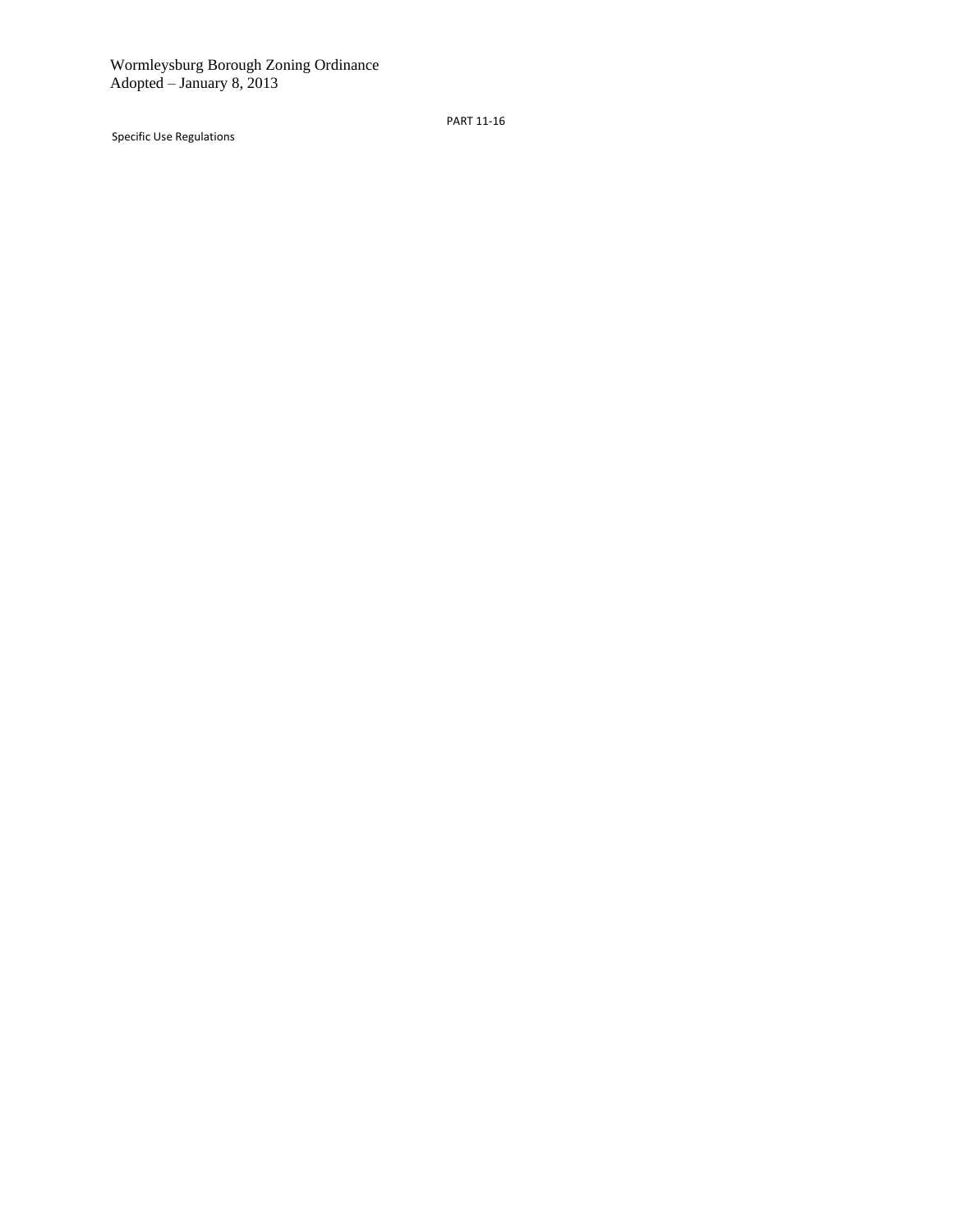- (5). Places of worship.
- (6). Long-term care nursing centers.
- (7). Personal care centers.
- 5. The following uses shall be permitted as accessory uses in the continuing care retirement community facility for the use of residents and guests:
	- a. Accessory uses:
		- (1). Daycare facilities.
		- (2). Medical offices and clinics.
		- (3). Common dining facilities.
		- (4). Indoor recreation facilities.
		- (5). Banks.
		- (6). Food services.
		- (7). Retail businesses.
		- (8). Personal services.
		- (9). Restaurants, no drive in or drive thru facilities permitted.
	- b. Each accessory use shall be located in a building occupied by residential uses or in a community activities building.
	- c. Each accessory commercial use shall not exceed two thousand five hundred (2,500) square feet of net floor area.
	- d. The total area reserved of accessory commercial uses shall not exceed four (4) percent of the total gross land area of the original tract/lot, or no more than twenty five thousand (25,000) square feet, whichever is less.
- 6. Continuing care retirement communities shall meet the following area, density, impervious lot coverage, and setback requirements:
	- a. The maximum density shall be twelve (12) units per acre.
	- b. The maximum impervious lot coverage shall be sixty (60) percent.
	- c. The minimum vegetative coverage shall be forty (40) percent.
	- d. No building shall be within twenty-five (25) feet of the lot or property line of the continuing care retirement community, or within thirty-five (35) feet of a public street right-of-way.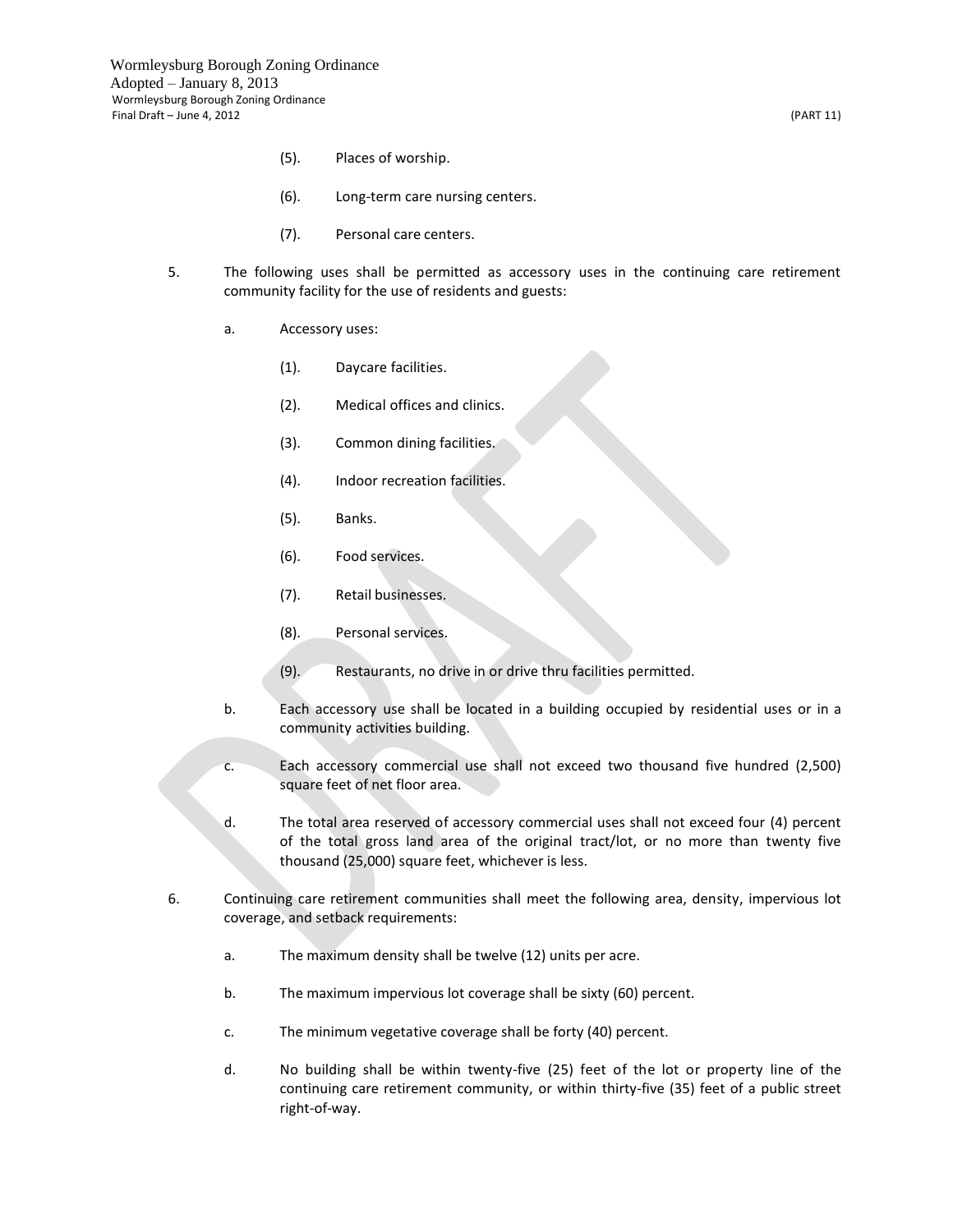Specific Use Regulations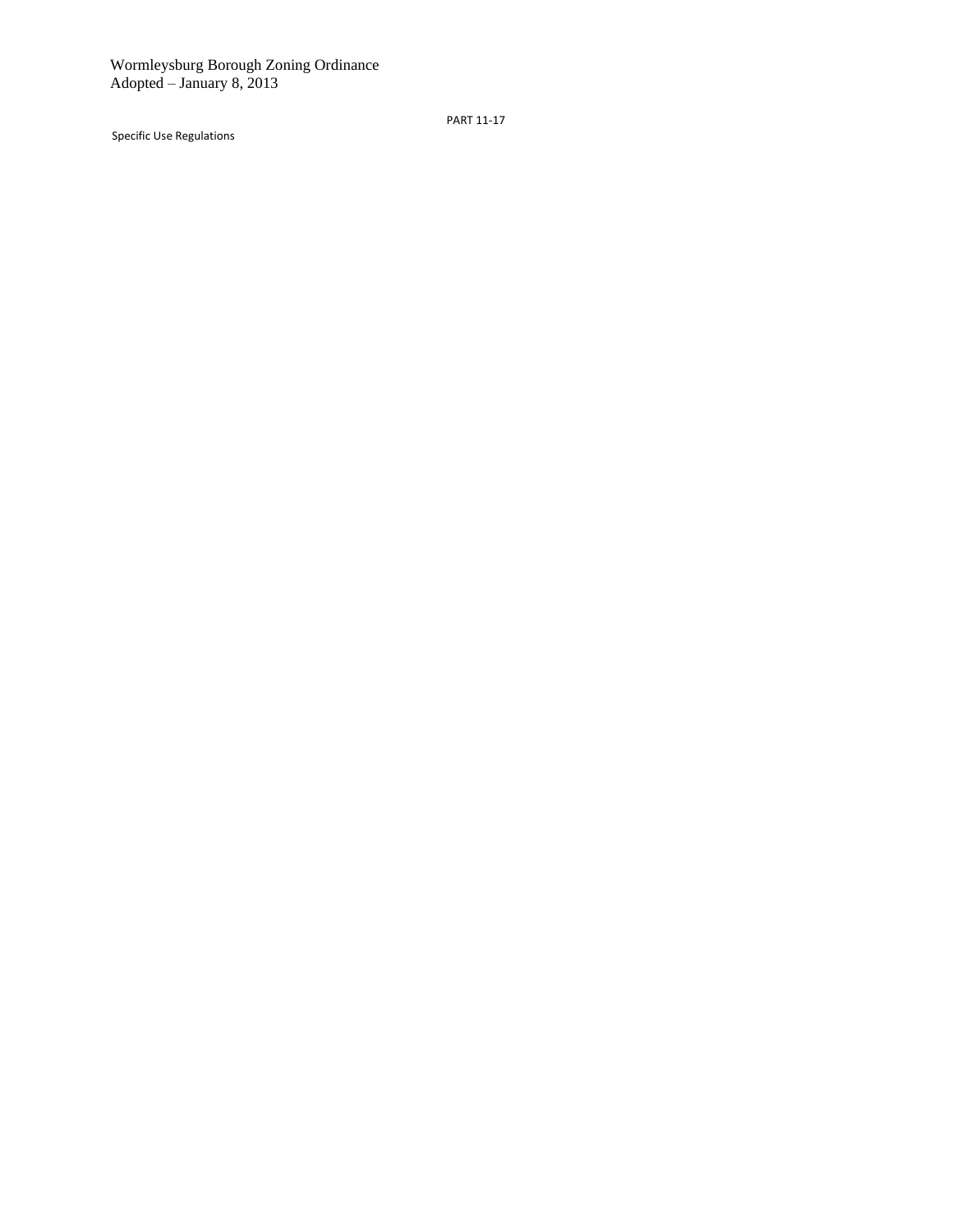- e. In instances where there is more than one (1) building on a single lot, the following minimum building separation requirements shall apply:
	- (1). Front to front: Seventy (70) feet.
	- (2). Front to side: Fifty (50) feet.
	- (3). Front to rear: Forty (40) feet.
	- (4). Side to rear: Twenty (20) feet.
	- (5). Side to side: Fifteen (15) feet.
	- (6). Rear to rear: Thirty (30) feet.
	- (7). Corner to corner: Twenty (20) feet.
- f. Staging of development. When the continuing care retirement community is to be developed in stages, the following criteria must be met:
	- (1). The land development plan presented to the Borough must show the approximate location and type of use for each stage of the development.
	- (2). If nonresidential uses will be a part of the development, the sequencing shall be shown so that not all residential development is constructed prior to the construction of the nonresidential development, unless the development involves an existing continuing care retirement community that already includes existing nonresidential components, in which case the staging requirement would not apply.
- C. Daycare, Commercial: Commercial daycares are permitted subject to the following criteria:
	- 1. An outdoor play area for children shall be provided. Off street parking lots and areas shall not be used as outdoor play areas. Outdoor play areas shall not be located in the front yard between the principal building and the public street, excluding alleys. All outdoor play areas must provide a means of shade (e.g., shade tree[s] or pavilion[s]). Any vegetative materials located within outdoor play areas shall be of a non-harmful type (e.g., poisonous, thorny, allergenic, etc.).
		- a. Additionally, outdoor play areas abutting property in the Residential Zoning Districts or existing residential use in the Mixed Use Zoning Districts shall comply with the setback requirements for the principal use from any abutting property in the Residential Zoning Districts or existing residential use in the Mixed Use Zoning Districts and be provided with fence of at least four (4) feet in height and screened in accordance with Part 7 of this Chapter relating to *Buffer and Screening Regulations*. Outdoor play areas shall be limited to use between 8:00 a.m. and 8:00 p.m.
- D. Group Care Facility: Group care facilities are permitted subject to the following criteria:
	- 1. Whenever a party or parties seeks to occupy a dwelling or other building as a group care facility, the party or parties shall file a detailed statement of intent with the Borough describing the proposed use of the dwelling or building. Such statement shall detail the proposed number and nature of the anticipated occupants. The statement shall identify how said use satisfies a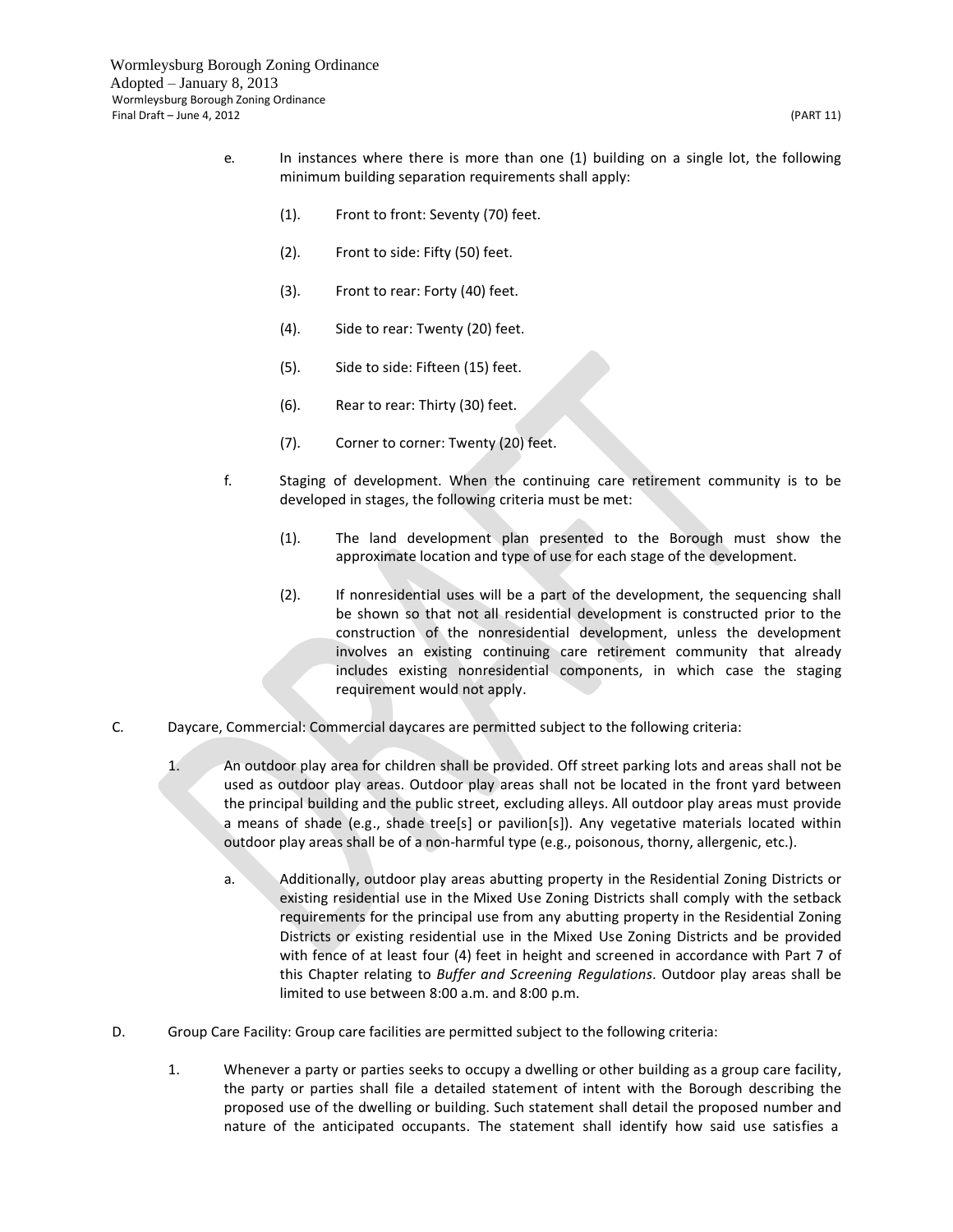Specific Use Regulations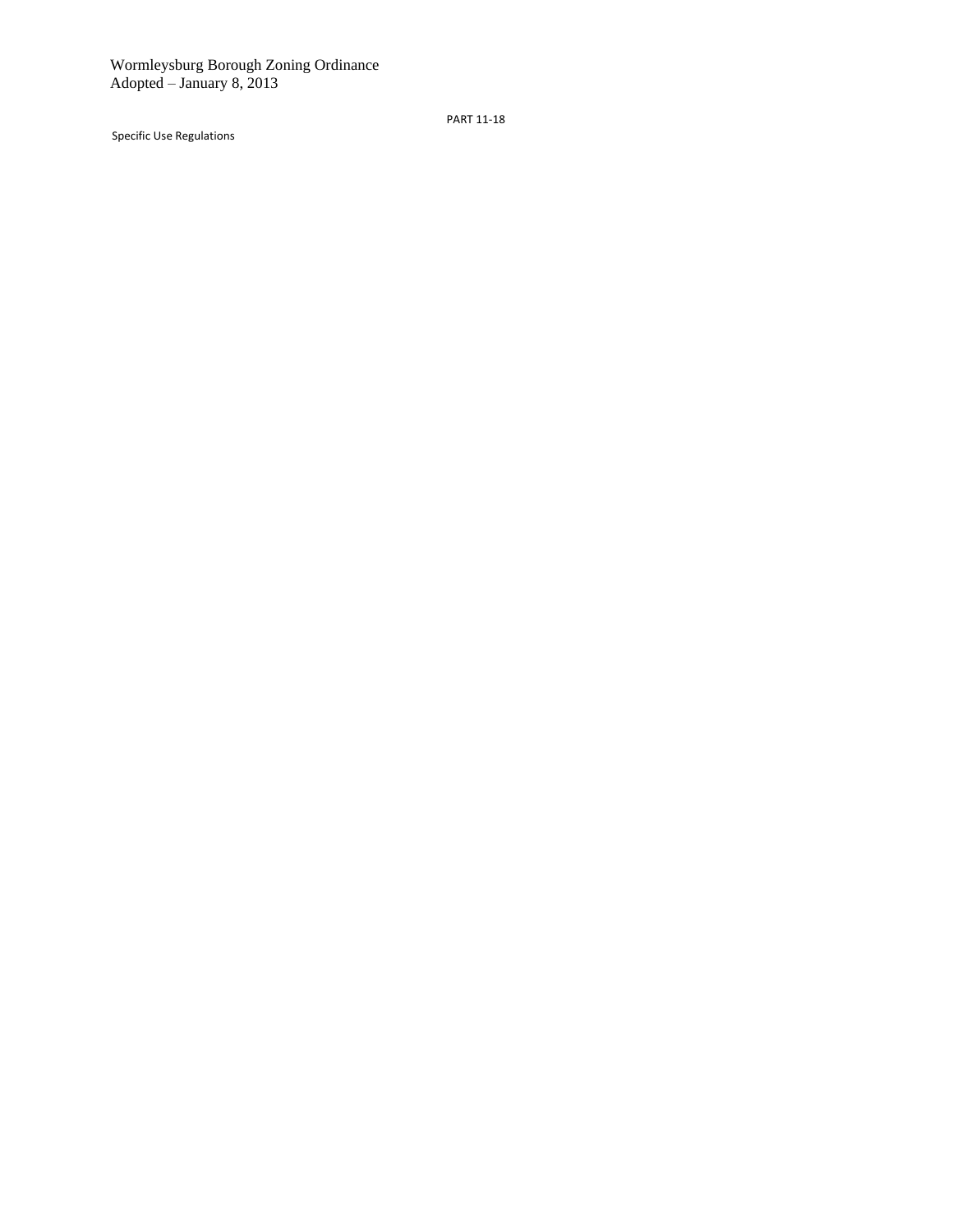demonstrated need and shall be conducted in a responsible manner without detriment to surrounding properties and neighborhood.

- 2. No portion of a group care facility shall be located within five hundred (500) feet of another group care facility, group home facility, halfway house, and/or treatment center, and in no case shall more than one group care facility be located within the same block.
- 3. A group care facility shall be directly affiliated with a parent institution or organization, which shall provide full-time supervision and administration to the residents of the group care facility.
- 4. Under no circumstances shall any uses qualifying for or falling under the definition of a "halfway house" or "treatment center" be considered a group care facility.
- E. Hospital: Hospitals are permitted subject to the following criteria:
	- 1. To the maximum extent feasible emergency entrances shall not be located or oriented directly toward any adjacent property in the Residential Zoning Districts or existing residential use in the Mixed Use Zoning Districts.
- F. Long Term Care Facility or Personal Care Facility: Long term care facilities or personal care facilities are permitted, subject to the following criteria:
	- 1. Whenever a party or parties seeks to establish a long term care facility or personal care facility on a lot or occupy a dwelling or other building as a long term care facility or personal care facility, the party or parties shall file a detailed statement of intent with the Borough describing the proposed use and development of the lot or dwelling or building. Such statement shall detail the proposed number and nature of the anticipated occupants. The statement shall identify how said use satisfies a demonstrated need and shall be conducted in a responsible manner without detriment to surrounding properties and neighborhood.
	- 2. In addition to residential unit's living and sleeping quarters with or without kitchen facilities, the following accessory uses may be provided for the use of residents and their guests:
		- a. Medical offices and clinics.
		- b. Common dining facilities.
		- c. Community gardens.
		- d. Parks and other non-commercial recreation uses.
		- e. Indoor recreation uses.
		- f. Daycare.
		- g. Bank.
		- h. Retail business.
		- i. Food services.
		- j. Personal services.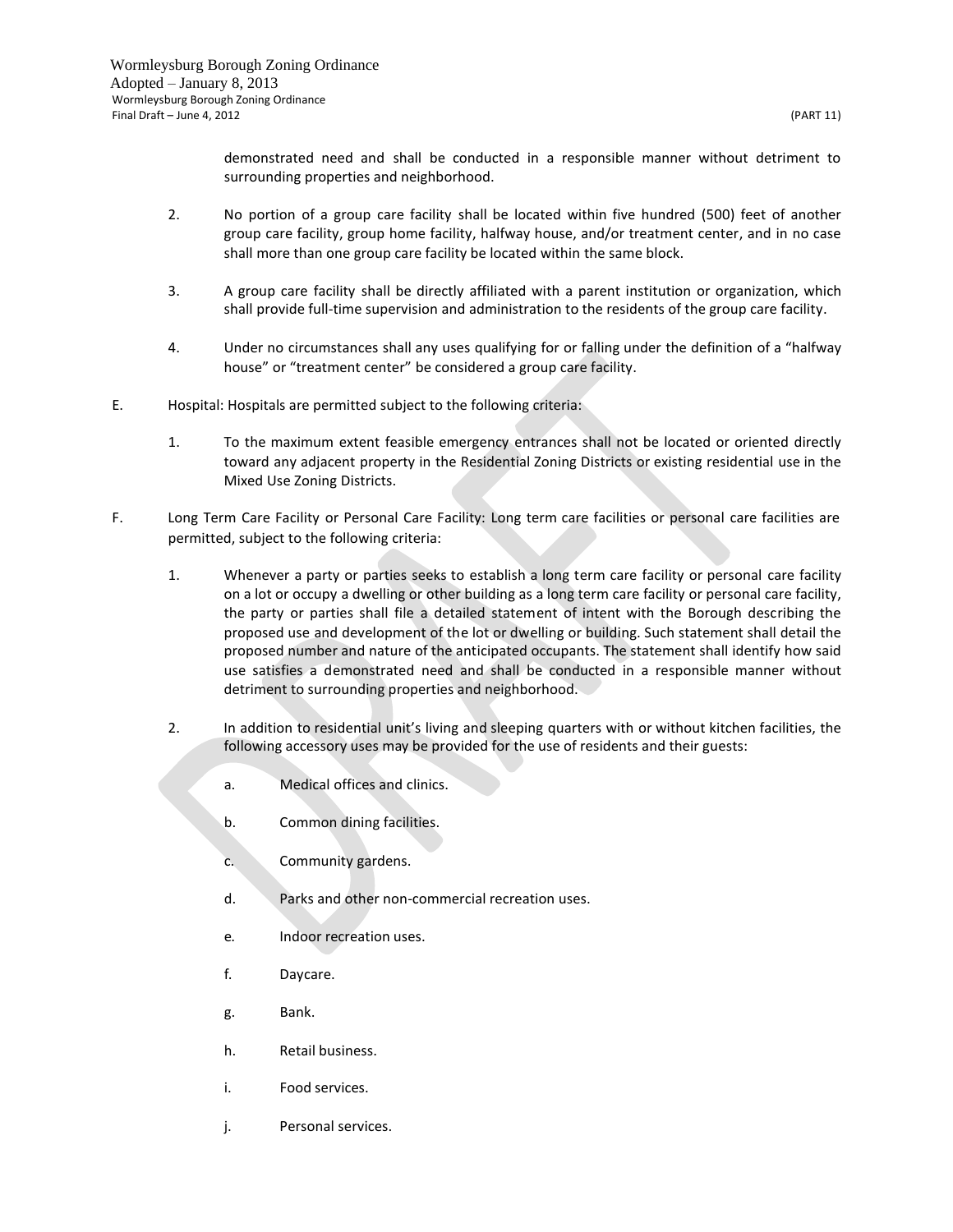Specific Use Regulations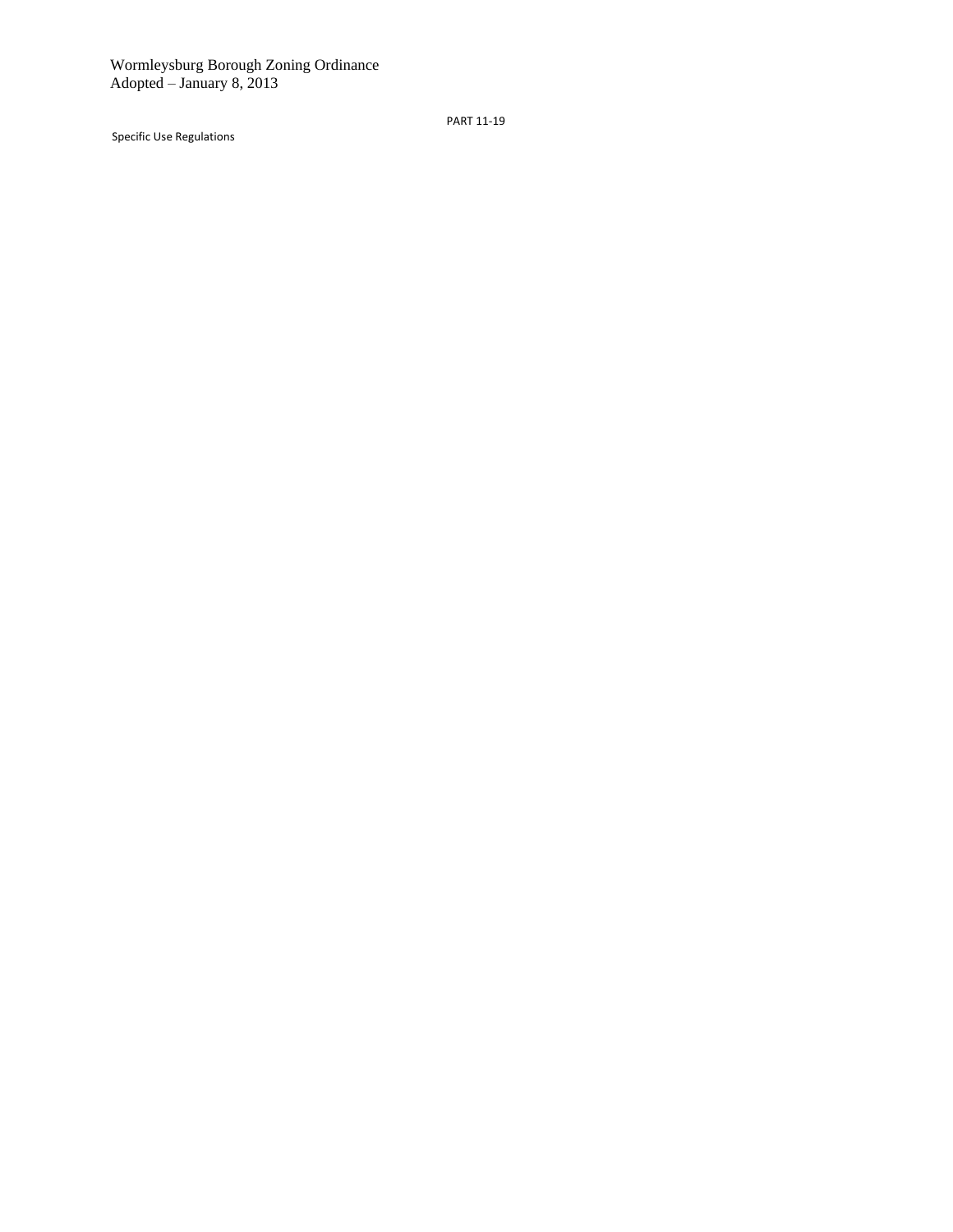- 3. In instances where there is more than one (1) building on a single lot, the following minimum building separation requirements shall apply:
	- a. Front to front: Seventy (70) feet.
	- b. Front to side: Fifty (50) feet.
	- c. Front to rear: Forty (40) feet.
	- d. Side to rear: Twenty (20) feet.
	- e. Side to side: Fifteen (15) feet.
	- f. Rear to rear: Thirty (30) feet.
	- g. Corner to corner: Twenty (20) feet.
- 4. Minimum vegetative coverage shall be thirty-five (35) percent.
- 5. A long term facility or personal care facility shall be directly affiliated with a parent institution or organization, which shall provide full-time supervision and administration to the residents of the long term facility or personal care facility.
- G. Park, Playground and Other Non-Commercial Recreational Use: Parks, playgrounds, and other noncommercial recreational uses are permitted, subject to the following criteria:
	- 1. Parks, playgrounds, and other non-commercial recreational uses shall be developed in a manner that preserves natural features, watercourses, unique rock outcrops, slopes of greater than fifteen (15) percent, and vegetation.
- H. Public / Private Works Facility: Public / private works facilities are permitted, subject to the following criteria:
	- 1. The applicant must demonstrate that the selected location is necessary for public service and the use cannot be supplied if located elsewhere.
	- 2. In the Residential Zoning Districts and Mixed Use Zoning Districts, any permitted public utility building shall maintain an exterior appearance that resembles and is compatible with any existing dwellings and buildings in the neighborhood, and building height and setbacks shall be consistent with surrounding development in the neighborhood. In all other zoning districts, all building height, area / footprint, setback, and impervious lot coverage standards within the applicable zoning district shall apply.
	- 3. In the Residential Zoning Districts and Mixed Use Zoning Districts, the outdoor storage of vehicles, materials, and equipment shall not be permitted.
	- 4. Principal buildings and structures shall be set back fifty (50) feet from any abutting property in the Residential Zoning Districts or existing residential use in the Mixed Use Zoning Districts.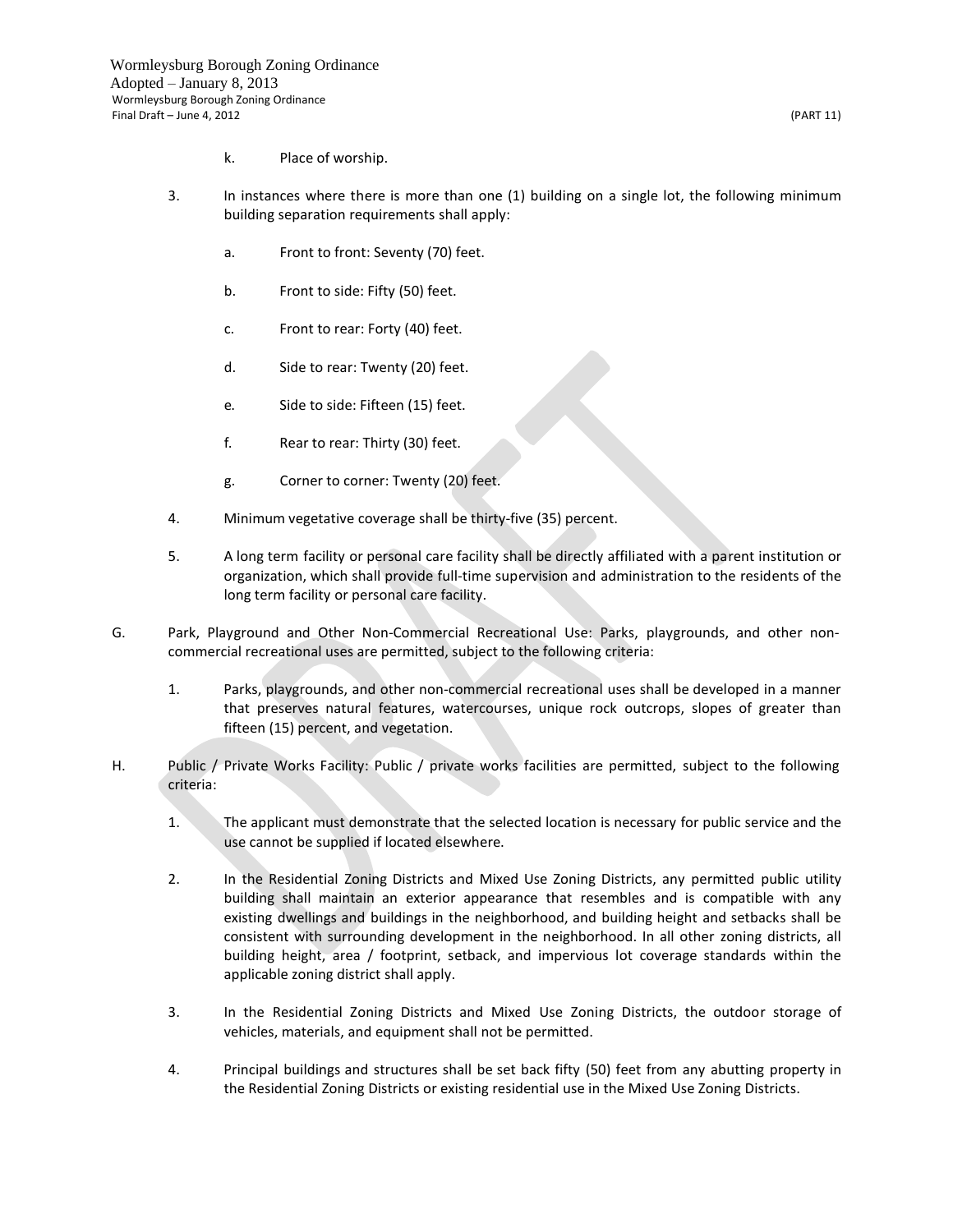Specific Use Regulations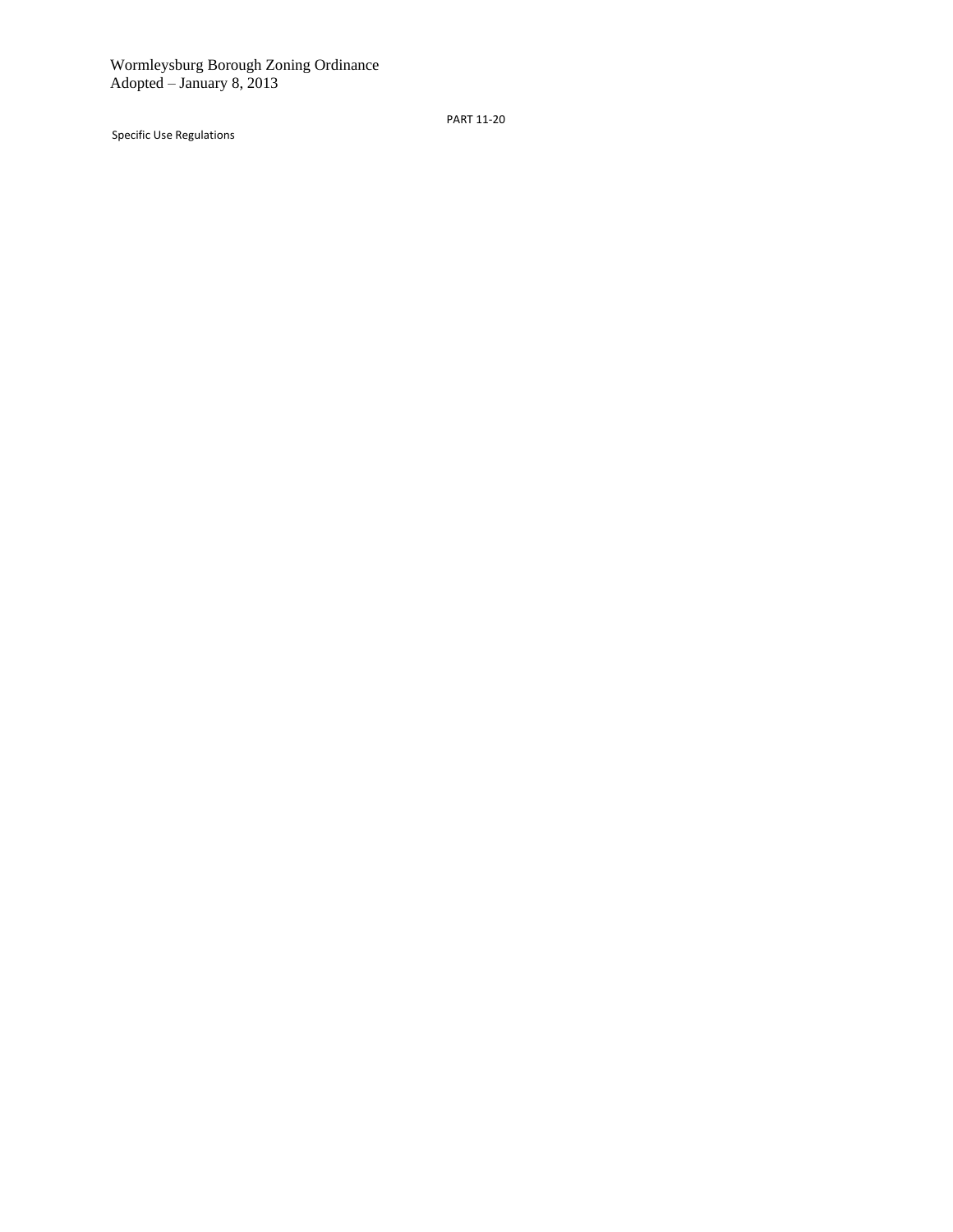- I. Treatment Center: Treatment centers are permitted, subject to the following criteria:
	- 1. A treatment center shall be directly affiliated with a parent institution or organization, which shall provide full-time supervision and administration to the residents of the treatment center.
	- 2. A common cooking and eating area must be provided; no cooking or dining facilities shall be provided in individual rooms or suites.
	- 3. The residents of the treatment center shall reside on the premises.
	- 4. No portion of a building occupied by a treatment center shall be located within one hundred fifty (150) feet of any adjacent property in the Residential Zoning Districts or existing residential use in the Mixed Zoning Districts.
	- 5. No portion of a building occupied by a treatment center use shall be located within one hundred fifty (150) feet of any property which contains any one (1) or more of the following specified land uses where minors may congregate:
		- a. Indoor or outdoor commercial recreation facility;
		- b. Daycare facility primarily for children;
		- c. Library;
		- d. Park, playground, playfield;
		- e. Place of Worship;
		- f. School, Private/Public;
		- g. Swimming Pool, Public; or
		- h. Other lands, buildings, and uses where minors congregate.
	- 6. Each application shall be accompanied by a statement describing the following:
		- a. The composition of the treatment center;
		- b. The policies and goals of the treatment center and the means proposed to accomplish those goals;
		- c. The characteristics of the residents and number of residents to be served;
		- d. The operating methods and procedures to be used; and
		- e. Any other facts relevant to the proposed operation of the treatment center.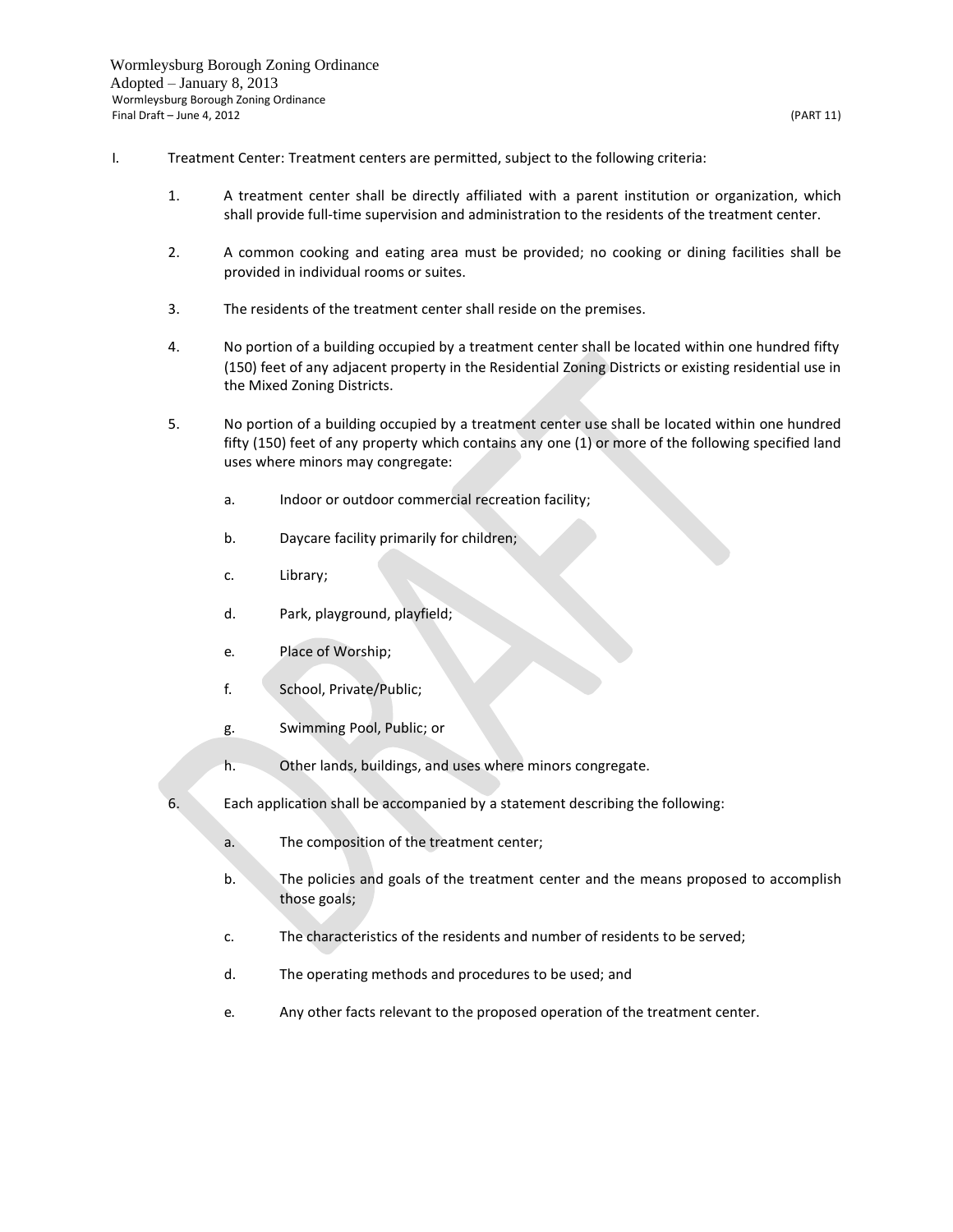Specific Use Regulations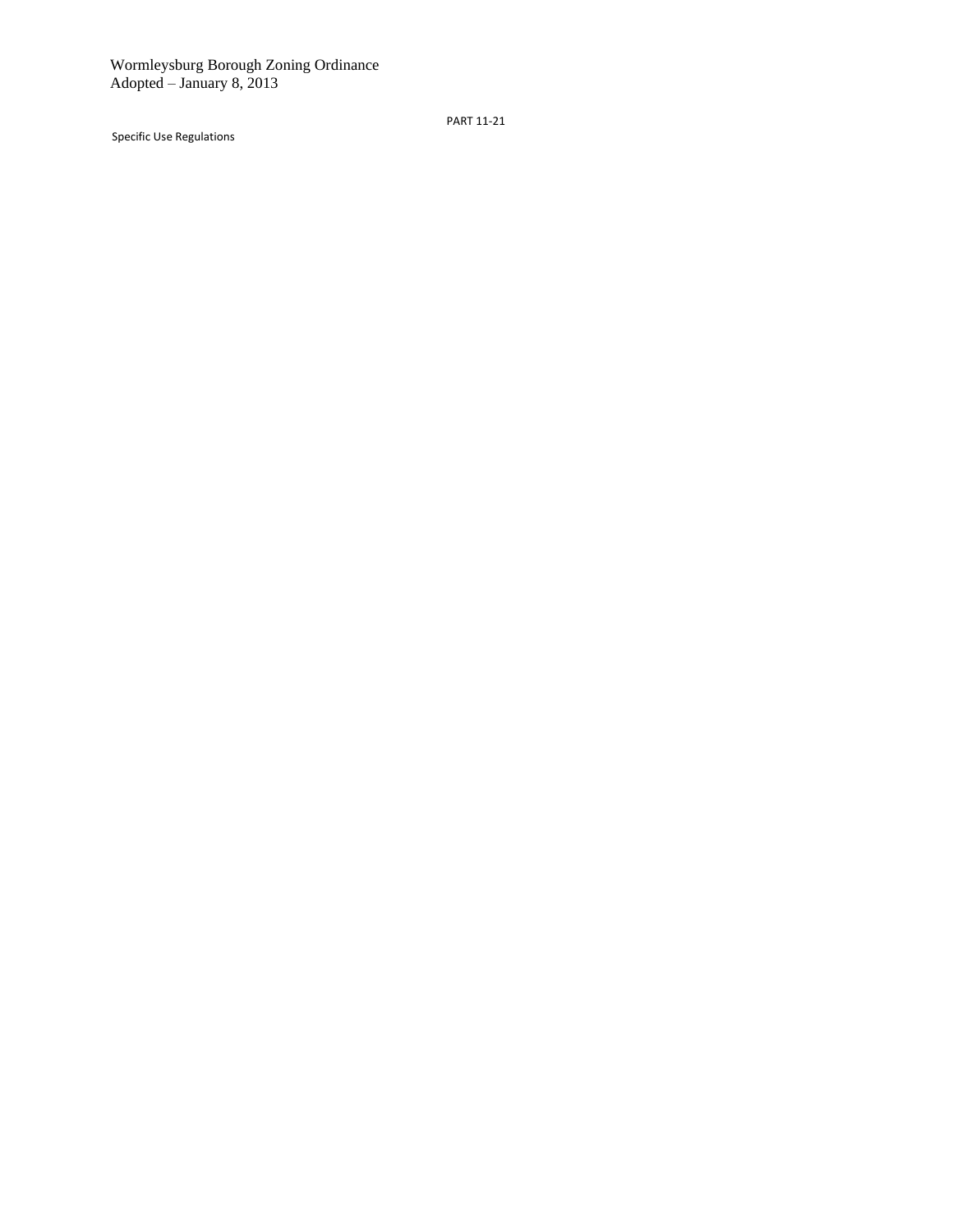## **Section 1106. Additional Supplemental Standards and Requirements for Specific Principal Forestry / Agricultural Uses.**

- A. Agricultural Operation: Agricultural operations are permitted subject to the following criteria:
	- 1. The raising and/or keeping of livestock and poultry shall only be permitted in the GC Zoning District.
		- a. All areas utilized for grazing or pasture areas shall be fenced a minimum of ten (10) feet from all lot lines.
		- b. The applicant shall demonstrate that the methods of disposing of dead animals are in strict compliance with applicable standards established by PA DEP. Dead turkeys, chickens, or piglets shall be kept in airtight containers. Larger dead animals shall be kept in a manner so as to minimize the spread of odors and disease.
	- 2. Otherwise the following setbacks shall be required:
		- a. Except for dwellings and residential accessory use and structures which shall comply with the residential area and design requirements of applicable zoning district, all structures, except fences, shall have a minimum setback of fifty (50) feet.
		- b. Any manure storage facility shall be located in accordance with the building / structure setback requirements established by Act 38 of 2005 known as ACRE.
	- 3. The applicant shall demonstrate that the agriculturla operation allows for the safe and efficient movement of all vehicles associated with the operation.
	- 4. The applicant shall demonstrate environmental impacts that are likely to be generated by surface water and stormwater run-off and specific measures employed to mitigate or eliminate any negative impacts, in accordance with Chapter 23 relating to stormwater management and approved by the Borough Engineer. At a minimum, surface water and stormwater run-off from the site shall be diverted away from adjacent properties and public rights-of-way, and shall not contaminate downstream watercourses. The applicant also shall further furnish evidence that the impacts generated by the proposed use fall within acceptable levels, as regulated by applicable laws and ordinance, including but not limited to those listed in Part 7 of this Chapter relating to *Performance Standards for All Uses*.
- B. Community Garden: Community gardens are permitted subject to the following criteria:
	- 1. The following shall be permitted as part of a community garden:
		- a. Greenhouses, hoophouses, cold-frames, and similar structures used to extend the growing season.
		- b. Open space associated with and intended for use as garden areas.
		- c. Unless otherwise prohibited or regulated in Part 8 of this Chapter, signs limited to identification, information and directional signs, including sponsorship information where the sponsorship information is clearly secondary to other permitted information on any particular sign.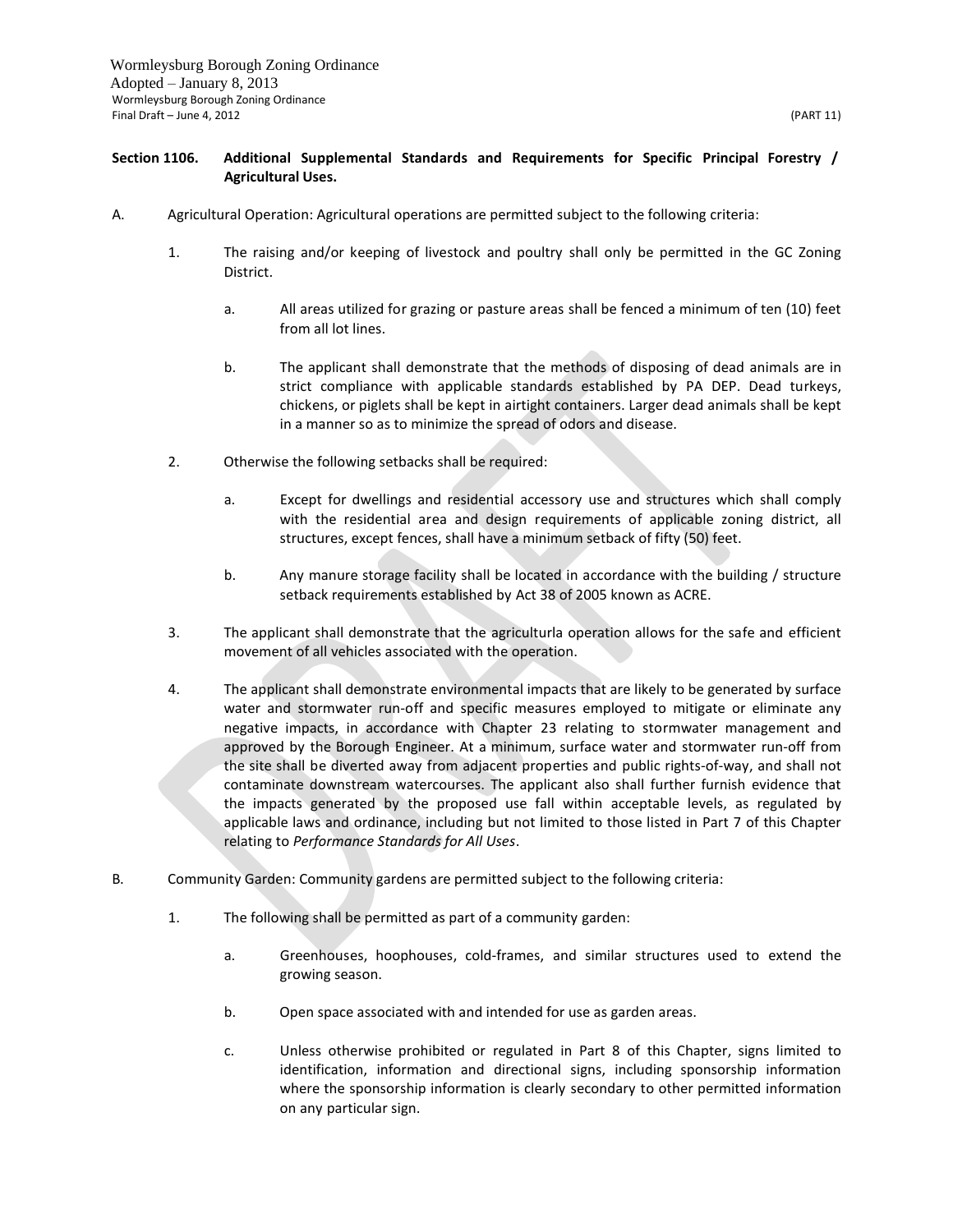Specific Use Regulations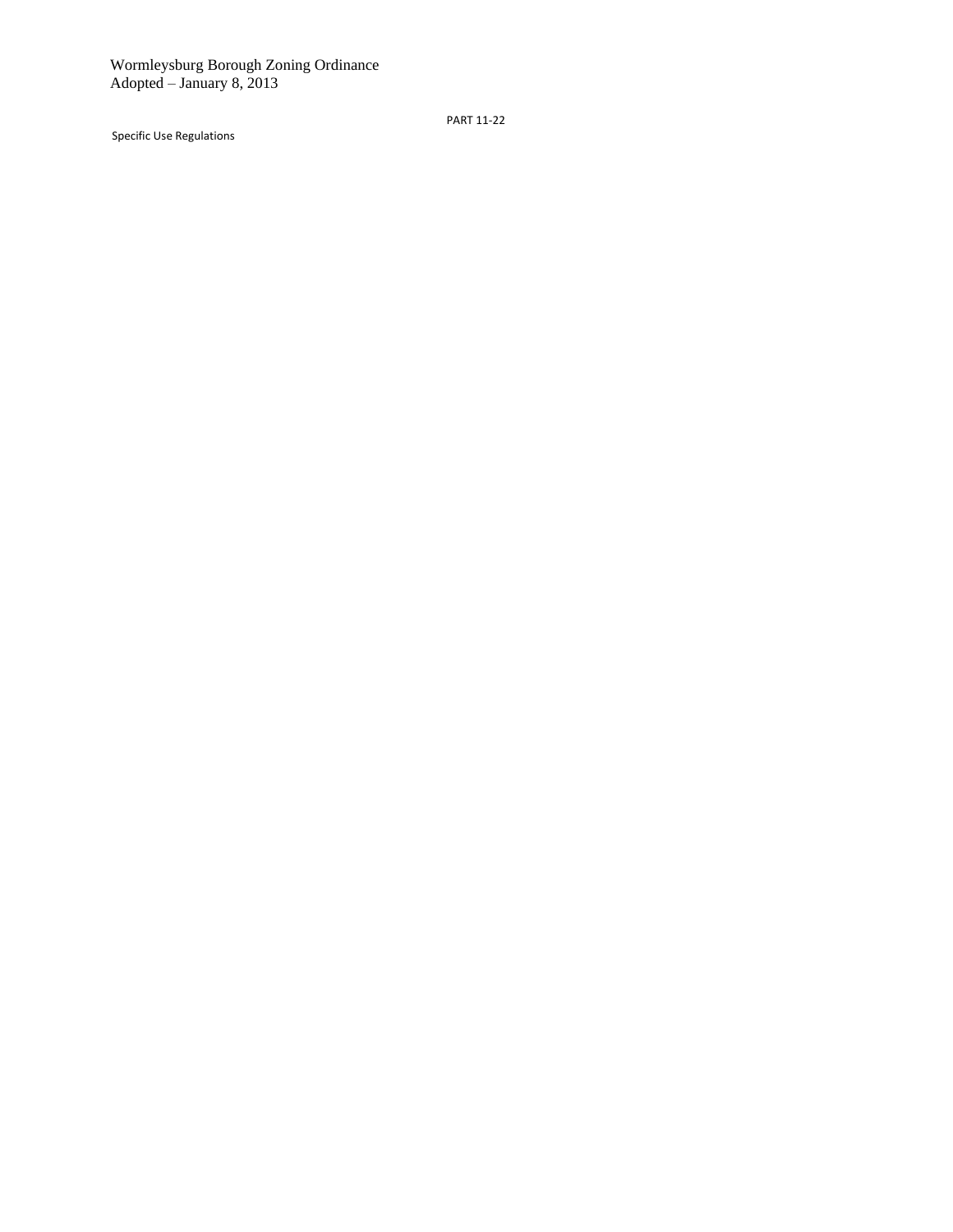- d. Benches, bike racks, raised/accessible planting beds, compost bins, picnic tables, seasonal farm stands, fences, garden art, rain barrel systems, chicken coops limited to the GC Zoning District, beehives limited to the GC Zoning District, and children's play areas.
- e. Buildings, limited to tool or utility/storage sheds, shade pavilions, barns, restroom facilities with composting toilets, and planting preparation houses.
- f. Off-street parking and walkways.
- g. Uses and structures shall be developed and maintained in accordance with the following regulations.
	- (1). Location. Structures shall be set back at least five (5) feet from any abutting property in the Residential Zoning Districts or existing residential use in the Mixed Use Zoning Districts.
	- (2). Height. No building or other structure shall be greater than twenty-five (25) feet in height.
	- (3). Building Footprint. The combined area of all buildings, excluding greenhouses and hoophouses, shall not exceed fifteen (15) percent of the garden site lot area.
	- (4). Parking and Walkways. Off-street parking shall be required only for those garden sites exceeding fifteen thousand (15,000) square feet in lot area. In addition to the parking reduction and alternative accommodations (especially for drainage, surface, and maintenance) and provided for in Part 9 of this Chapter relating to relating to *Parking Reductions and Alterations*, such parking shall be limited in size to ten (10) percent of the garden site lot area and shall be graded for proper drainage and shall be improved with a durable and dustless surface (e.g., concrete or bituminous concrete unless an alternative material and/or design as part of a readily accepted stormwater BMP in accordance with Chapter 26 relating to water [stormwater management], Chapter 22 relating to subdivision and land development, or any other construction materials specifications adopted by the Borough) and approved by the Borough Engineer. Walkways shall be unpaved except as necessary to meet the needs of individuals with disabilities.
	- (5). Signs. Unless otherwise prohibited or regulated in Part 8 of this Chapter, signs shall not exceed four (4) square feet in area per side and shall not exceed four (4) feet in height, and shall otherwise comply with Part 8 of this Chapter.
	- (6). Seasonal Farm Stands. Seasonal farm stands shall be removed from the premises or stored inside a building on the premises during that time of the year when the garden is not open for public use.
- 2. The applicant shall demonstrate environmental impacts that are likely to be generated by surface water and stormwater run-off and specific measures employed to mitigate or eliminate any negative impacts, in accordance with Chapter 9 relating to grading and excavating, Chapter 26 relating to water (stormwater management), and approved by the Borough Engineer. At a minimum, surface water and stormwater run-off from the site shall be diverted away from adjacent properties and public rights-of-way, and shall not contaminate downstream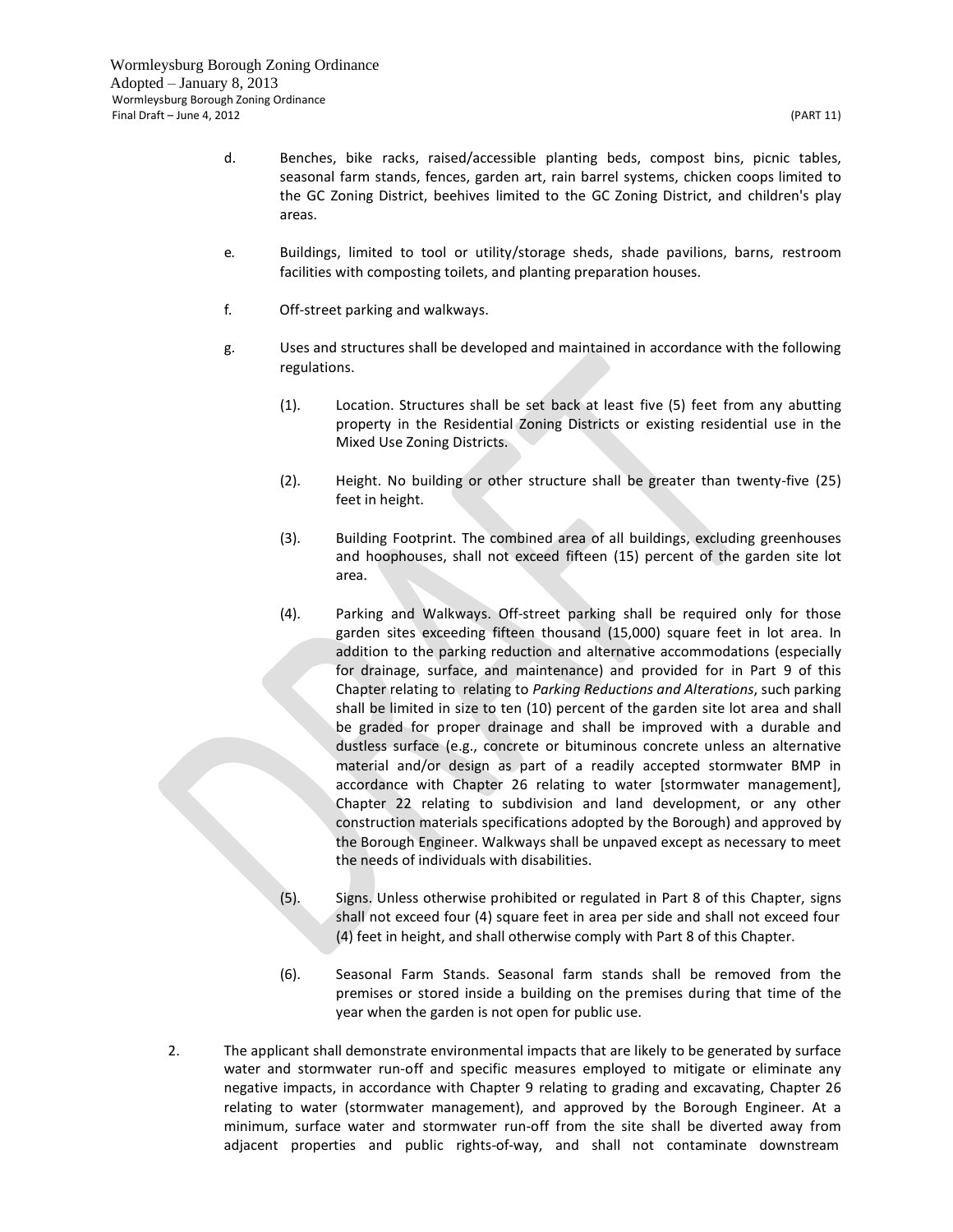Specific VSE Use Contract Use Regulations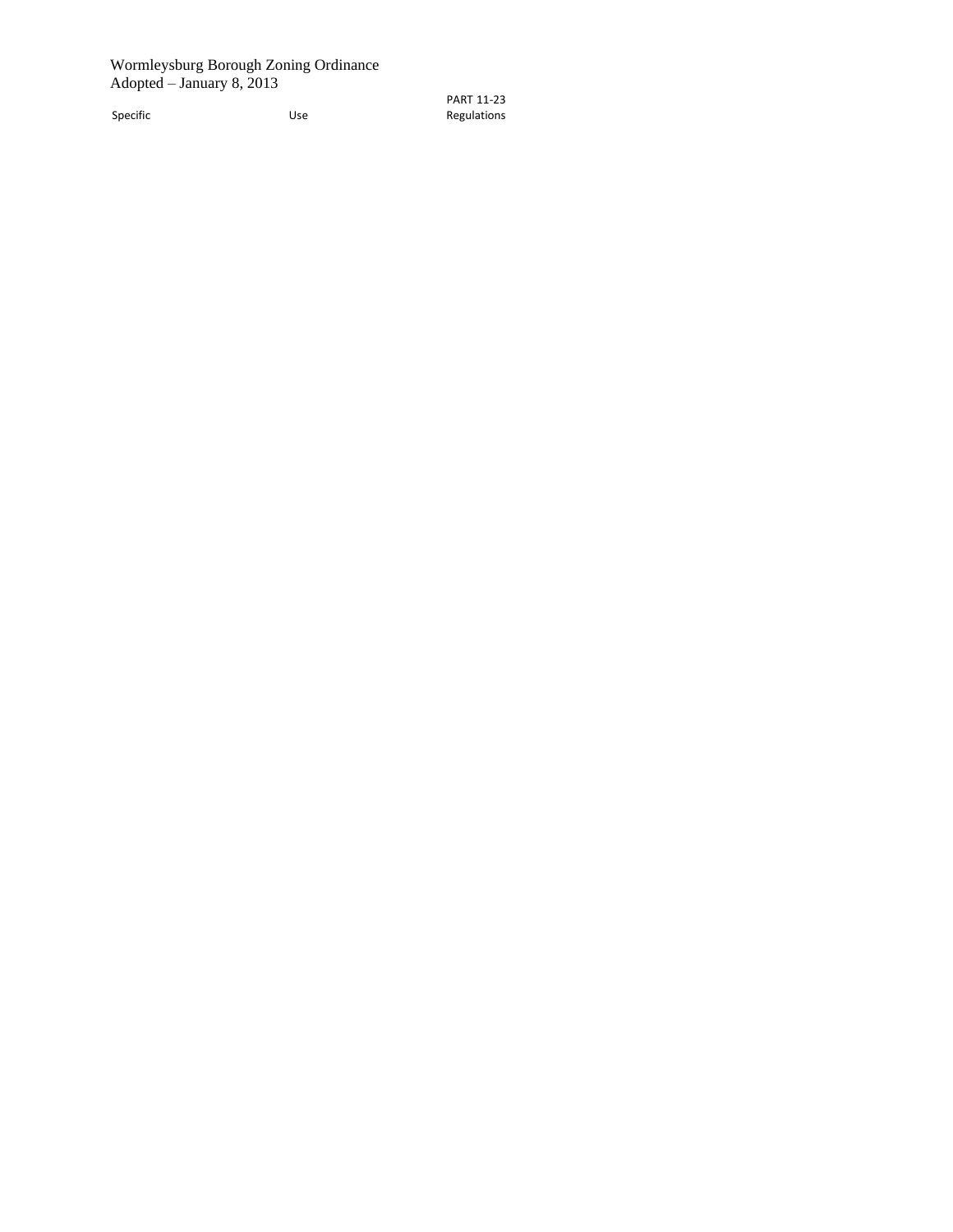watercourses. The applicant also shall further furnish evidence that the impacts generated by the proposed use fall within acceptable levels, as regulated by applicable laws and ordinance, including but not limited to those listed in Part 7 of this Chapter relating to *Performance Standards for All Uses*.

- C. Forestry (Timber Harvesting): Forestry or commercial timber harvesting operations where the value of the trees, logs, or other timber products removed exceeds one thousand dollars (\$1,000), but excluding the cutting of trees for the personal use of the landowner or for pre-commercial timber stand improvement are permitted, subject to the following criteria:
	- 1. All forestry and commercial timber harvesting operations shall comply with the following:
		- a. Timber harvesting practices shall protect nearby structures and utility lines.
		- b. Felling or skidding on or across any public street right-of-way is prohibited without the express written consent of the Borough or PennDOT, whichever is responsible for maintenance of the public street.
		- c. No tops or slash shall be left within twenty-five (25) feet of any public or private street right-of-way or easement (as applicable) providing access to abutting residential property.
		- d. All tops and slash shall be lopped to a maximum height of four (4) feet above the ground in the following circumstances:
			- (1). Between twenty-five (25) and fifty (50) fifty feet from a public or private street right-of-way or easement (as applicable) providing access to adjacent residential property; and
			- (2). Within fifty (50) feet of an abutting residential property.
		- e. No tops or slash shall be left on or across any property line of any abutting property without the consent of the owner thereof.
		- f. Litter resulting from a timber harvesting operation shall be removed from the site before it is vacated by the operator.
	- 2. All applications for timber harvesting shall include the information required for approval pursuant to Part 12 of this Chapter relating to *Applications for Zoning Permits*. In addition, the applicant shall specify the land on which harvesting will occur, the expected size of the harvest area and, as applicable, the anticipated starting or completion date of the operation. This written notification shall also specify any roads affected, dates of affect, plans to restore any damages to roads and contact information for the logging operations submitted to owners abutting the street right-of-way used to access the logging site.
	- 3. Preparation of a Logging Plan. Every landowner on whose land timber harvesting is to occur shall prepare and submit a written logging plan as set forth herein this subsection below, and shall submit the logging plan as part of the information required for approval pursuant to Part 12 of this Chapter relating to *Applications for Zoning Permits*. The provisions of this plan shall be followed throughout the operation. The plan shall be available at the harvest site at all times during the operation and shall be provided to the Zoning Officer upon request.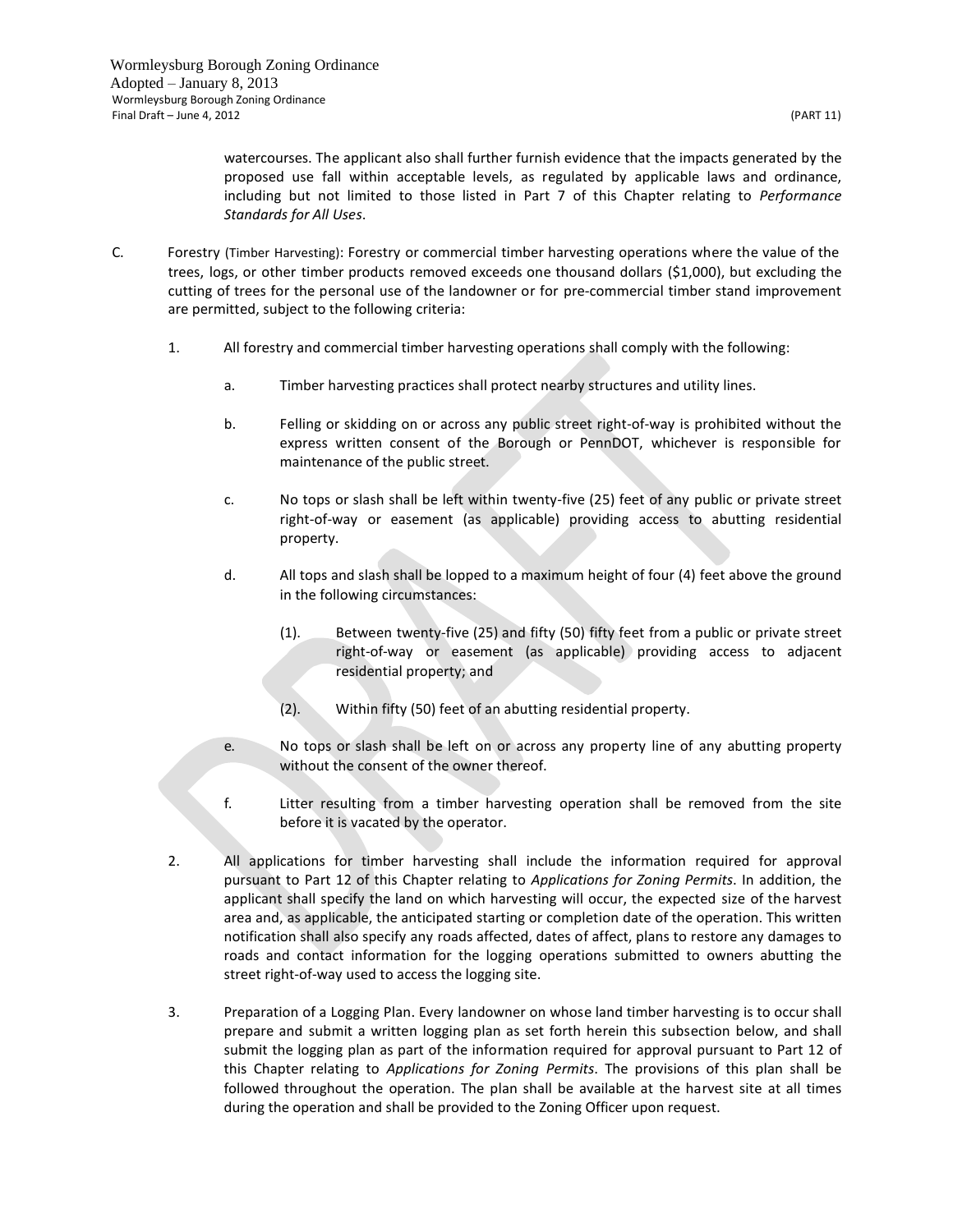Specific Use Regulations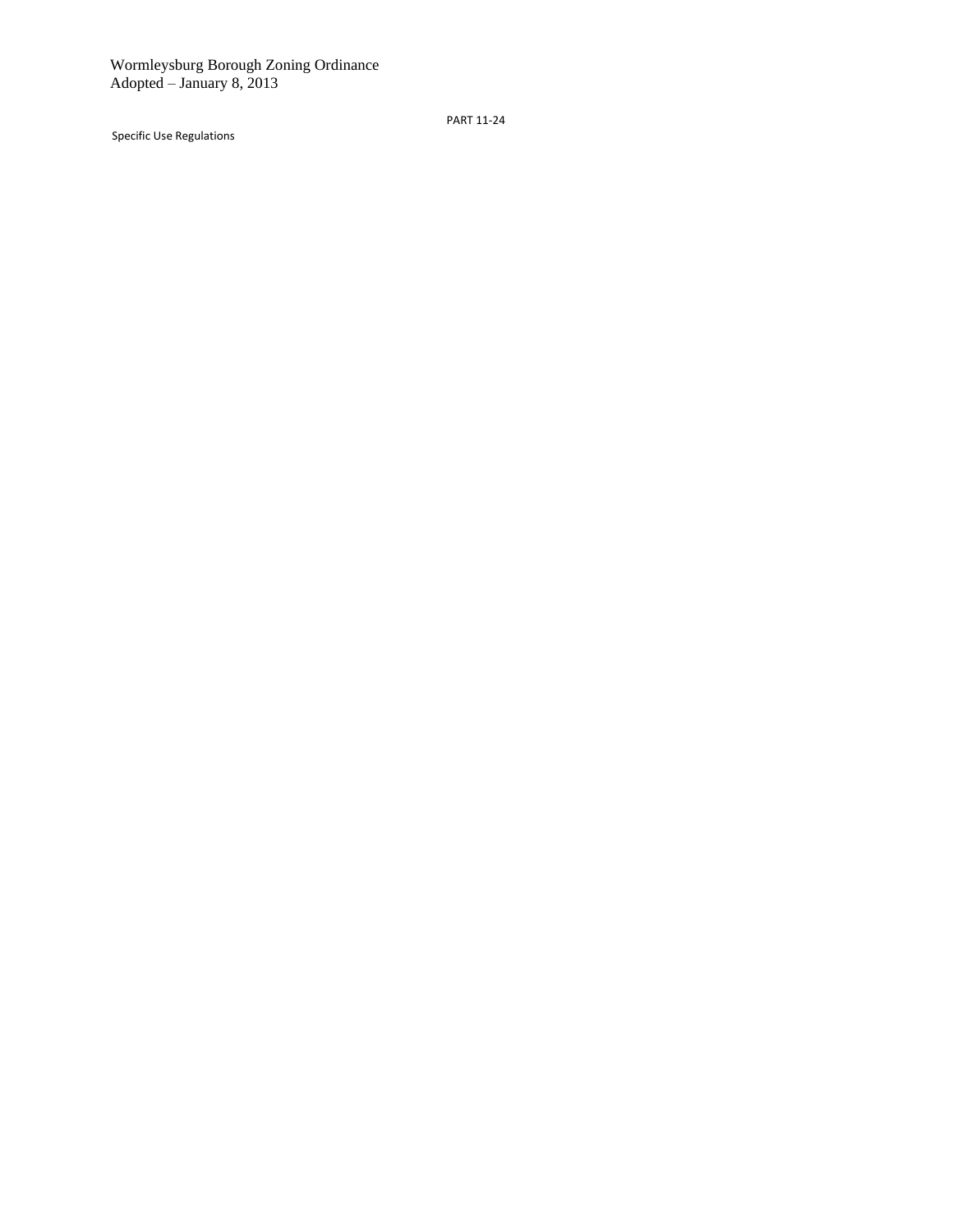- 4. Responsibility for Compliance. The landowner and the operator shall be jointly and severally responsible for complying with the terms of the logging plan.
- 5. Contents of the Logging Plan.
	- a. As a minimum, the logging plan shall include the following:
		- (1). Design, construction, maintenance and retirement of the access system, including haul roads, skid roads, skid trails and landings.
		- (2). Design, construction and maintenance of water control measures and structures (e.g., culverts, broad-based dips, filter strips and water bars).
		- (3). Design, construction and maintenance of stream and wetland crossings.
		- (4). The general location of the proposed operation in relation Borough streets and state highways, including any accesses to those streets and highways.
	- b. Each logging plan shall include a site map containing the following information:
		- (1). Site location and boundaries, including both the boundaries of the property on which the timber harvest will take place and the boundaries of the proposed harvest area within that property.
		- (2). Significant topographic features related to potential environmental problems.
		- (3). Location of all earth disturbance activities (e.g., roads, landings and water control measures and structures).
		- (4). Location of all crossing of waters of the Commonwealth.
		- (5). The general location of the proposed operation to Borough streets and state highways, including any accesses to those streets and highways.
- 6. Compliance with State Laws and Regulations. The logging plan shall address and comply with the requirements of all applicable state laws and regulations, including, but not, limited to, the following:
	- a. Soil Erosion and Sedimentation control regulations and standards of the County Conservation District and/or PA DEP requirements.
	- b. Stream crossing and wetlands protection regulations of PA DEP and/or the U.S. Army Corps of Engineers.
- 7. Relationship of State Laws, Regulations, and Permits to the Logging Plan. Any permits required by state laws and regulations shall be attached to and become part of the logging plan. A soil erosion and sedimentation control plan that satisfies the requirements of Section 25 Pennsylvania Code, Chapter 102 shall also satisfy the minimum requirements for the logging plan and associated site map, provided that all information required by these subsections is included or attached.
- 8. Responsibility for Road Maintenance and Repair; Road Bonding. The landowner and/or the operator shall be responsible for repairing any damage to Borough streets caused by traffic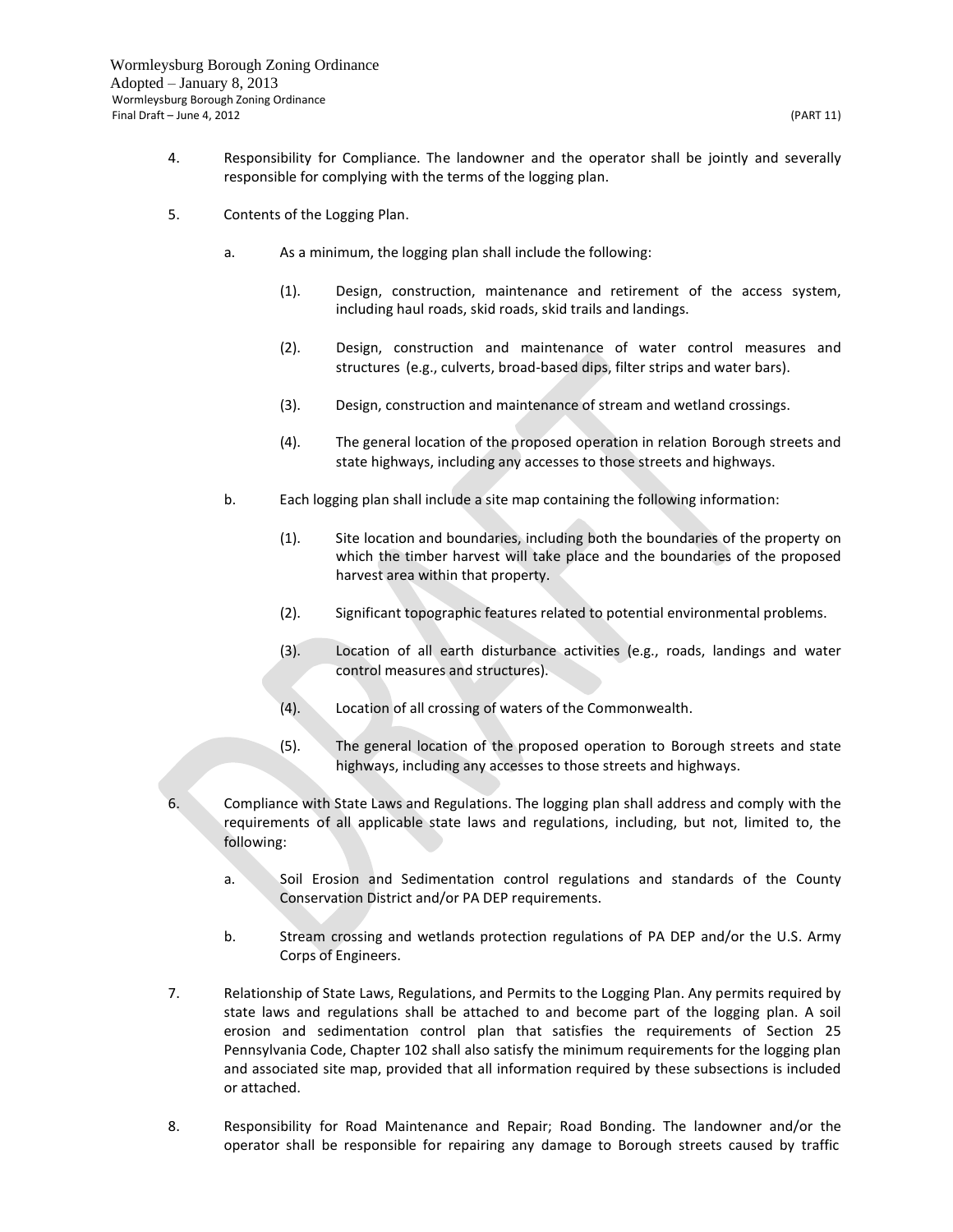Specific VSE Use Contract Use Regulations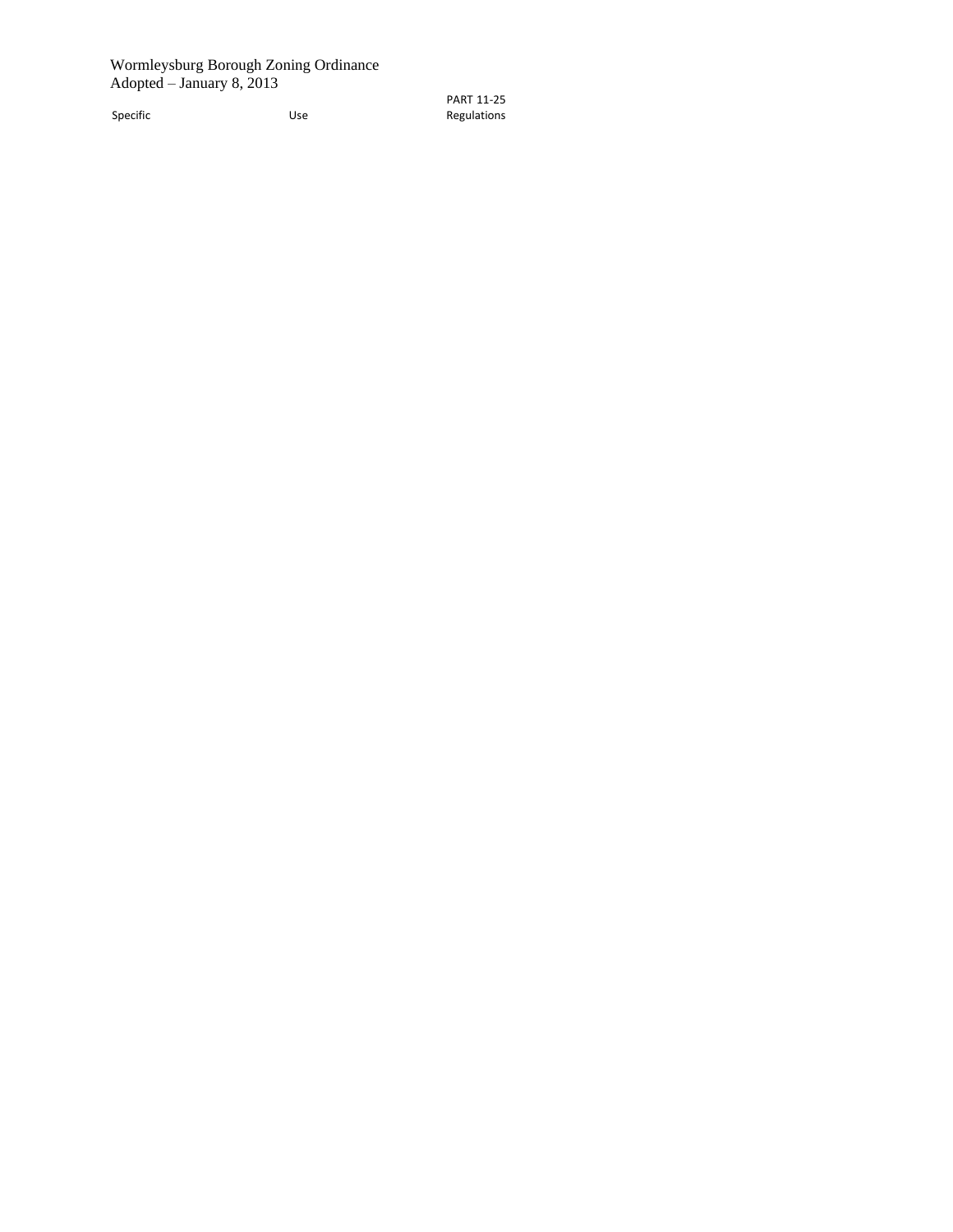associated with the timber harvest operation pursuant to the provisions of Section 67 Pennsylvania Code, Chapter 189, hauling in excess of posted weight limit. The Borough may require the landowner and/or operator to furnish a bond to guarantee the repair of any such damage, pursuant to the said provisions of the Pennsylvania Code.

## **Section 1107. Additional Supplemental Standards and Requirements for Specific Principal Miscellaneous Uses.**

- A. Telecommunication Signal Site: Telecommunication signal sites are permitted subject to the following criteria:
	- 1. Applications for the construction of telecommunication antennas, support structures, and related facilities shall include a written report containing the following:
		- a. Information describing the tower height and design.
		- b. A cross section of the structure.
		- c. Engineering specifications detailing construction of tower, base, and guy wire anchorage.
		- d. Information describing the proposed painting and lighting schemes.
		- e. Information describing the tower's capacity, including the number and type of antennas that it can accommodate.
		- f. All tower structure information shall be certified by a qualified professional engineer licensed and registered to practice in the Commonwealth of Pennsylvania.
		- g. Certification that there is not suitable space on existing sites or structures where the intended facility can be accommodated and function as required without reasonable modification.
		- h. Technological evidence that the facility must go where proposed in order to satisfy its function in the grid system and provide the quality of service required by law.
		- i. Written authorization from the property owner of the proposed site.
		- j. Inventory of existing towers and potential antenna support structures within a two (2) mile radius of the proposed site, discussing the unavailability of sites and reasons therefore.
		- k. Evidence of the applicant's good faith efforts to locate the antenna on an existing structure.
		- l. Applicant shall demonstrate that they are licensed by the FCC to operate a telecommunications tower and/or telecommunications antenna.
	- 2. Telecommunication towers and related buildings shall not be permitted in the Residential Zoning Districts or and the Mixed Use Zoning Districts.
	- 3. Telecommunication antennas located in the Residential Zoning Districts and Mixed Use Zoning Districts shall employ "stealth" siting and design solutions.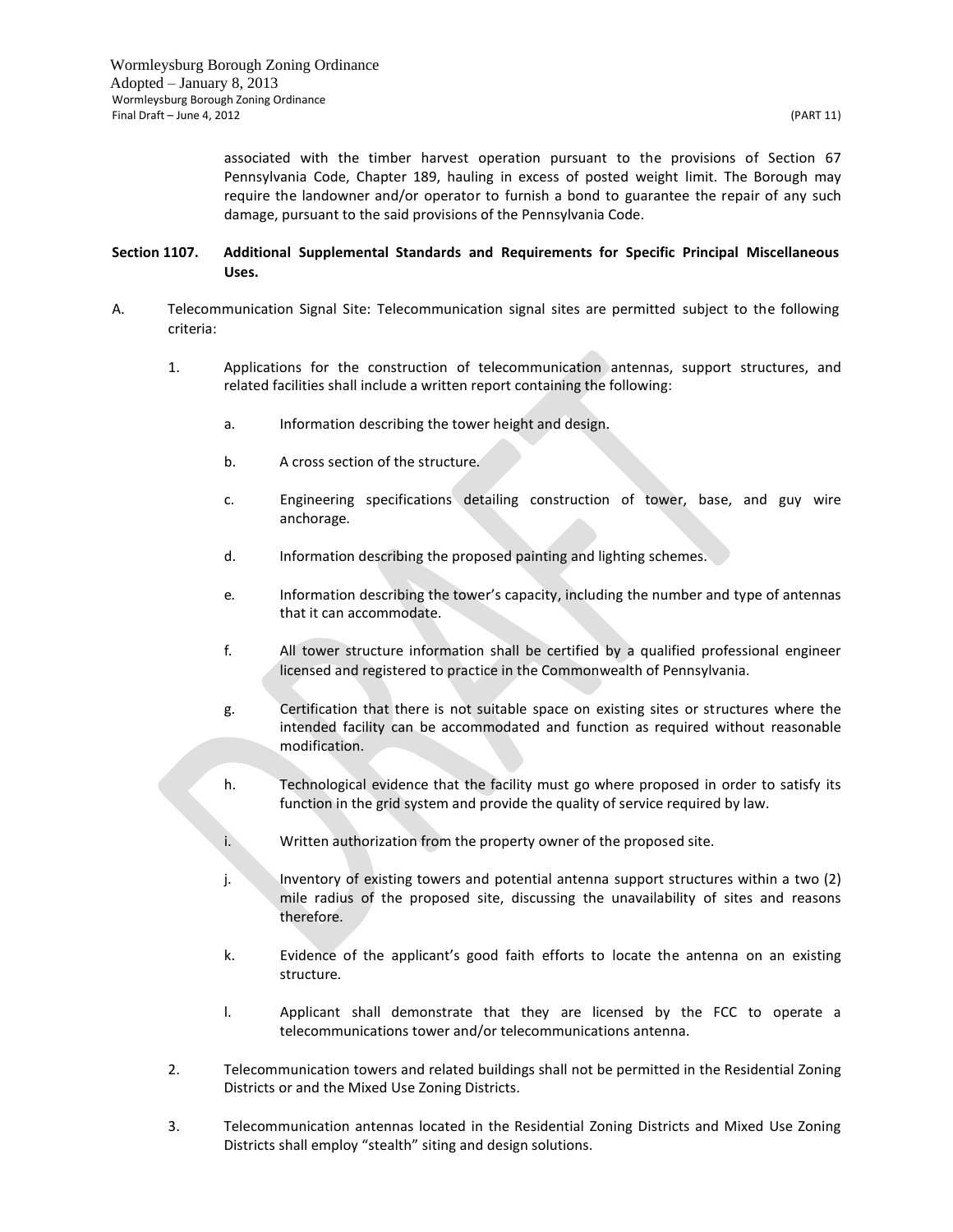Specific VSE Use Contract Use Regulations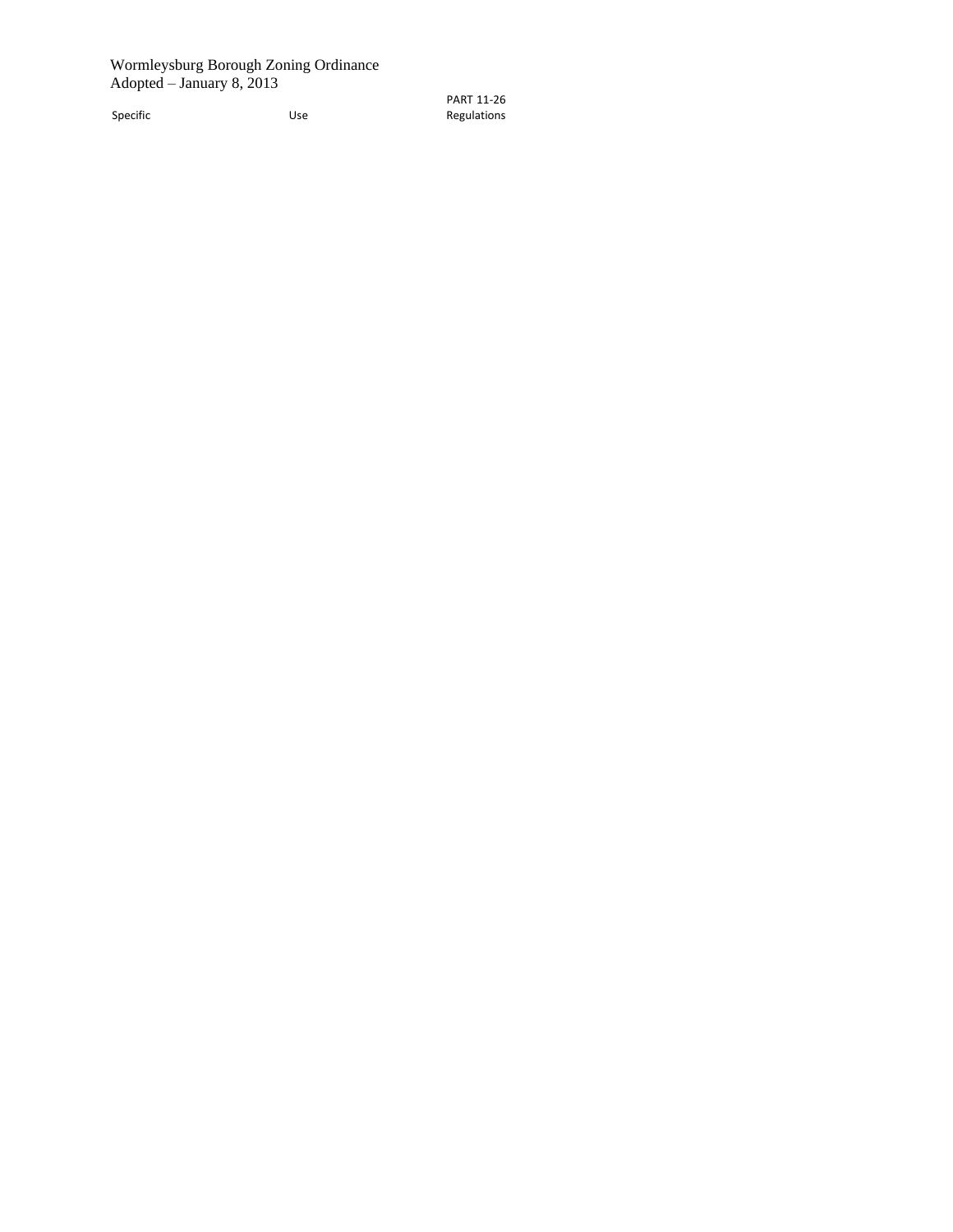- 4. All other uses ancillary to the antenna, tower, and associated equipment are prohibited, except accessory equipment buildings, unless otherwise permitted in the applicable zoning district in which the site is located. This includes, but is not limited to, business offices, maintenance depots, and vehicle storage.
- 5. Any utilities extended to the tower site shall be placed underground.
- 6. Other standards of approval for antenna support structures and antenna-related facilities include the following:
	- a. Setbacks requirements:
		- (1). Antenna support structures shall be set back from all lot lines a distance equal to the height of the antenna.
		- (2). The structure shall be self-collapsing or have a clear fall area setback equal to the height of the structure and any attached antennas.
	- b. Antenna support structure height is subject to the following criteria:
		- (1). The maximum height of any single antenna support structure located at on a single site for one (1) antenna shall be at the lowest height to function at the proposed location, based upon specific engineering data pertaining to the function of the antenna support structure, to be supplied to the applicant.
		- (2). An antenna support structure may exceed the maximum allowable height to allow for the collocation of another antenna, provided that the applicant shows evidence that the antenna support structure will be a shared location site.
	- c. Landscaping and screening are subject to the following criteria:
		- (1). If the antenna support structure site is located in an area of existing trees and vegetation, the existing trees and vegetation shall be in accordance with Part 7 of this Chapter relating to *Landscaping & Vegetation Preservation,* preserved to the maximum extent feasible to keep the area as close as to its original condition. The existing trees and vegetation shall be supplemented as needed to fully screen the antenna support base.
		- (2). If the site lacks adequate trees and vegetation, the entire perimeter of the fence surrounding the antenna support structure compound shall be in accordance with Part 7 of this Chapter relating to *Buffer and Screening Regulations,* provided with screening with no less than ninety (90) percent opacity.
	- d. Equipment or accessory buildings for towers. Accessory buildings must conform to the applicable building requirements for the applicable zoning district in which the tower is located.
	- e. Security, maintenance, and fencing are subject to the following criteria: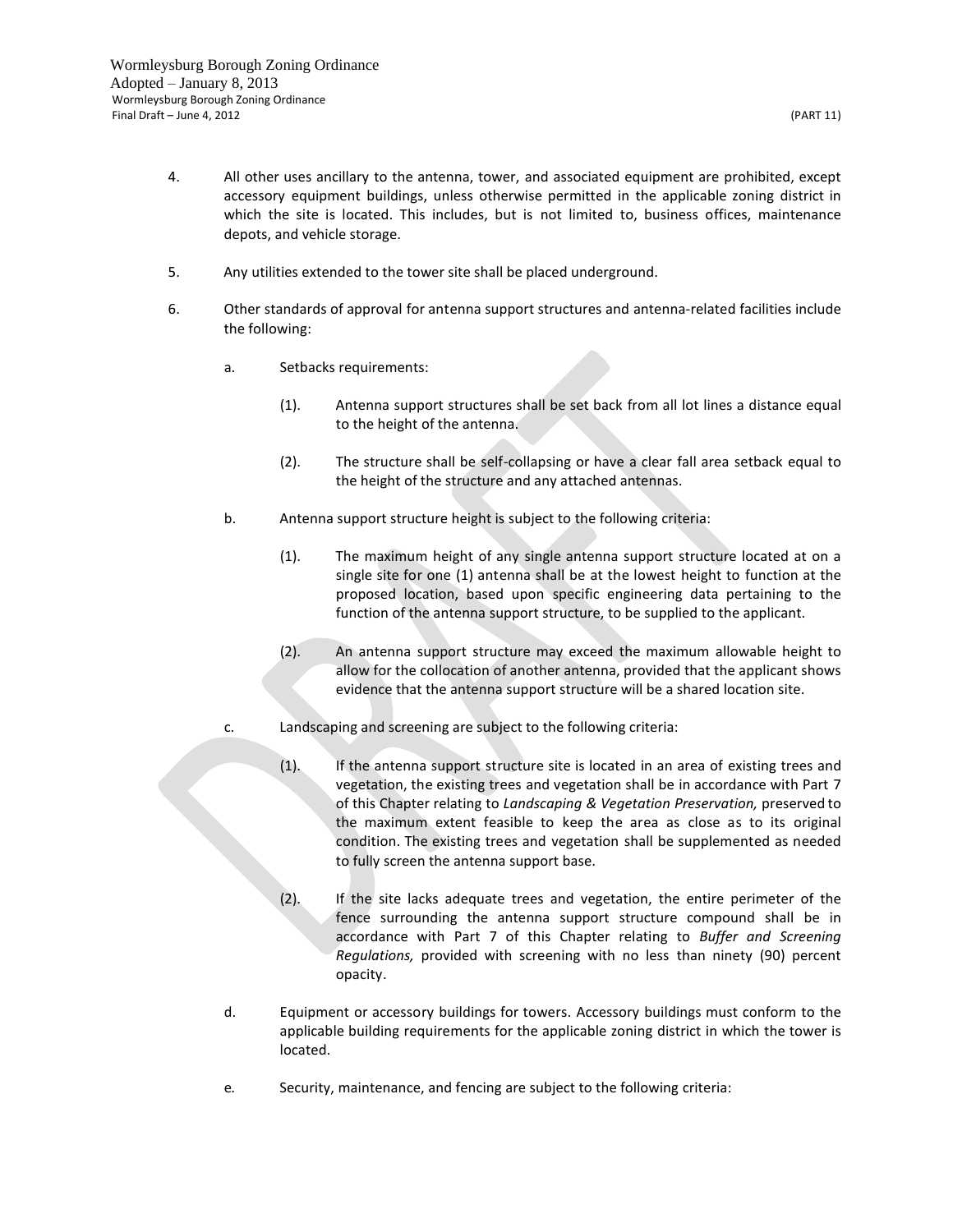Specific Use Regulations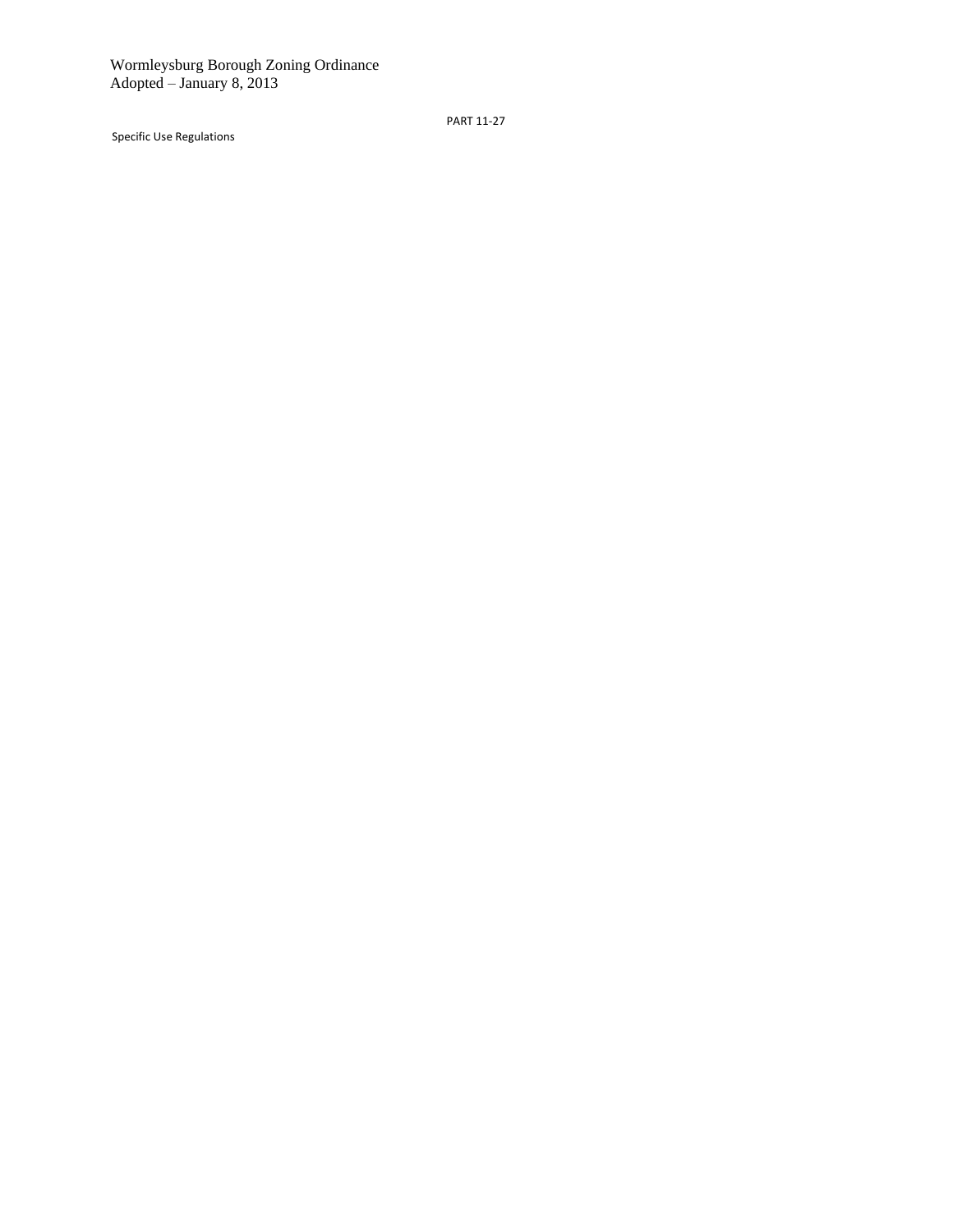- (2). All guy wires shall be clearly marked so as to be visible at all times and shall be located within the fence enclosure.
- (3). All equipment and buildings must comply with Borough building, health, safety, property and other applicable local ordinances.
- f. Lighting and signs are subject to the following criteria:
	- (1). No signs shall be mounted on a telecommunications tower except as may be required by the Federal Communications Commission (FCC), Federal Aviation Administration (FAA), or other governmental agency which has jurisdiction.
	- (2). All telecommunications towers shall have lights as may be required by the FCC, FAA, or other governmental agencies which have jurisdiction. If lighting is not required by other agencies, then lighting acceptable to the Borough shall be required.
- g. Antenna support structures shall be painted in the color that best allows it to blend into the surroundings unless otherwise required by the FAA regulations. The use of grays, blues, and greens may be appropriate.
	- (1). Antenna support structure design and structural integrity. The owner of the antenna or antenna support structure shall provide a report documenting that the structure meets the structural standards of the Chapter 5 relating to code enforcement, prepared by a qualified professional engineer licensed and registered to practice in the Commonwealth of Pennsylvania.
- h. Other Provisions.
	- (1). Prior to issuance of a zoning permit for the erection of an antenna or antenna support structure, the applicant shall obtain any required land development approvals.
	- (2). A formal land development plan is not required if the antenna is to be mounted on an existing structure.
	- (3). Evidence shall be submitted from a qualified professional engineer licensed and registered to practice in the Commonwealth of Pennsylvania certifying that the proposed installation will not exceed the structural capacity of the building or structure, taking into consideration winds and other loads associated with location.
	- (4). The applicant, owner, or operator of the antenna shall be licensed by the FCC.
	- (5). The tower shall comply with all applicable FAA and PennDOT Bureau of Aviation regulations.
	- (6). Certification of insurance evidencing general liability in the minimum amount of \$1,000,000 per incident and property damage coverage in the minimum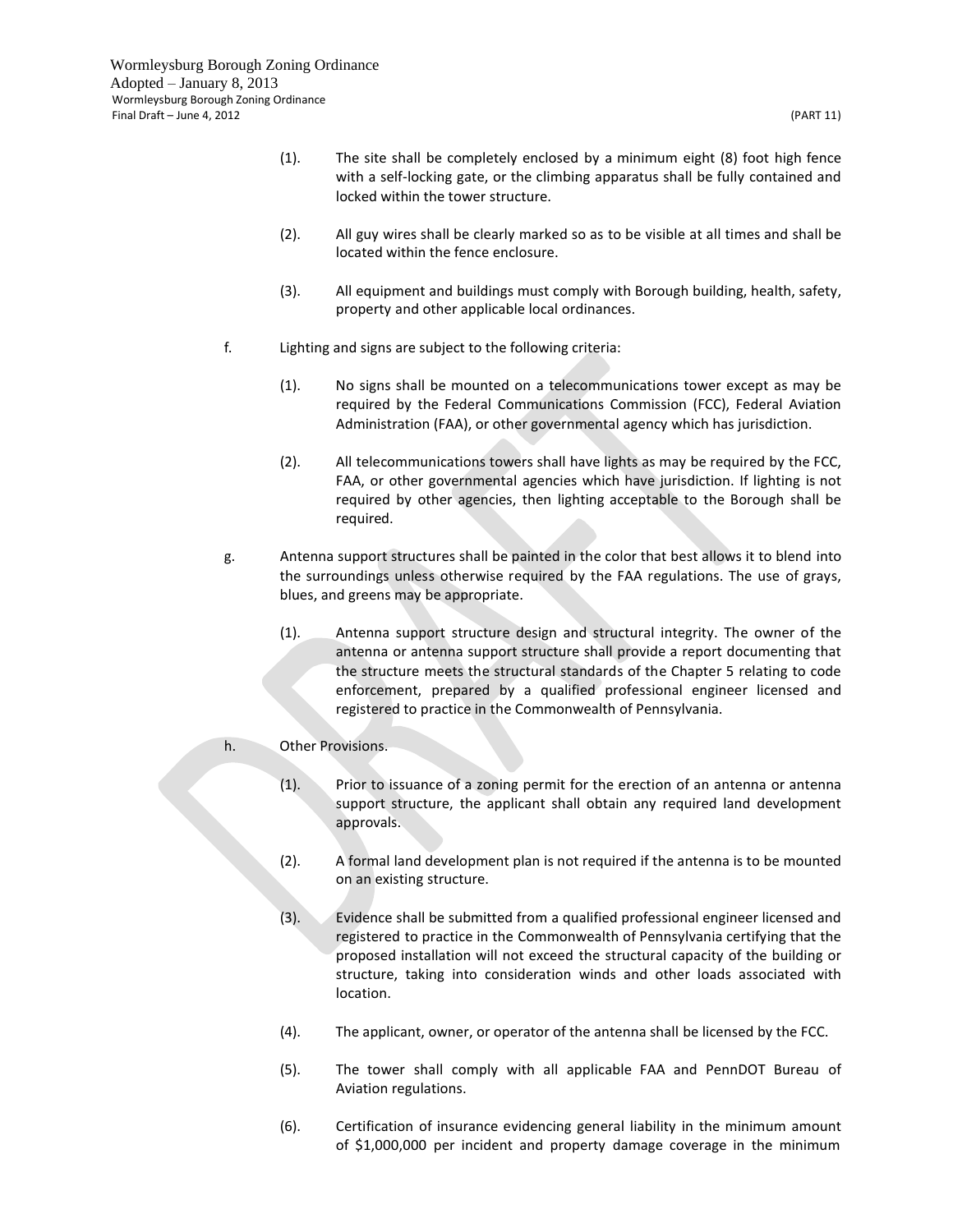Specific VSE Use Contract Use Regulations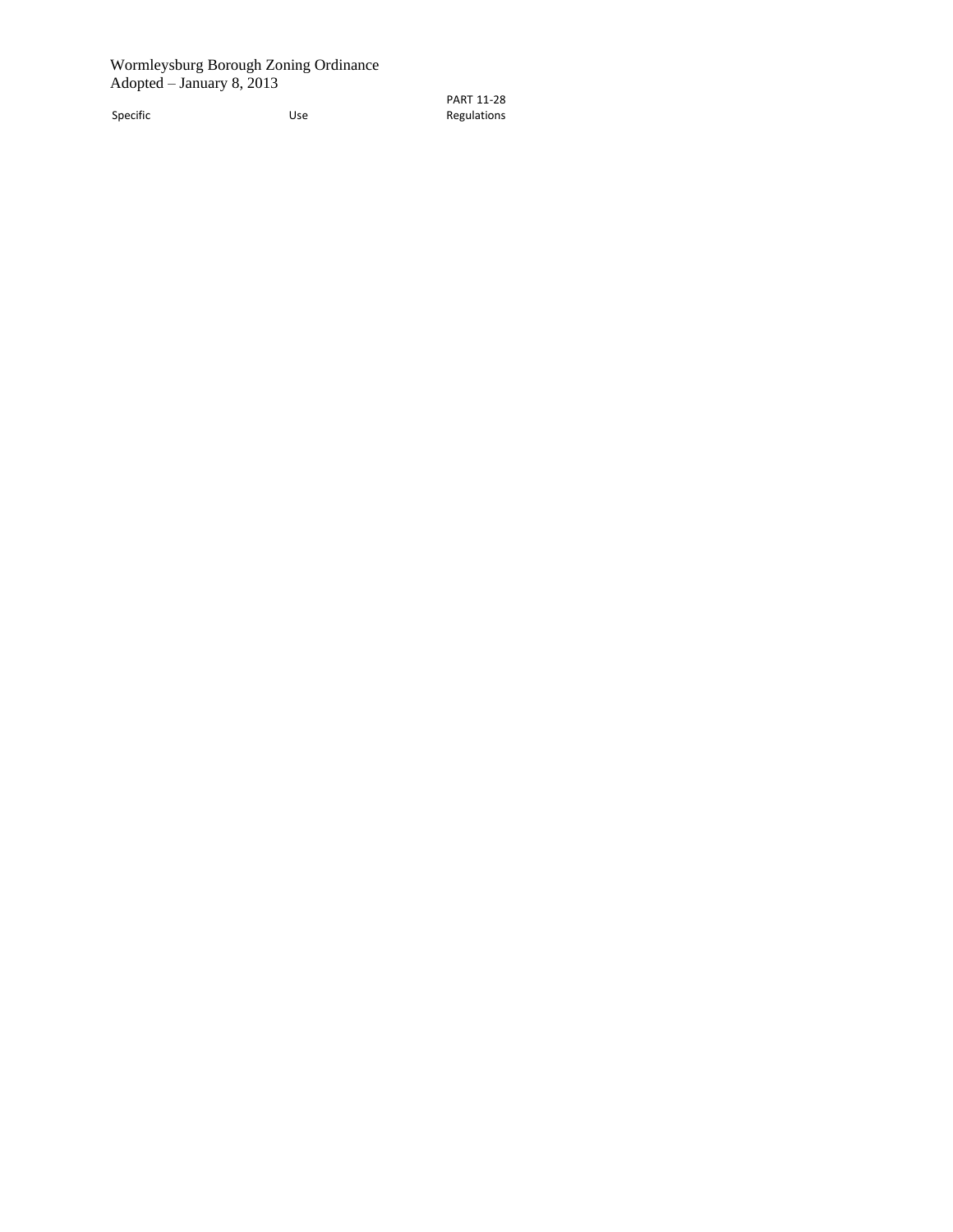amount of \$1,000,000 per incident is required to cover the tower, antenna and structures.

- i. Abandonment.
	- (1). If an antenna support structure is unused, as evidenced by notice to the FCC of intent to cease operations, for a continuous period of twelve (12) months after said notice, it shall be deemed abandoned.
	- (2). Any antenna support structure or antenna that is deemed to be "abandoned" must be removed within ninety (90) days.
	- (3). Removal of the antenna support structure shall be the responsibility of the owner of the antenna support structure. At the time of land development plan approval, the owner and/or his successors and assigns of the antenna support structure must enter into an agreement with the Borough regarding the removal of an abandoned antenna support structure, as herein defined.
	- (4). In the case of multiple operators sharing the use of a single tower, this provision shall become effective when all users cease operation.

## **Section 1108. Additional Supplemental Standards and Requirements for Specific Accessory Uses.**

- A. Accessory Apartment. Accessory apartments are permitted subject to the following criteria:
	- 1. The principal use of the building and property must be a single-family detached dwelling.
	- 2. No more than two (2) total dwelling units shall be permitted per lot.
	- 3. The accessory apartment dwelling unit shall not be less than three hundred fifty (350) and not more than eight hundred (800) square feet.
	- 4. The accessory apartment must have separate kitchen and bathroom facilities, living/sleeping spaces, as well as access to the outside or a common hallway or balcony.
	- 5. The owner must reside on the premises.
	- 6. Accessory apartments within the principal single-family detached building are permitted as long as there shall be no alterations to the exterior appearance of the building and that it continues to resemble and is compatible with any existing dwellings in the neighborhood. No modifications to the external appearance of the principal building, including additional door/wall openings, except fire and safety requirements, which would alter its residential character, shall be permitted.
	- 7. Fire escapes, where required, shall be located in the rear or side (in order of preference) of the building and shall not be located on any wall facing a street right-of-way, excluding alleys.
	- 8. Accessory apartments in accessory buildings shall not otherwise occupy ground floor, off-street garage floor area/space, thereby displacing required off-street parking spaces provided on the lot.
	- 9. All new accessory structures constructed for the exclusive use as an accessory apartment shall be designed to have an appearance that is architecturally compatible with the principal building, including design, materials, and colors, and roof pitch.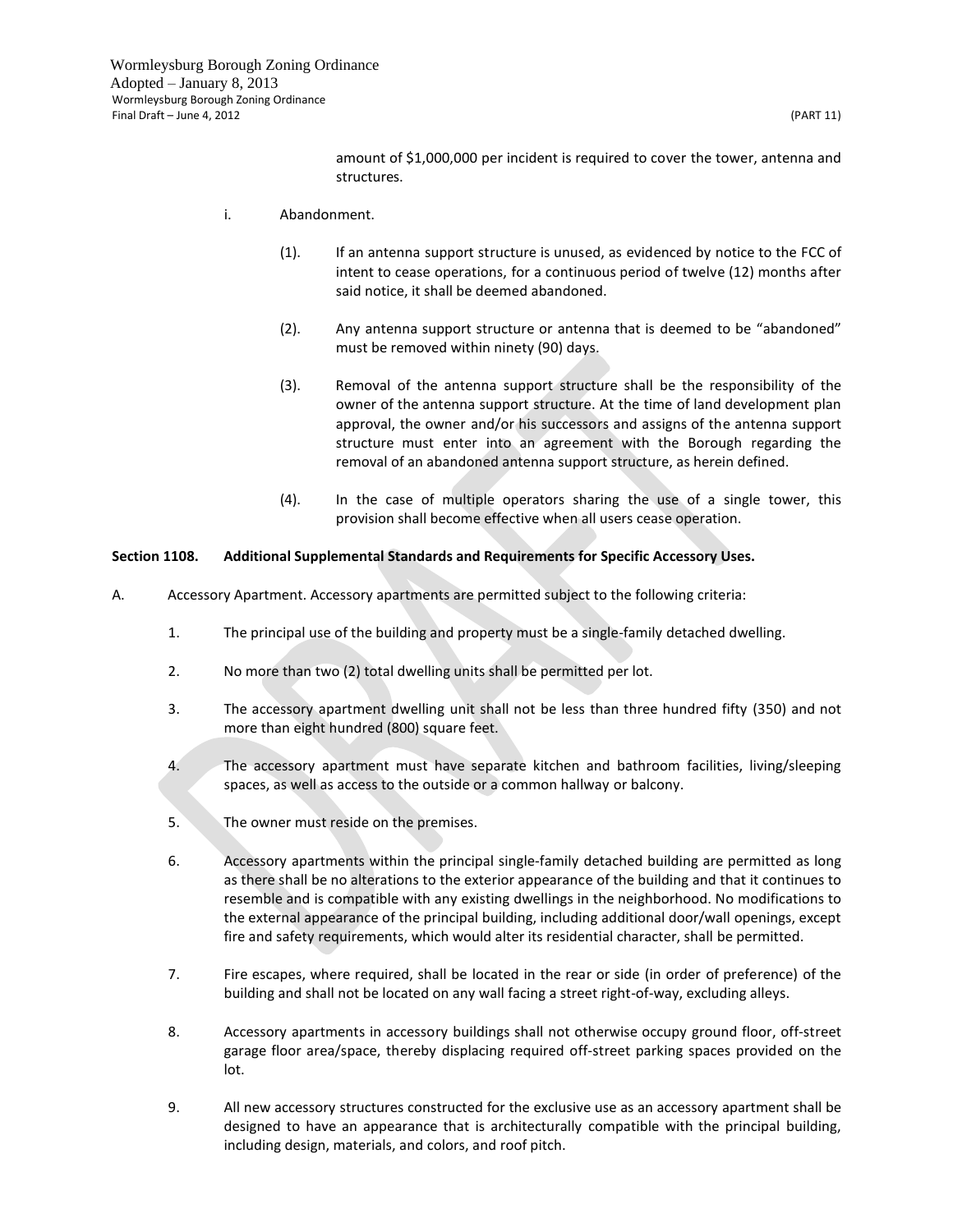Specific VSE Use Contract Use Regulations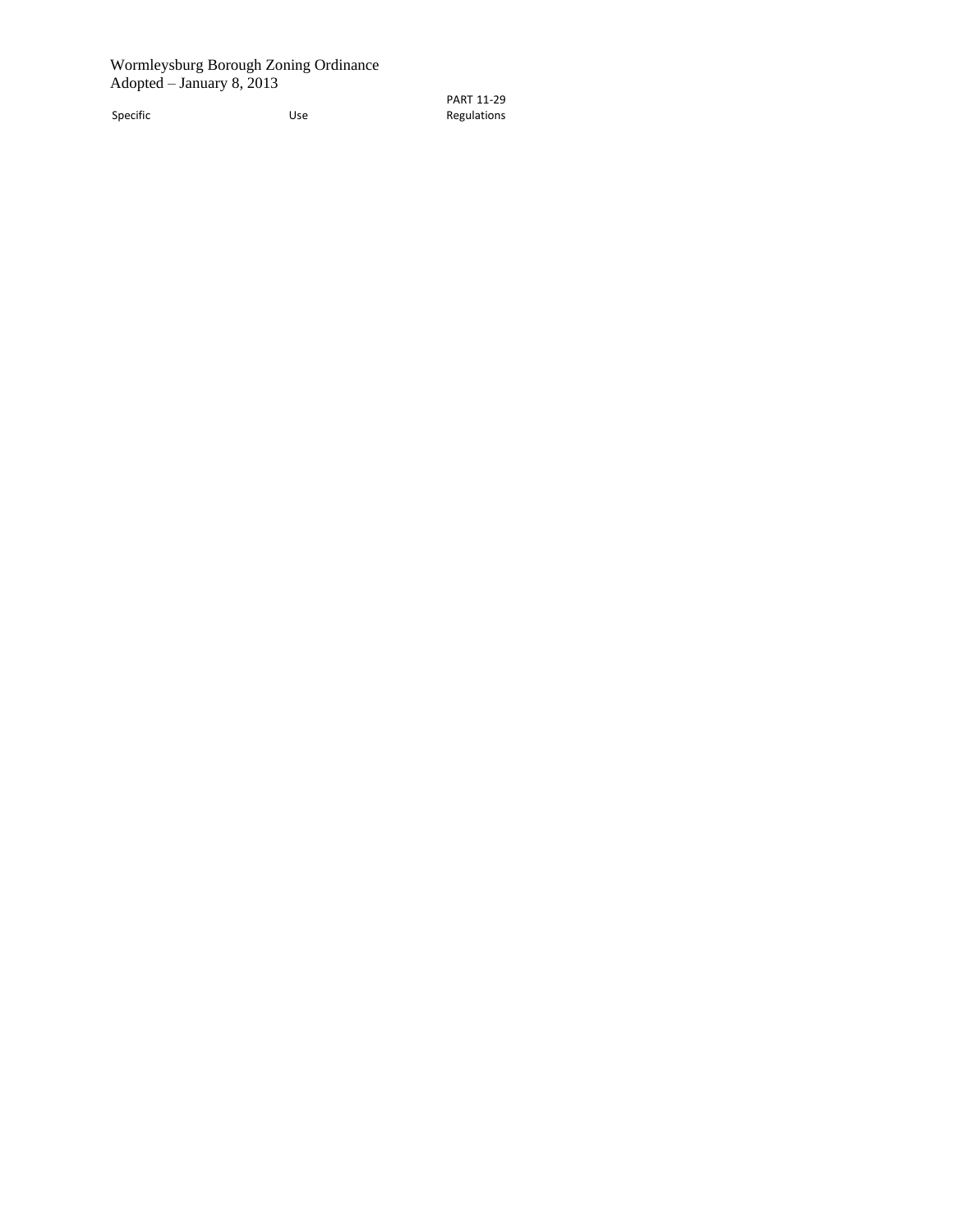- B. Automated Banking or Postal Facility. Automated banking or postal facilities are permitted subject to the following criteria:
	- 1. Where drive-thru facilities are permitted, all drive-thru automated banking facilities are permitted, subject to the criteria for drive-thru uses set forth in this Chapter 11 relating to *Drive-Thru Facilities for Permitted Use*.
- C. Community Garden. Community gardens are permitted subject to the criteria for community gardens set forth in Part 11 of this Chapter relating to *Community Garden*.
- D. Daycare, Family. Family daycare uses are permitted subject to the following criteria:
	- 1. All principal structures permitted to be family daycare facilities shall maintain an exterior appearance that resembles and is compatible with any existing dwellings in the neighborhood. No modification to the external appearances of the building, except fire and safety requirements, which would alter its residential character shall be permitted.
	- 2. Fire escapes, where required, shall be located in the rear or side (in order of preference) of the building and shall not be located on any wall facing a street right-of-way, excluding alleys.
	- 3. An outdoor play area for children shall be provided. Off street parking lots and areas shall not be used as outdoor play areas. Outdoor play areas shall not be located in the front yard between the principal building and the public street, excluding alleys. All outdoor play areas must provide a means of shade (e.g., a shade tree[s] or pavilion[s]). Any vegetative materials located within the outdoor play areas shall be of a non-harmful type (e.g., poisonous, thorny, allergenic, etc.).
		- a. Additionally, outdoor play areas abutting property in the Residential Zoning Districts or existing residential use in the Mixed Use Zoning Districts shall comply with the setback requirements for the principal use from any abutting property in the Residential Zoning Districts or existing residential use in the Mixed Use Zoning Districts and be provided with fence of at least four (4) feet in height and screened in accordance with Part 7 of this Chapter relating to Buffer and Screening Regulations. Outdoor play areas shall be limited to use between 8:00 a.m. and 8:00 p.m.
- E. Drive-Thru Facility for Permitted Use: Drive-thru facilities for permitted uses are permitted subject to the following criteria:
	- 1. No part of the drive-thru facility shall be located within fifty (50) feet of any adjacent property in the Residential Zoning Districts or existing residential use in the Mixed Use Zoning Districts.
	- 2. All drive-in facility buildings and structures shall be designed and planned to incorporate and be compatible with natural and built features of the site and area.
	- 3. Drive-thru facilities, including intercom, stacking lanes and spaces, and service windows, shall be located along the side or rear faces of the building.
		- a. In no event shall the drive-through facility be permitted in the front yard between the principal building and the public street right-of-way, excluding alleys.
		- b. To the maximum extent feasible the drive-thru facility shall be located on a building wall facing away from an abutting property in the Residential Zoning Districts or existing residential use in the Mixed Use Zoning Districts.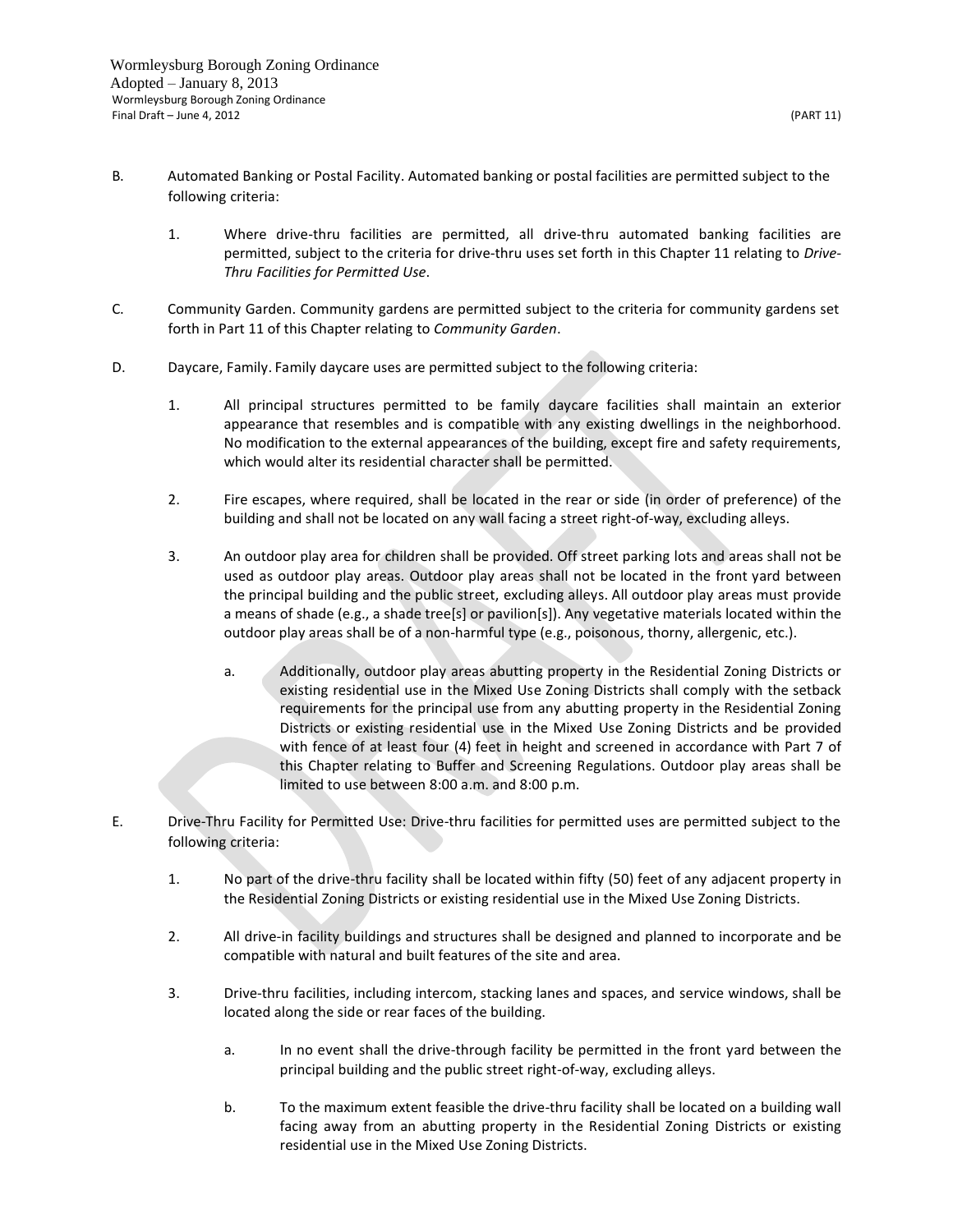Specific VSE Use Contract Use Regulations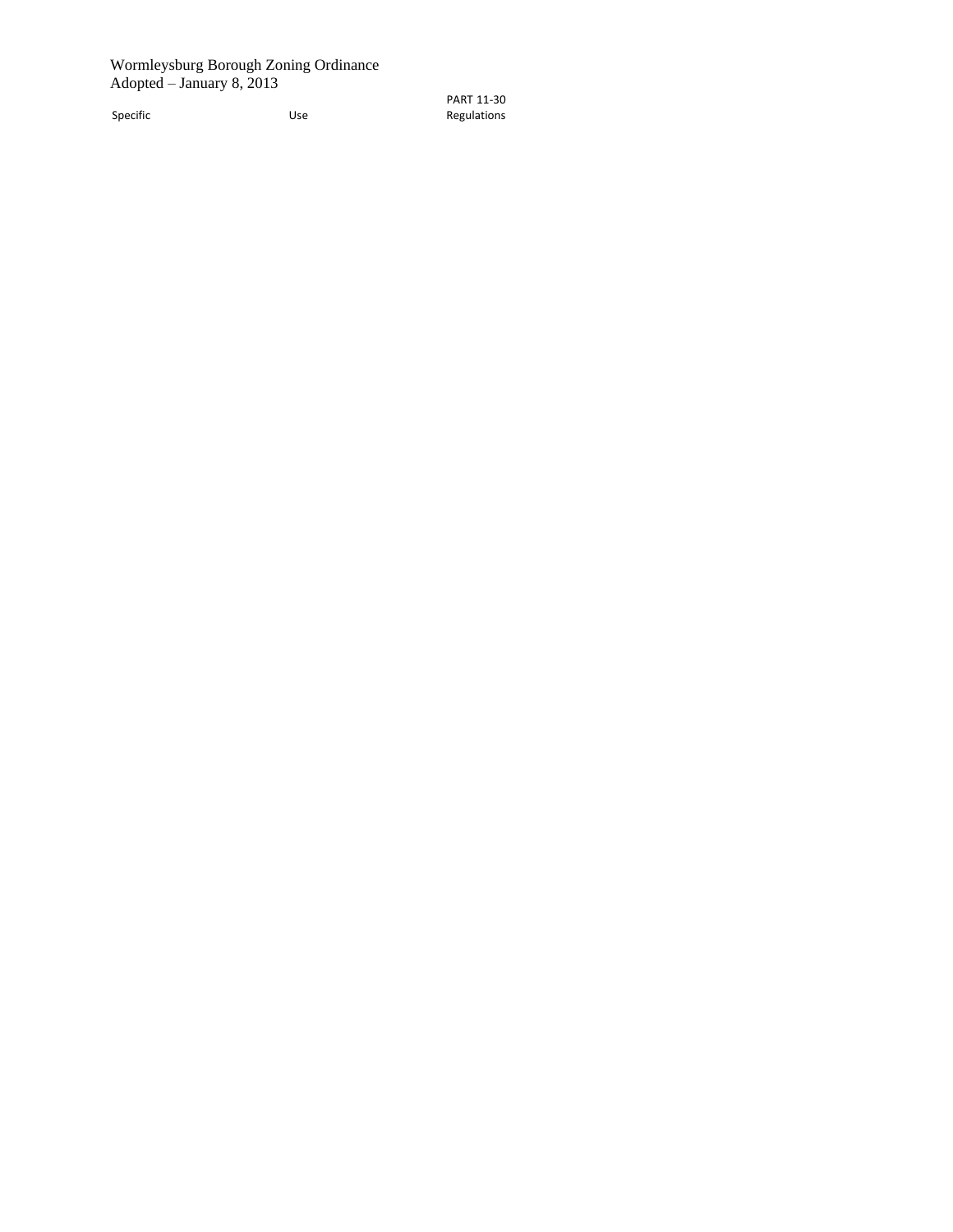- 4. Drive-thru facilities, including intercom, stacking lanes and spaces, and service windows, shall not be permitted within any required building setback, yard, nor buffer yard area.
- 5. Sufficient stacking facilities for drive-thru facilities shall be provided, in accordance with Part 9 of this Chapter relating to *Stacking Standards*.
- 6. All drive-thru facilities shall be provided with a bypass lane with a minimum width of ten (10) feet.
- 7. Unless otherwise prohibited or regulated in Part 8 of this Chapter, a maximum of two (2) outdoor menu boards are permitted, beyond the signs normally permitted, with a maximum sign area of forty (40) square feet each, if the words on such signs are not readable from beyond the lot line.
- F. Home Occupation: Home occupations are permitted, subject to the following criteria:
	- 1. In the Residential Zoning Districts and VMU-1 Zoning District, home occupations may involve a limited range of commercial uses including:
		- a. Office, Business and Professional and Medical;
		- b. Personal Service Business;
		- c. Craftsman / Artisan Studio; and
		- d. Food Service Facility, excluding direct retail sales of goods to customers / patrons visiting the business and on-site consumption of products;

as long as it remains secondary and clearly incidental to and compatible with the residential dwelling.

- 2. In the VMU-2 Zoning District and WF Zoning District, home occupations may involve the limited range of commercial uses set forth in the underlying or base zoning district, as long as it remains secondary and clearly incidental to and compatible with the residential dwelling.
- 3. No more than two (2) non-residents shall be employed by the home occupation.
- 4. The owner of the home occupation must reside on the premises, and at least one (1) resident must be engaged in the home occupation. Proof of residency must be provided.
- 5. The home occupation may be located in the principal dwelling unit and/or an accessory building.
- 6. Any permitted home occupation use shall maintain an exterior appearance that resembles and is compatible with any existing dwelling on the lot and in the neighborhood. No modifications to the external appearance of the building used for the home occupation, except fire and safety requirements, which would alter its residential character shall be permitted.
- 7. Fire escapes, where required, shall be located in the rear or side (in order of preference) of the building and shall not be located on any wall facing a street right-of-way, excluding alleys.
- 8. All business activities shall take place in a completely enclosed building. No outdoor storage, unenclosed storage, or outside display / sales related to the home occupation shall be permitted.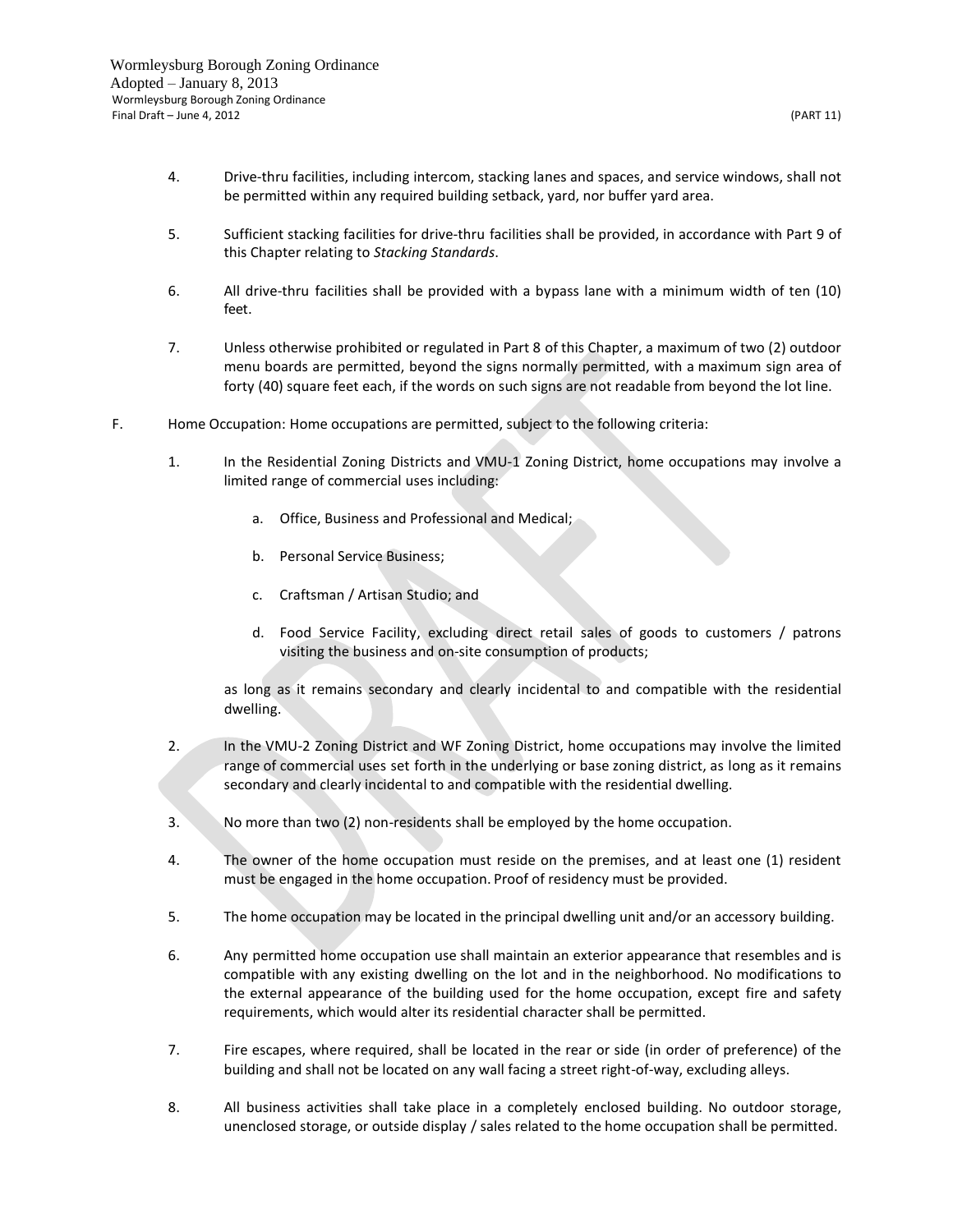Specific Use Regulations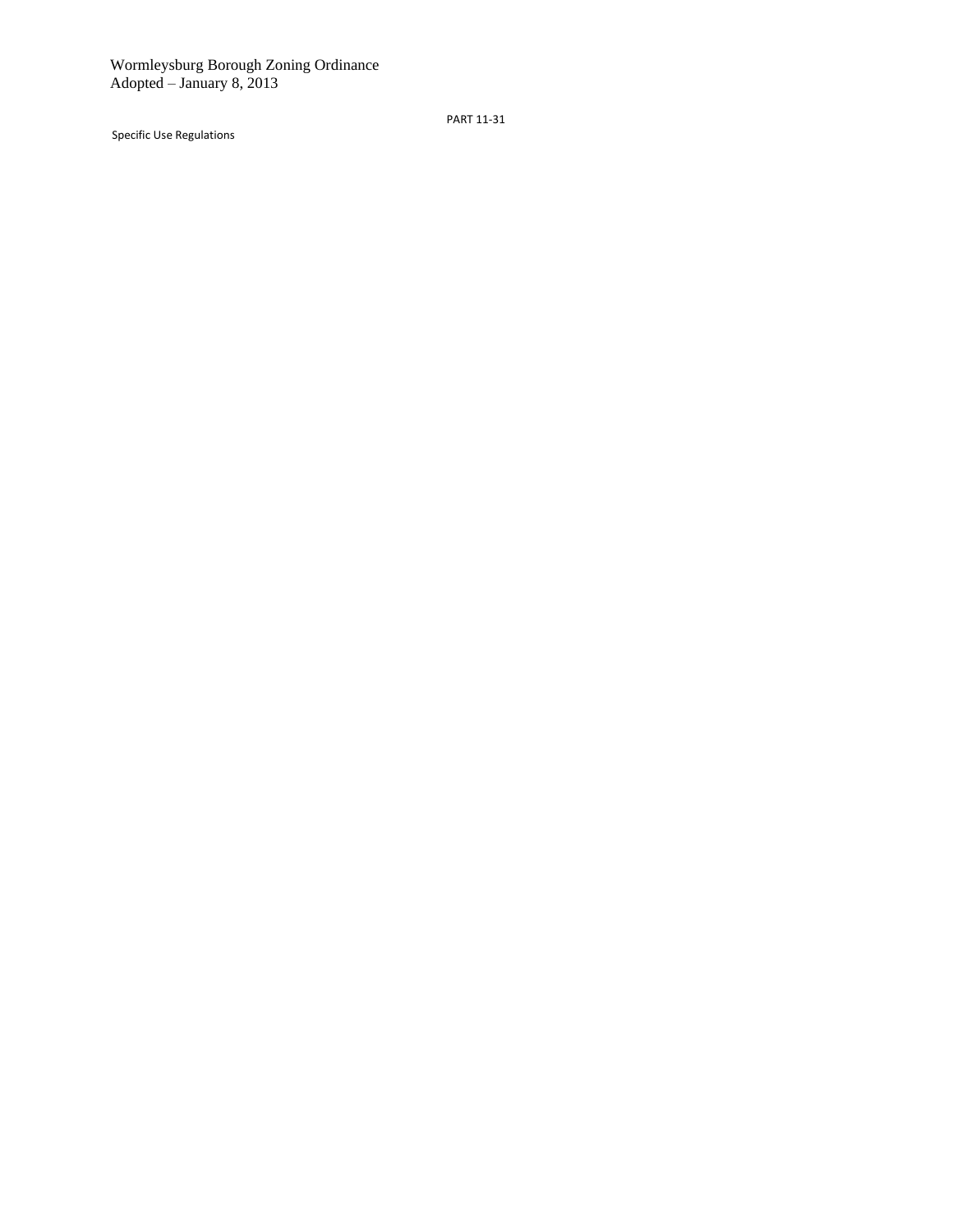- 9. Home occupations shall be limited to not more than twenty-five (25) percent of the gross floor area of the principal dwelling unit, or five hundred (500) square feet of gross floor area, whichever is less, even if the home occupation is conducted within an accessory building.
- 10. No sales of any goods or merchandise shall occur on the premises other than those goods or merchandise which are produced on the premises or are customarily incidental to the accessory home occupation and directly related thereto (e.g., hair care products by a barber or beautician).
- 11. No goods shall be displayed or stored so as to be visible from any property line.
- 12. Activities associated with the home occupation shall be conducted in such a way that no traffic congestion, noise, glare, air pollution, odor, smoke, vibration, fire hazards, safety hazards, electromagnetic interference, or otherwise, shall be noticeable at or beyond the property line. A description of the operations proposed in sufficient detail to indicate the effects of those operations in producing traffic congestion, noise, glare, air pollution, water pollution, vibration, fire hazards, safety hazards, or the emission of any potentially harmful or obnoxious matter or radiation and compliance with other performance standards in accordance with Part 7 of this Chapter relating to *Performance Standards for All Uses* is required.
- 13. All parking areas shall be:
	- a. Located to the side or rear (behind) of the principal residential dwelling.
	- b. Provided with screening of not less than ninety (90) percent opacity in accordance with Part 7 of this Chapter relating to *Buffer and Screening Regulations*.
- 14. The home occupation shall not require delivery or pickup by tractor-trailer trucks.
- 15. In the Residential Zoning Districts and VMU-1 Zoning District, home occupations shall not be conducted in a manner that is perceptible to other residents between the hours of 8:00 p.m. and 8:00 a.m. Otherwise, the hours of operation and activities must be appropriately scheduled to protect the existing neighborhood from detrimental noise, disturbance, or interruption.
- 16. The home occupation shall not involve commercial repair of motor vehicles or similar type equipment, but may include lawn and garden equipment and similar type of equipment.
- 17. Drive-thru uses shall be prohibited.
- 18. The home occupation shall not involve any illegal activity.
- G. No-Impact Home Occupation: No-impact home occupations are permitted subject to the following criteria:
	- 1. See Part 2 of this Chapter relating to *Definitions*, "No-Impact Home-Based Business".
- H. Outdoor Café / Dining. Outdoor cafés / dining are permitted subject to the following criteria:
	- 1. Outdoor furnishings shall be limited to tables, chairs, umbrellas, benches, trash/recycling type facilities, outdoor heaters, and reservation podium.
	- 2. Outdoor furnishings shall be stored in an enclosed facility (which may include fencing) after normal operating hours.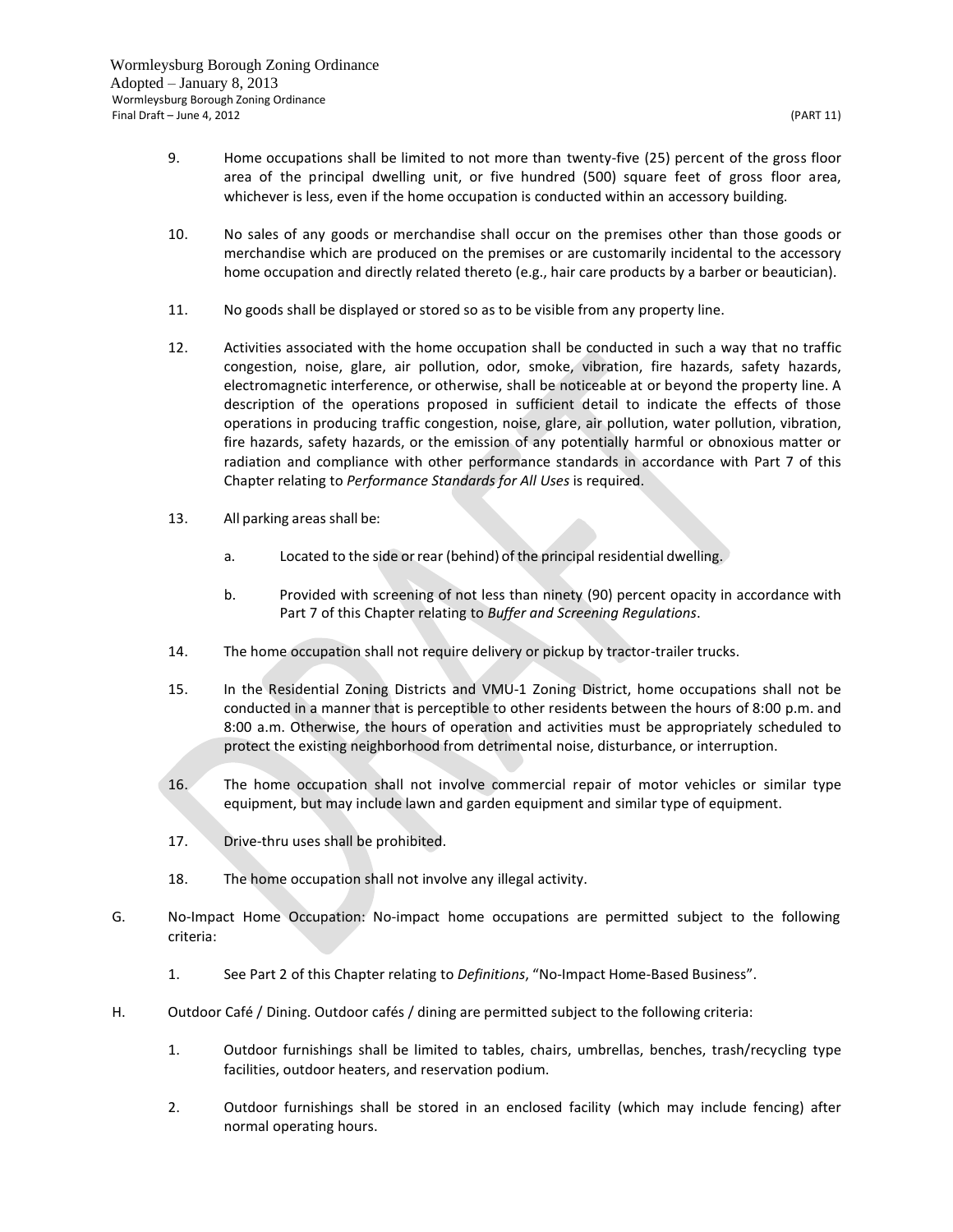Specific Use Regulations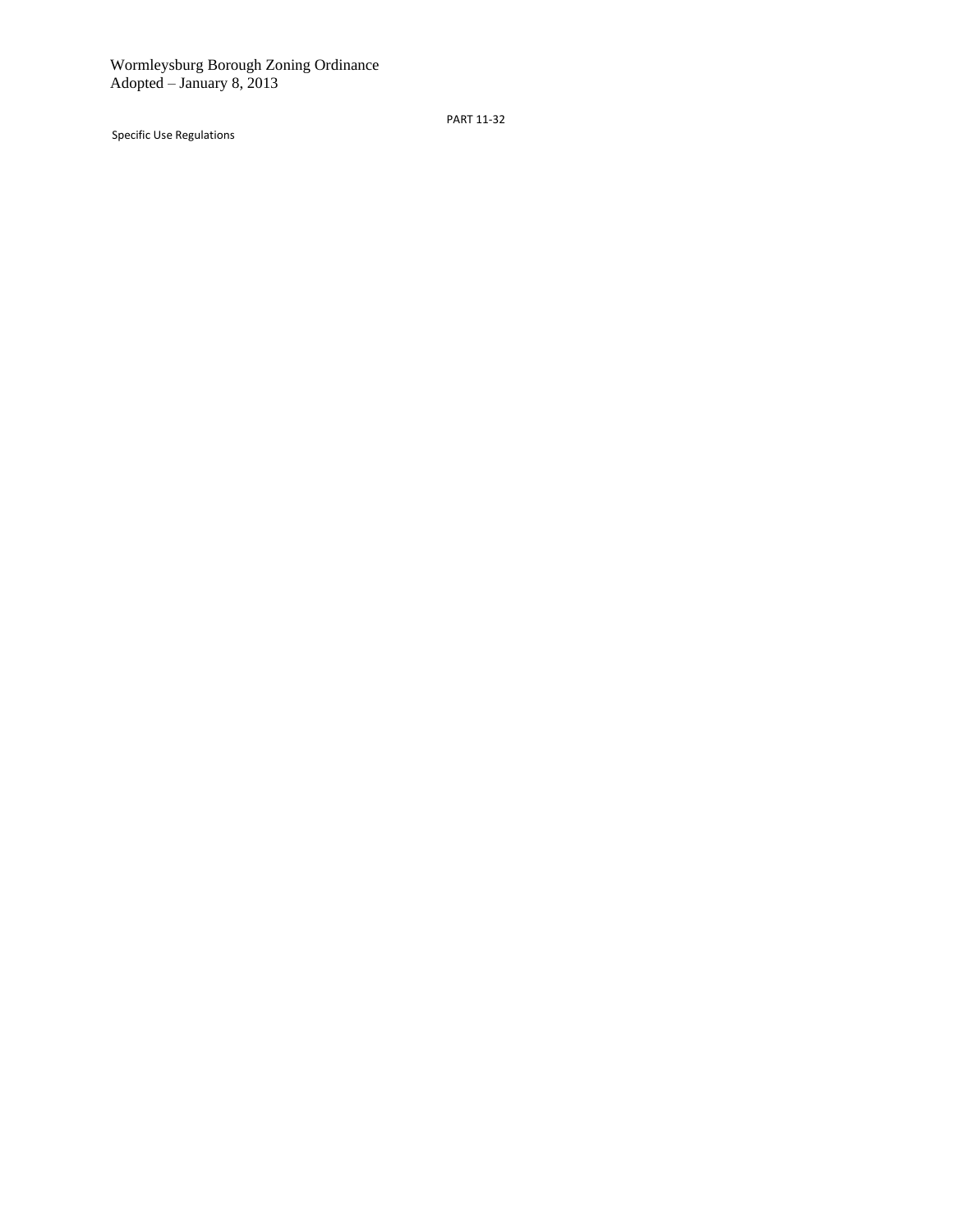- 3. The limits of the outdoor dining area shall be defined. In addition to decorative fencing and landscaping, decorative planters, posts with ropes, and other removable enclosures, as well as reservation podium are encouraged as a way of defining the area occupied by the outdoor dining area.
- 4. Any exterior microphone/speaker system shall be oriented, arranged and/or screened to prevent any objectionable noise impact on abutting property in the Residential Zoning Districts or existing residential use in the Mixed Use Zoning Districts in accordance with Part 7 of this Chapter relating to *Performance Standards for All Uses*.
- 5. Exterior trash and recycling receptacles shall be provided. Such trash receptacles shall be routinely emptied to prevent the scattering of litter and debris. All permit applications shall include a description of a working plan for the cleanup of litter.
- 6. Advertising or promotional signage, other than permitted signs in accordance with Part 8 of this Chapter, shall be limited to umbrellas and canopies.
- 7. Outdoor dining shall not impede public sidewalks. Where permission is granted by the entity having jurisdiction over the public right-of-way in which the outdoor dining is proposed, a minimum of six (6) feet of uninterrupted (obstacle free) pathway can be continuously maintained, public sidewalks may be utilized for outdoor dining areas.
- I. Outside Display and Sales: Outside display and sales are permitted subject to the following criteria:
	- 1. To be considered outside display and sales, the goods, material, and merchandise which are being displayed, must be offered for sale to customers. Otherwise, it shall be considered outdoor storage or stockpiling and must comply with outdoor storage and outdoor stockpile provisions set forth in Part 7 of this Chapter relating to *Outdoor Storage and Outdoor Stockpiling*.
	- 2. Except as provided in this subsection below, outside display and sales of goods, material, and merchandise shall not occupy any public right-of-way (including public sidewalk areas), setbacks, buffer yards, or required parking and loading areas. In no case shall the location of such outside display and sales areas occur within any area used for pedestrian or vehicular circulation, parking or loading, or emergency vehicle access (e.g., fire lanes).
		- a. Within the Mixed Use Zoning Districts, outside display and sales of goods, material, and merchandise shall be limited to front porches.
		- b. Within the GC Zoning District, outside display and sales of goods, material, and merchandise may be located within the front yard and front setback.
	- 3. Where permitted, outside automobile and other similar light duty motor and passenger vehicles; and/or heavy equipment, boat, mobile / manufactured home, recreational vehicle, truck and other similar large or heavy duty motor vehicles; or other similar establishments with outside sales/rental inventory/display areas for other similar motor vehicles, abut a street right-of-way, a perimeter landscape strip, a minimum of five (5) feet in width planted with a hedge, masonry wall, and/or other desirable planting of at least two (2) feet in height, along with grass or other living ground cover shall be planted, mulched and maintained on all portions of the perimeter landscape strip, and shall be provided and protected by permanent curbing, or otherwise comply with Part 9 of this Chapter.
	- 4. The location of the outside display and sales shall not interfere with or otherwise obstruct pedestrian and vehicular traffic: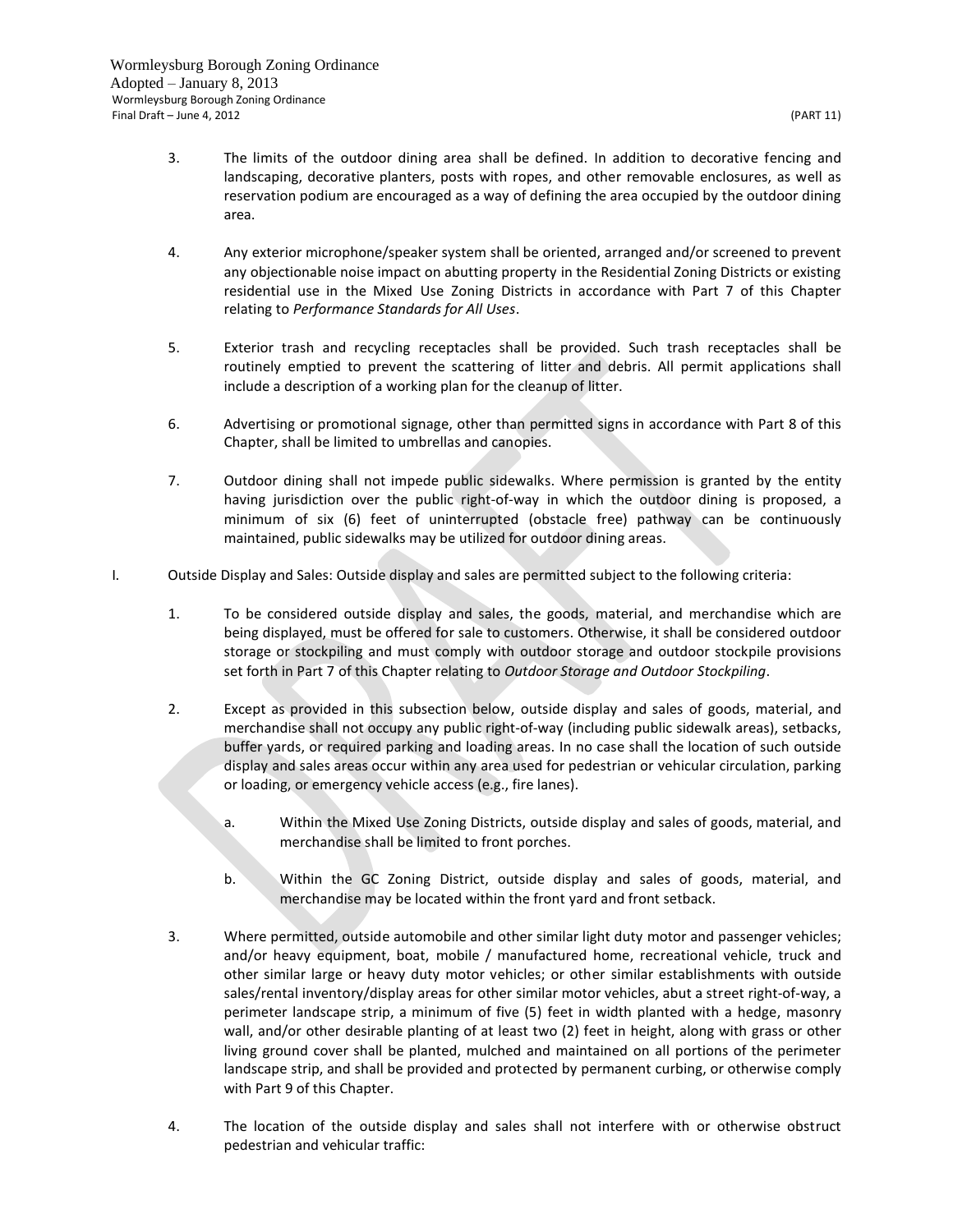Specific VSE Use Contract Use Regulations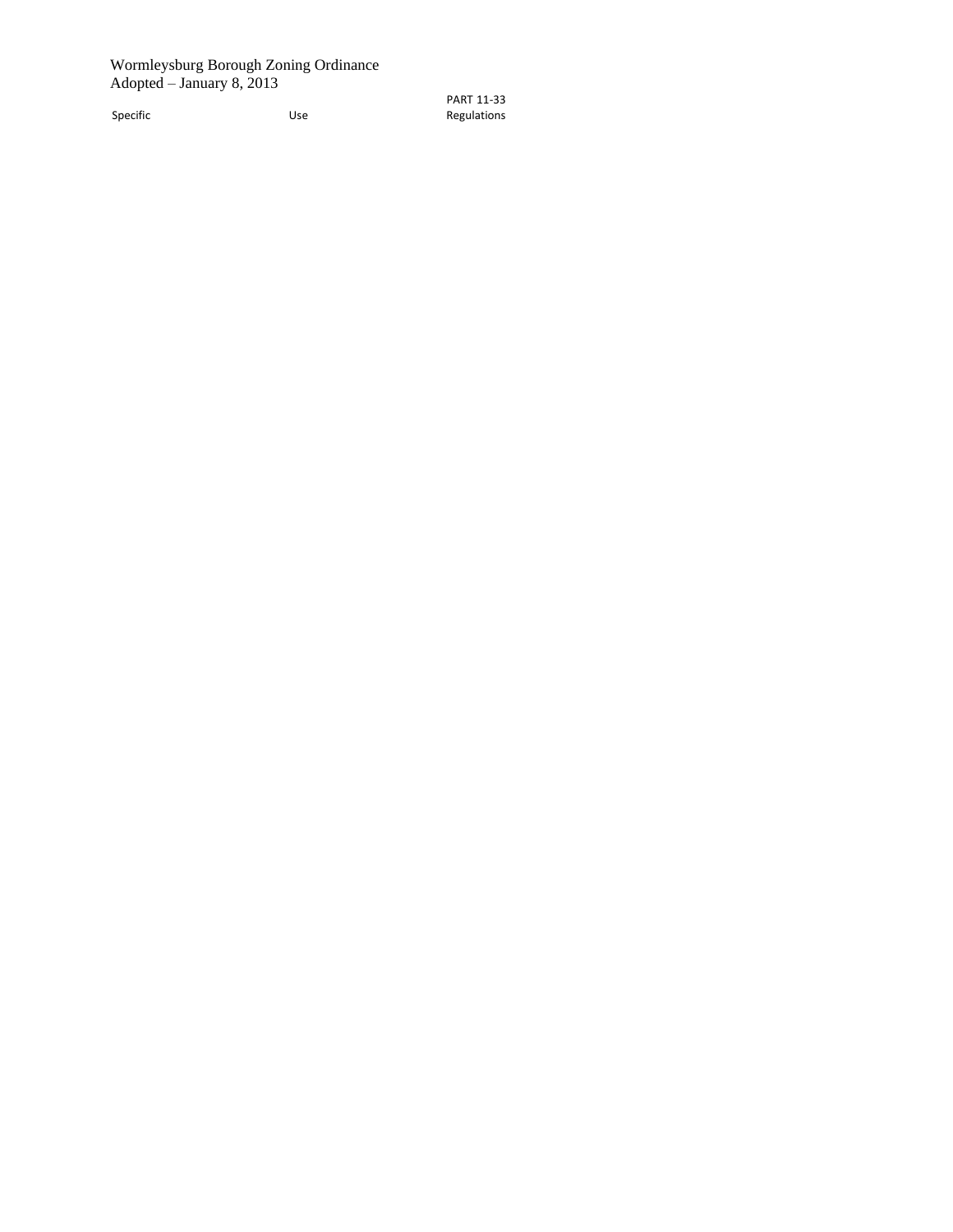- a. Traveling within a public right-of-way including sidewalks and streets;
- b. Entering or leaving the lot or adjacent lots (including access drives and driveways); and
- c. Shall be not located within any required clear-sight triangle as required herein Part 9 of this Chapter relating to *Driveways and Access Drives*.
- 5. No outside display and sales shall occur on areas with a slope in excess of fifteen (15) percent or within any area designated as the floodway or flood fringe as provided for in Part 6 of Chapter relating to *Floodplain Overlay Zoning District (FPO).*
- 6. In order to prevent dust, erosion, and excessive water flow across streets or abutting property, all areas used for the outside display and sales shall be graded for proper drainage and shall be improved with a durable and dustless surface (e.g., concrete or bituminous concrete unless an alternative material and/or design as part of a readily accepted stormwater BMP in accordance with Chapter 26 relating to water [stormwater management], Chapter 22 relating to subdivision and land development, or any other construction materials specifications adopted by the Borough), and approved by the Borough Engineer.
- 7. Outside display and sales areas shall be kept in an orderly fashion to maintain circulation for emergency response.
- 8. Outside display and sales areas shall be graphically depicted and otherwise indicated upon any required site plan as part of a permit application pursuant to Part 12 of this Chapter relating to *Applications for Zoning Permits*.

## **Section 1109. Additional Supplemental Standards and Requirements for Specific Temporary Uses.**

- A. Accessory Dwelling Unit for Care of Relative. Accessory dwelling units for care of relatives are permitted subject to the following criteria:
	- 1. The principal use of the building and property must be a single family dwelling.
	- 2. No more than two (2) total dwelling units shall be permitted per lot.
	- 3. The accessory dwelling unit must have separate kitchen and bathroom facilities, living/sleeping spaces, as well as access to the outside or a common hallway or balcony.
	- 4. The owner must reside on the premises.
	- 5. No more than two (2) persons, whom shall be close relatives of the owner of the principal single family dwelling unit, shall occupy the accessory dwelling unit. At least one resident of the accessory dwelling unit shall need such accommodations including special needs adults, elderly persons (generally sixty-two [62] years of age and older), mentally disabled, and/or physically handicapped persons who need assistance because of their limited physical abilities, Alzheimer's disease, mental abilities or mental retardation.
	- 6. The applicant shall furnish information demonstrating the accessory dwelling unit has been designed and constructed so that it can be easily reconverted into part of the principal singlefamily dwelling unit after the relative no longer resides within the unit. A written plan shall be submitted showing how the separate accessory dwelling unit will be changed to no longer be a separate accessory dwelling unit.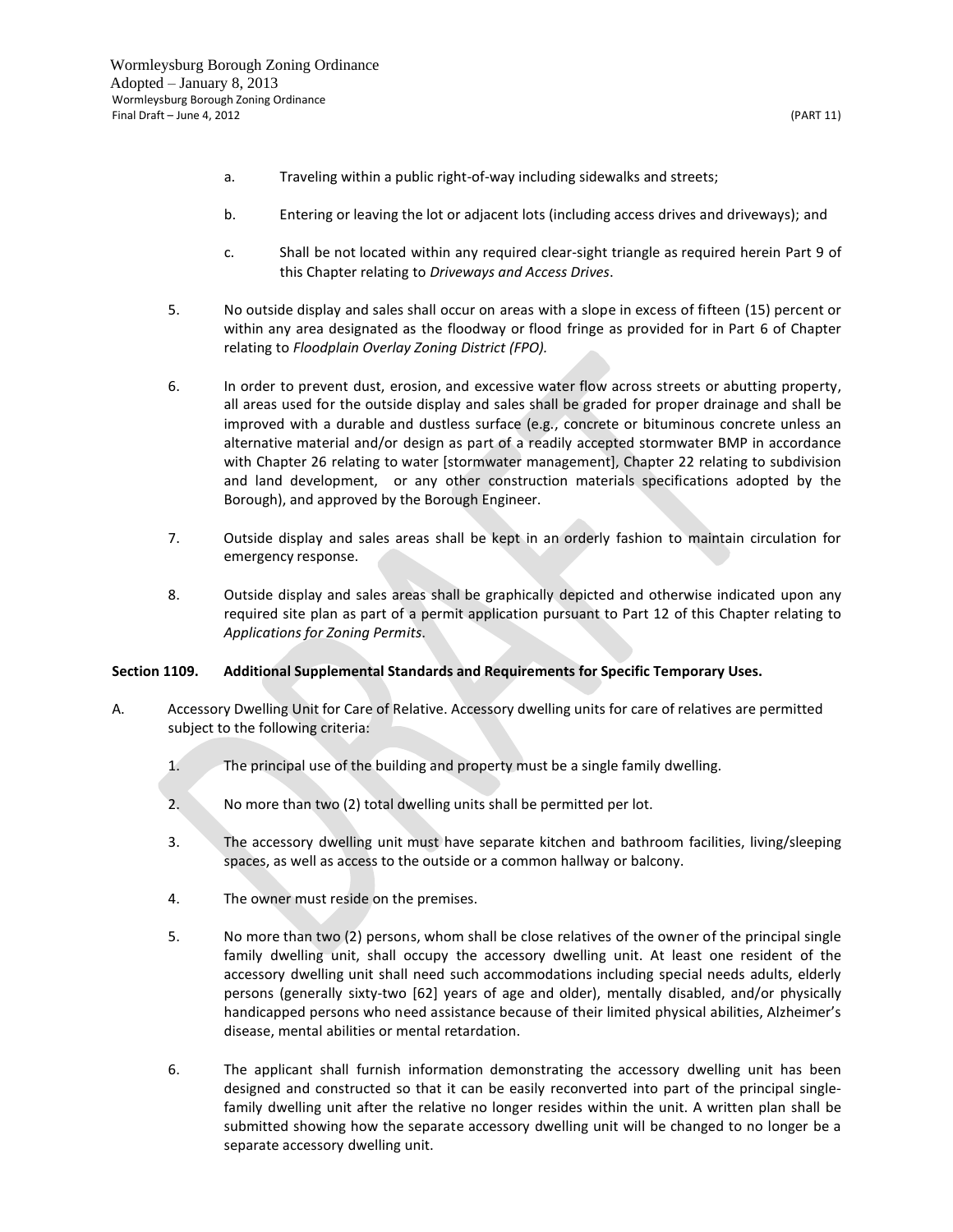Specific VSE Use Contract Use Regulations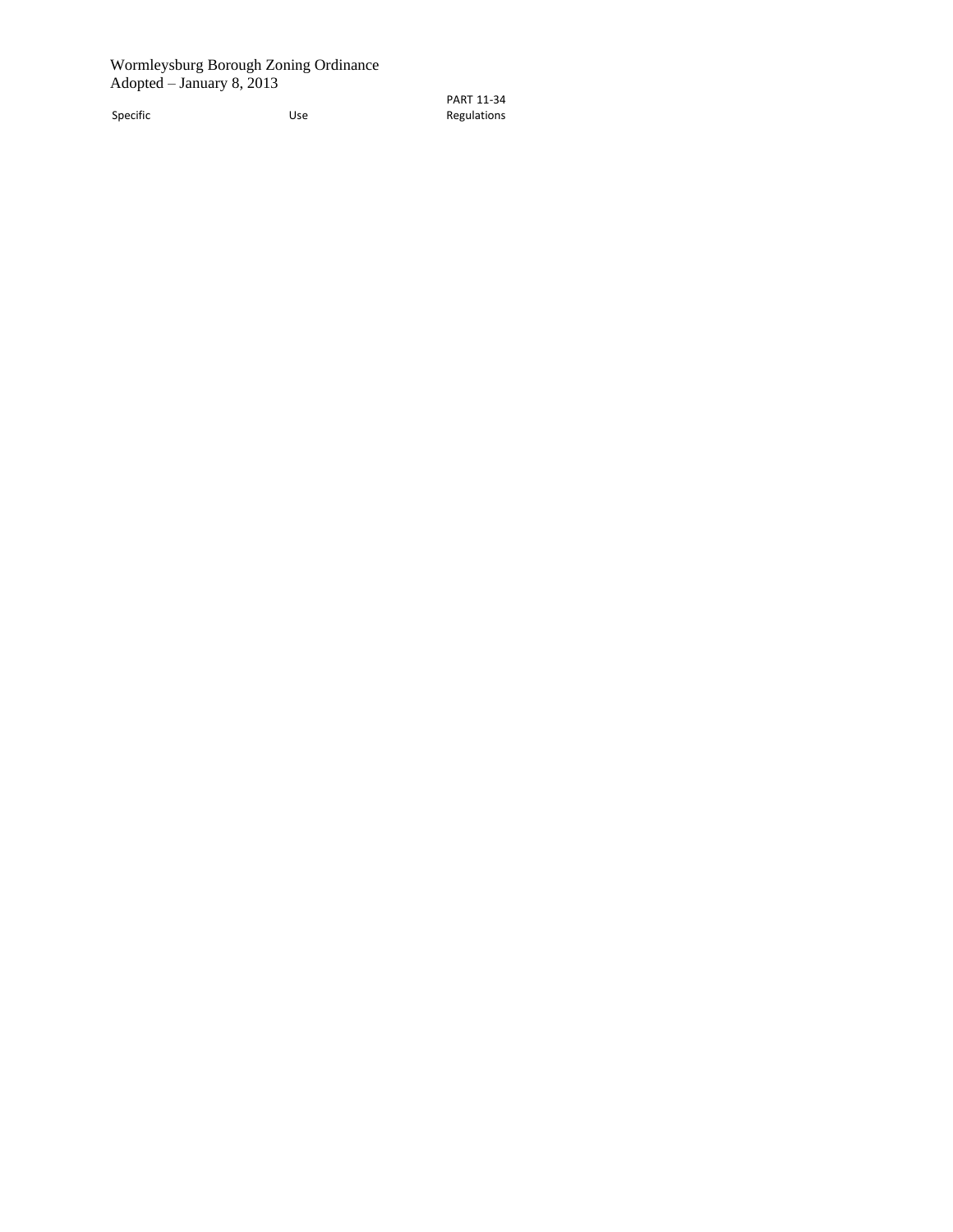- 7. The applicant shall establish a legally binding mechanism that will prohibit the use of the accessory dwelling unit as a separate dwelling unit after the relative no longer resides within the accessory dwelling unit.
- 8. Within the RR-1 and RR-2 Zoning Districts, accessory dwelling units are permitted only to be within the principal single family dwelling.
- 9. Accessory dwelling units within the principal single family dwelling are permitted as long as there shall be no alterations to the exterior appearance of the building and that it continues to resemble and is compatible with any existing dwellings in the neighborhood. No modifications to the external appearance of the principal single-family dwelling, including additional door/wall openings, except fire and safety requirements, which would alter its residential character, shall be permitted.
- 10. Fire escapes, where required, shall be located in the rear or side (in order of preference) of the building and shall not be located on any wall facing a street right-of-way, excluding alleys.
- 11. Accessory dwelling units in accessory buildings shall not otherwise occupy ground floor, offstreet garage floor area/space, thereby displacing required off-street parking spaces provided on the lot.
- 12. All new accessory structures constructed for the exclusive use as an accessory dwelling unit shall be designed to have an appearance architecturally compatible with the principal building, including design, materials, and colors, and roof pitch.
- 13. Parking in accordance with Part 9 of this Chapter shall be provided for both the principal dwelling unit and the accessory unit, unless the applicant can demonstrate by credible evidence that the resident(s) of the accessory unit will not routinely operate a vehicle.
- 14. The owner shall be required to annually renew the permit for the use. Such renewal shall be conditioned upon the owner proving that a relative of the occupants of the principal single family dwelling unit continues to reside within the accessory dwelling unit.